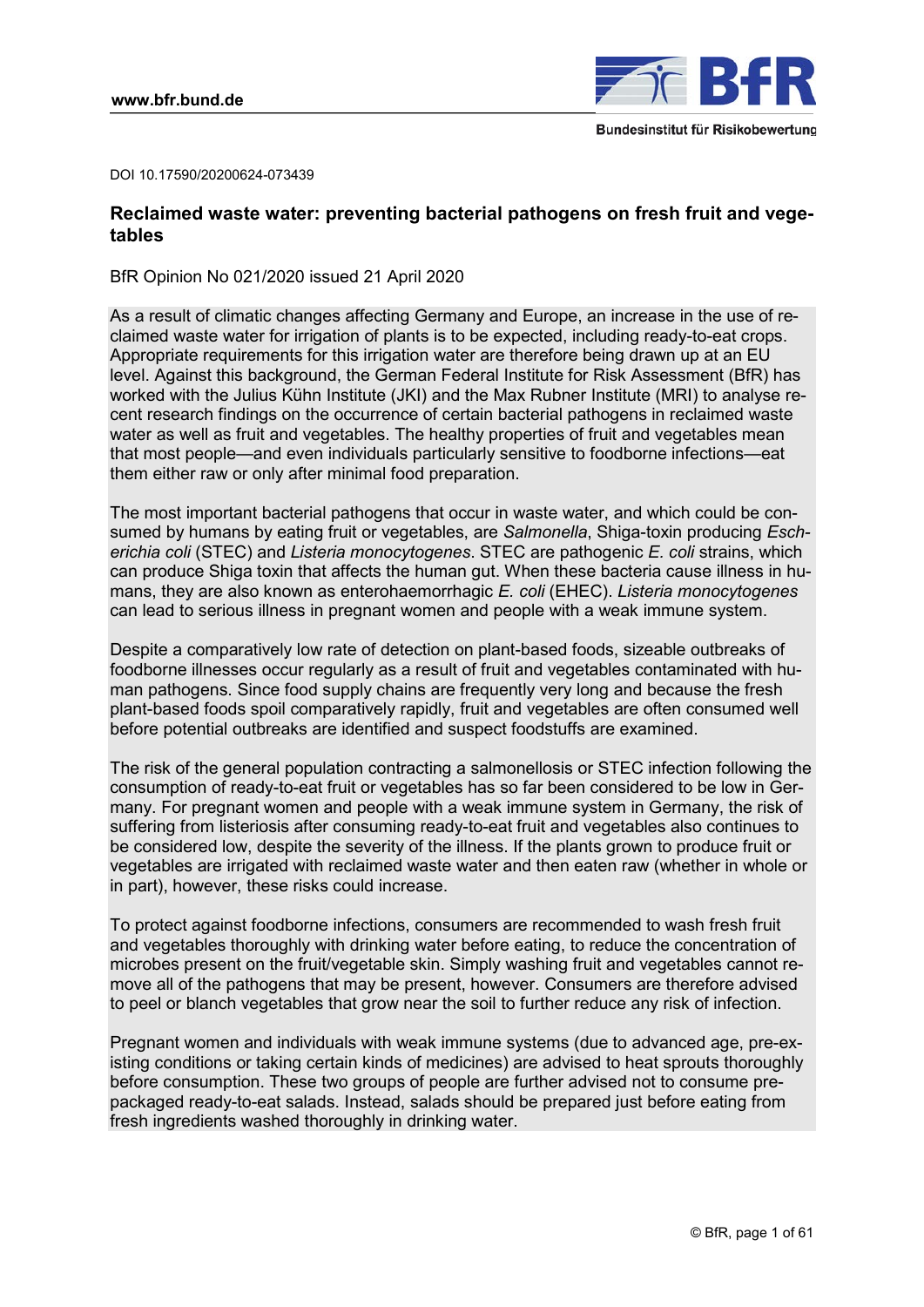

|   | <b>ZEBFR</b>                                                                                                  |                                                                                      | raw fruit or vegetables. Opinion no. 021/2020   | <b>BfR</b> risk profile:                        |                                                     |          | Illness caused by Salmonella, STEC or Listeria monocytogenes on consumption of |
|---|---------------------------------------------------------------------------------------------------------------|--------------------------------------------------------------------------------------|-------------------------------------------------|-------------------------------------------------|-----------------------------------------------------|----------|--------------------------------------------------------------------------------|
| А | <b>Affected persons</b>                                                                                       | <b>General population</b>                                                            |                                                 |                                                 |                                                     |          |                                                                                |
| B | <b>Likelihood of impairment</b><br>to health from consump-<br>tion of ready-to-eat fruit or<br>vegetables [1] | Practically<br>impossible                                                            | <b>Unlikely</b>                                 | Possible                                        |                                                     | Probable | Certain                                                                        |
|   | Severity of impairment to<br>health from consumption<br>of ready-to-eat fruit or<br>vegetables [2]            | No<br>impairment                                                                     | Mild<br>impairment<br>[reversible/irreversible] |                                                 | Moderate<br>impairment<br>[reversible/irreversible] |          | <b>Severe</b><br>impairment<br>[reversible/irreversible]                       |
| D | Validity of available data                                                                                    | High:<br>The most important data are<br>available and are internally con-<br>sistent |                                                 | Medium <sup>-</sup><br>missing or contradictory | Some important data are                             |          | Low:<br>A large volume of important data<br>is missing or contradictory        |
|   | Controllability by the con-<br>sumer [3]                                                                      | Controls not<br>needed                                                               | Controllable with pre-<br>cautionary measures   |                                                 | Controllable<br>by avoidance                        |          | Not controllable                                                               |

|   | <b>ZEBfR</b>                                                                                           | <b>BfR</b> risk profile:<br>Illness caused by Salmonella, STEC or Listeria monocytogenes on consumption of<br>raw fruit or vegetables<br><b>Opinion no. 021/2020</b> |                                                        |          |                                                                         |                                                          |
|---|--------------------------------------------------------------------------------------------------------|----------------------------------------------------------------------------------------------------------------------------------------------------------------------|--------------------------------------------------------|----------|-------------------------------------------------------------------------|----------------------------------------------------------|
| A | <b>Affected persons</b>                                                                                | 企作单价<br>Pregnant women, senior citizens,<br>people with chronic conditions, young children                                                                           |                                                        |          |                                                                         |                                                          |
| B | Likelihood of impairment<br>to health from consump-<br>tion of ready-to-eat fruit or<br>vegetables [1] | Practically<br>impossible                                                                                                                                            | Unlikely                                               | Possible | Probable                                                                | Certain                                                  |
|   | Severity of impairment to<br>health from consumption<br>of ready-to-eat fruit or<br>vegetables [2]     | <b>No</b><br>impairment                                                                                                                                              | <b>Mild</b><br>impairment<br>[reversible/irreversible] |          | Moderate<br>impairment<br>[reversible/irreversible]                     | <b>Severe</b><br>impairment<br>[reversible/irreversible] |
| D | Validity of available data                                                                             | High:<br>Medium <sup>-</sup><br>The most important data are<br>Some important data are<br>available and are internally con-<br>missing or contradictory<br>sistent   |                                                        |          | Low:<br>A large volume of important data<br>is missing or contradictory |                                                          |
|   | Controllability by the con-                                                                            | Controls not<br>needed                                                                                                                                               | Controllable with pre-<br>cautionary measures          |          | Controllable<br>by avoidance                                            | Not controllable                                         |

#### **Explanations**

The risk profiles are intended to visualise the risk outlined in the Opinion. The profile is not intended to be used to compare risks. The risk profiles should be read only in conjunction with the Opinion.

#### **[1] Row B – Probability of an impairment to health**

The likelyhood of an impairment to health depends above all on the species and quantity of pathogens ingested as well as individual factors affect-ing the consumer, such as the condition of their immune system.

#### **[2] Row C – Severity of the impairment to health:**

The severity of the impairment can vary depending on the species and quantity of potential pathogens ingested. Severe impairments to health are possible in particular during pregnancy as well as for infants and young children aged five or under, senior citizens, and persons with a weak immune system.

## **[3] Row E – Controllability by the consumer**

Recommendations for action are given at the end of the Opinion. A summary of these is also presented in the last paragraph in the grey box on the previous page.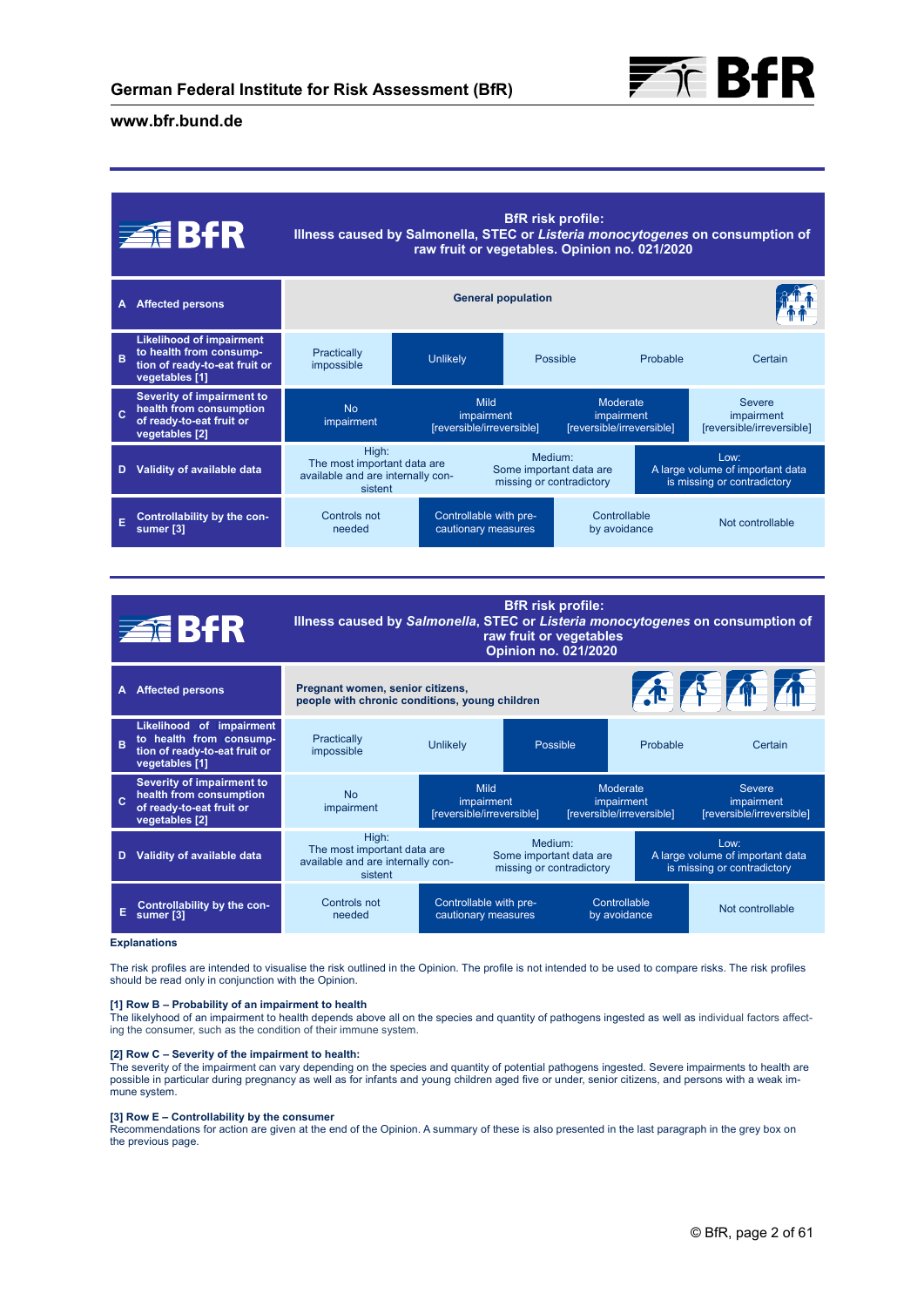

## **1 Subject of the assessment**

The German Federal Institute for Risk Assessment (BfR), the Julius Kühn Institute (JKI) and the Max Rubner Institute (MRI) have prepared a joint assessment of the risks to human health from infectious pathogens following the consumption of raw fruit and vegetables irrigated by reclaimed waste water. The viability of human pathogens in plants is one topic addressed by the assessment. The background to this work is a European Commission Proposal for a Regulation of the European Parliament and of the Council on minimum requirements for water reuse (version dated 17 June 2019 and new recent research findings requiring assessment).

The present Proposal for a Regulation seeks to define minimum requirements for reclaimed urban waste water that is utilised for agricultural irrigation. Urban waste water is defined by Directive 91/271/EEC as domestic waste water or the mixture of domestic waste water with industrial waste water and/or run-off rain water. Reclaimed urban waste water is therefore the resultant outflow from a waste water treatment facility in which domestic waste water or mixed waste water is treated.

On the strength of the proposed Regulation, EU member states can enact legislation to permit the irrigation of plants with reclaimed urban waste water. Alternatively, Member States may prohibit (whether in whole or in part) the use of reclaimed urban waste water in this way on their territories.

Before such a usage is permitted, a risk assessment must be performed that considers environmental risks as well as risks to human and animal health. The risk assessment to be used as the basis for the usage decision about reclaimed urban waste water must take into account not only the EU Food Hygiene Regulation but also the existing legislation governing surface, ground and drinking water (Directives 2000/60/EC, 2006/118, 2008/105/EC, 98/83/EC), contaminants (Regulation No 1881/2006) and machinery (Directive No 396/2005).

Depending on the results of the risk assessment, other quality requirements may also be set for the irrigation water. These requirements may, for example, cover heavy metals, pesticides, disinfectants, medicines, other substances of increasing concern or microorganisms with antimicrobial resistance.

The Proposal for Regulation dated 17 June 2019 includes details about the potential use of reclaimed waste water, requirements concerning its condition, further details about frequency of monitoring and requirements concerning the validation of the treatment method. To provide a convenient overview, [Table 1](#page-3-0) summarises the details from this proposal that are of importance for the quantitative detection of *Escherichia coli* as an indicator for the occurrence of gut bacteria.

The present Opinion addresses the potential direct transmission of *Salmonella*, Shiga-toxin producing *Escherichia coli* (STEC) and *Listeria monocytogenes* from reclaimed waste water, as well as indirect transmission from irrigated soil into plants. Furthermore, food of plant origin can be contaminated via these pathways with other human pathogenic bacteria or bacteria with antimicrobial resistance, viruses, parasites and chemical substances.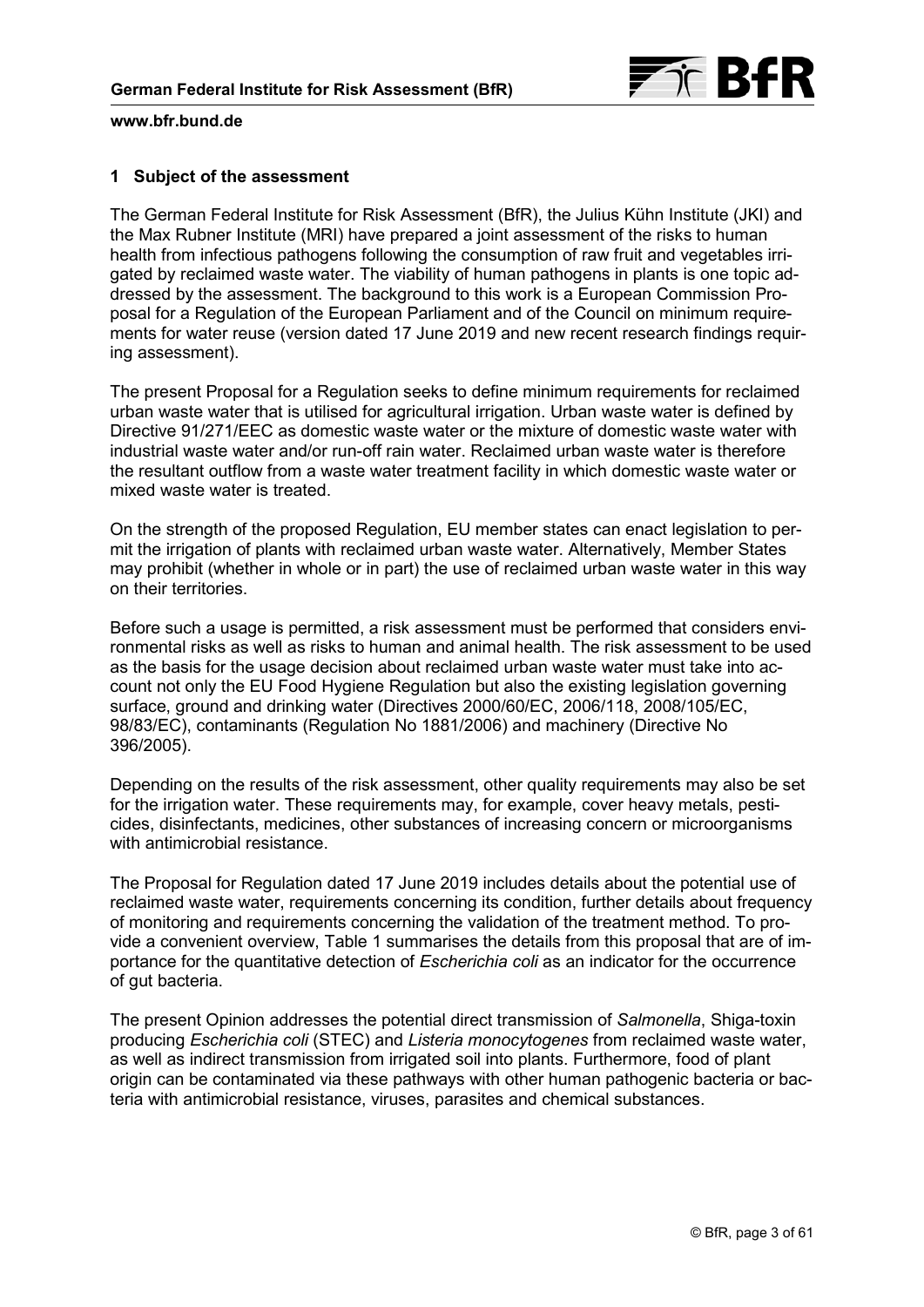

#### <span id="page-3-0"></span>**Table 1: Excerpt from the European Commission Proposal for a Regulation of the European Parliament and of the Council on minimum requirements for water reuse (version dated 17 June 2019).**

| Reclaimed<br>water quality<br>class | Indicative tech-<br>nology target                         | E. coli<br>(CFU/100 ml)<br>>90% of samples | E. coli<br>(CFU/100 ml)<br><10% of samples | Minimum mon-<br>itoring fre-<br>quencies | Crop category                                                                                                                                                                                                                           | Irrigation method                                                                                                          |
|-------------------------------------|-----------------------------------------------------------|--------------------------------------------|--------------------------------------------|------------------------------------------|-----------------------------------------------------------------------------------------------------------------------------------------------------------------------------------------------------------------------------------------|----------------------------------------------------------------------------------------------------------------------------|
| A                                   | Secondary treat-<br>ment, filtration,<br>and disinfection | ≤10                                        | $≤100$                                     | Once a week                              | All food crops, including root crops con-<br>sumed raw and food crops where the edible<br>part is in direct contact with reclaimed water                                                                                                | All irrigation methods                                                                                                     |
| B                                   | Secondary treat-<br>ment, and disin-<br>fection           | $≤100$                                     | ≤1,000                                     | Once a week                              | Food crops consumed raw where the edible<br>part is produced above ground and is not in di-<br>rect contact with reclaimed water, processed<br>food crops and non-food crops including crops to<br>feed milk- or meat-producing animals | All irrigation methods                                                                                                     |
| C                                   | Secondary treat-<br>ment, and disin-<br>fection           | ≤1,000                                     | ≤10,000                                    | Twice a month                            | Food crops consumed raw where the edible<br>part is produced above ground and is not in di-<br>rect contact with reclaimed water, processed<br>food crops and non-food crops including crops to<br>feed milk- or meat-producing animals | Drip irrigation or some<br>other irrigation method<br>that avoids direct con-<br>tact with the edible part<br>of the plant |
| D                                   | Secondary treat-<br>ment, and disin-<br>fection           | ≤10,000                                    | ≤100,000                                   | Twice a month                            | Industrial and energy crops, and seeded crops                                                                                                                                                                                           | All irrigation methods                                                                                                     |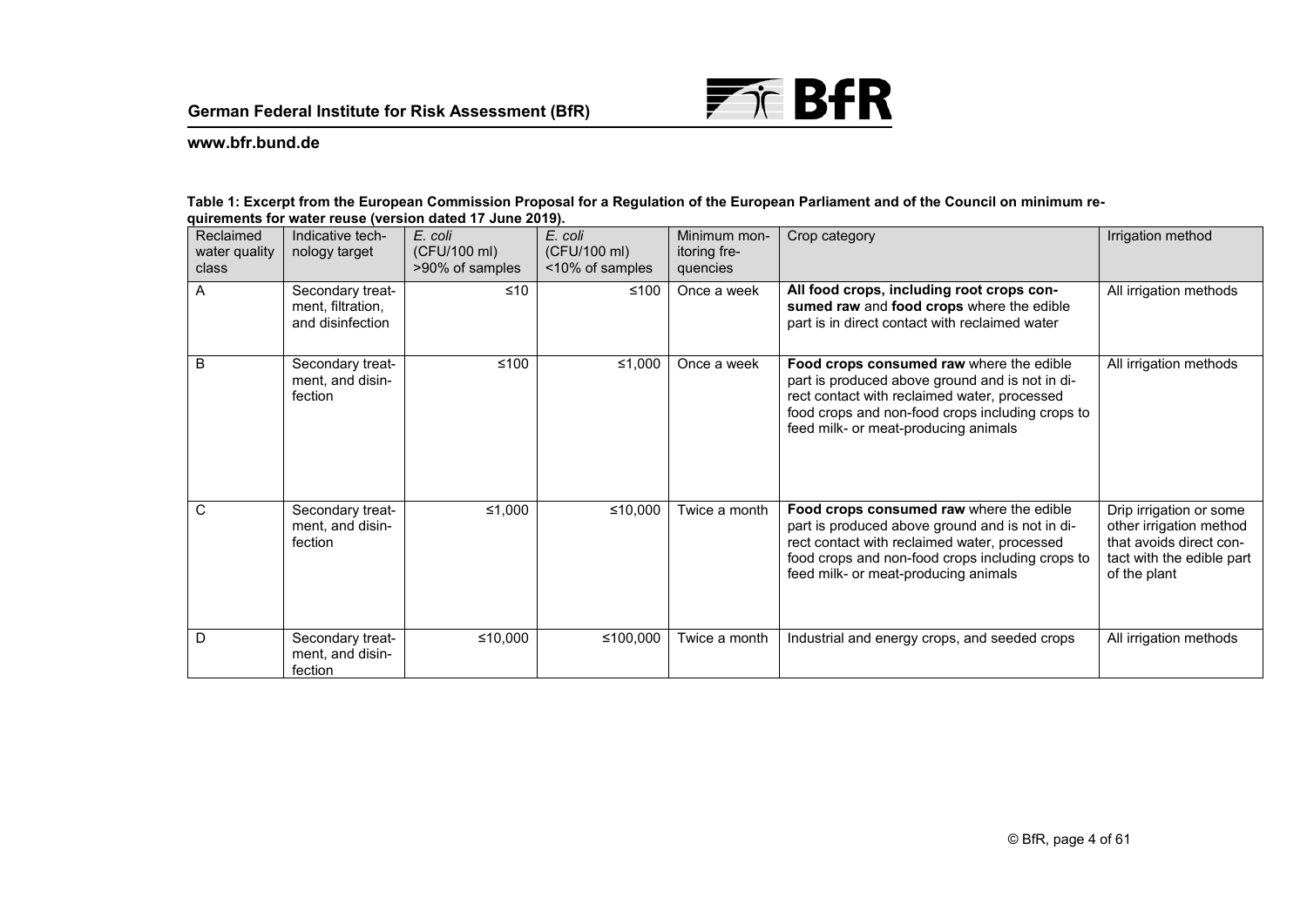

## **2 Results**

Following an evaluation of the literature as well as internal research results, the BfR, the JKI and the MRI conclude that the occurrence of *Salmonella*, STEC and *Listeria monocytogenes* is also possible in reclaimed waste water. The probability is proportional to the concentration of faecal indicator bacteria (faecal coliform bacteria or *Escherichia coli*). The concentrations of pathogenic bacteria in irrigation water can further increase if the bacteria propagate in biofilms, which can form in the downstream piping and hose lines of the irrigation system as a result of the higher concentration of nutrients in the reclaimed waste water.

The probability of direct transmission of these pathogenic bacteria from the reclaimed waste water or indirectly via the irrigated soil onto or into fruit and vegetables intended to be eaten raw depends on numerous factors, including: the ambient conditions (e.g. temperature, humidity) and nutrients present; the characteristics and quantities of bacteria in the irrigation water and in the soil; the soil quality; the plant species; and any competing microorganisms in the soil and on the crops. The irrigation methods used to distribute the reclaimed waste water during crop cultivation are expected to be also an important factor. On the basis of the literature evaluated, it is estimated that the probability of transmission of human pathogens from the reclaimed waste water is lowest for below-ground drip irrigation systems, and highest for sprinkler systems and hydroponic cultivation $^{\text{1}}$  $^{\text{1}}$  $^{\text{1}}$ .

It is possible for *Salmonella*, STEC and *Listeria monocytogenes* to survive on fresh fruit and vegetables, and then multiply on the plants or in the food prepared from these plants, if refrigeration is inadequate and if sufficient nutrients are available (e.g. through leaking plant juices). In rare cases, the pathogens can also invade the plant tissue.

While available data from the food control authorities of German federal states together with research data from the MRI do not permit a valid statement about the occurrence of *Salmonella*, STEC and *Listeria monocytogenes* on or in fresh fruit and vegetables, the data nonetheless indicate that these pathogens have so far been detected only rarely and in low quantities in these foods in Germany. In addition, only isolated foodborne outbreaks have been reported for these foods in Germany to date. Accordingly, the general population's risk of contracting a salmonellosis or EHEC infection following the consumption of these foods has so far been estimated as low.

Young children in Germany generally have a higher risk of contracting an EHEC infection. Since STEC rarely occur in fresh fruit and vegetables, the risk of falling ill following consumption of these foods has also been estimated as low for this group of individuals to date. This risk could increase, however, if STEC are transmitted onto soils and directly onto the edible parts of plants with the reclaimed waste water.

Listeriosis following the consumption of these foods while raw is possible only for pregnant women and people with a weak immune system. Despite the severity of the illness, this risk is also estimated as low as a result of the low prevalence of *Listeria monocytogenes* in these food groups in Germany. This risk could increase as a result of irrigation with reclaimed waste water, however.

In contrast to DIN 19650 ('Hygienic concerns of irrigation water'), the microbiological criteria given in Annex I of the present Proposal for a Regulation (dated 17 June 2019) [\(see Table 1\)](#page-3-0)

<span id="page-4-0"></span><sup>-</sup><sup>1</sup> Cultivation of crops in water that has been enriched with nutrients.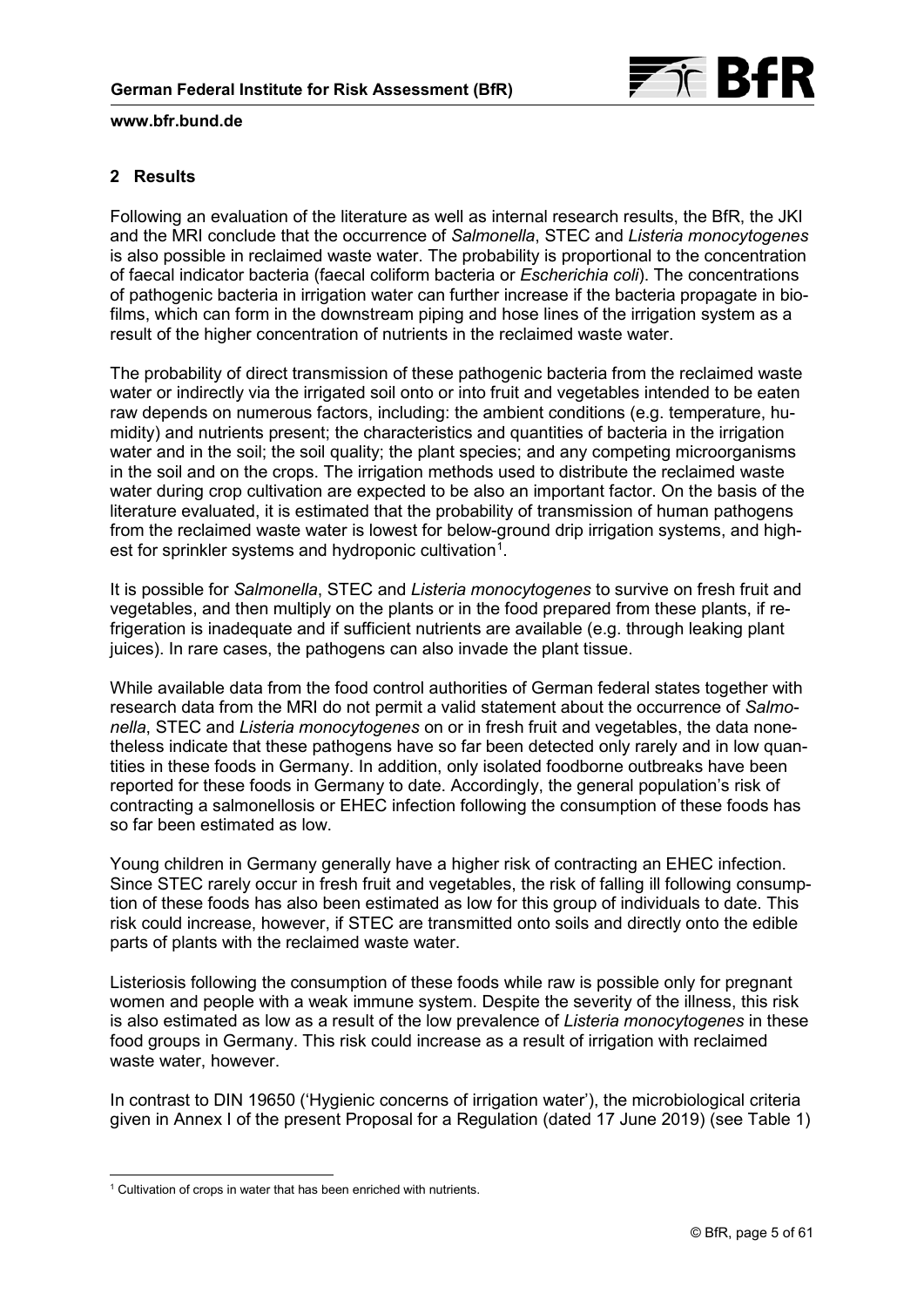

do not stipulate any routine monitoring of the occurrence of *Salmonella* or enterococci (referred to in DIN 19650 as 'faecal streptococci'). The DIN also recommends further usage restrictions if the irrigation water contains more than 100 enterococci or 200 *E. coli* in 100 millilitre (ml). The microbiological criteria of the proposed Regulation (Table 1) are nonetheless comparable with the recommendations made in Commission Notice 2017/C 163/01 (Amtsblatt der Europäischen Union, 2017) and the requirements stipulated by ISO 16075- 2:2015 (Beuth Verlag, 2015). However, they are considerably higher than the limit values recommended for faecal coliforms in a guideline published by the US Environmental Protection Agency (EPA) (EPA, 2004) on water reuse. In addition, the EPA also recommends daily microbiological monitoring of the reclaimed waste water.

The microbiological criteria specified in the current version of Regulation (EC) No 2073/2005 for the protection of consumers apply only to selected categories of food, and are not generally applicable to fresh fruit and vegetables. Accordingly, it is possible that contamination remains undetected, causing major salmonellosis or EHEC outbreaks, because fruit and vegetables can be marketed across very large regions, and are very frequently consumed raw by nearly the whole population. Consequently, it is especially important to prevent the introduction of human pathogens into the food chain via reclaimed waste water.

Accordingly, the BfR, the JKI and the MRI recommend the following to protect against foodborne illness caused by pathogenic bacteria, viruses and parasites resulting from the consumption of raw fresh fruit and vegetables:

- 1. For the hydroponic cultivation of food crops consumed raw, use only irrigation water of drinking water quality. This is because research findings indicate that pathogenic bacteria can easily colonise the roots and can then invade plants cultivated in this way via the roots. Pathogens must not be detectable in the irrigation water.
- 2. Restrict reclaimed water of quality category B to distribution using above-ground or below-ground drip irrigation. This is because these irrigation methods avoid direct contact with the edible part of the plant.
- 3. Restrict reclaimed waste water of quality category C to the irrigation of fruit trees, vineyards, feed plants and food products of plant origin that are not consumed raw.

To protect against foodborne infections, consumers are also recommended to wash fresh fruit and vegetables thoroughly with drinking water before eating, to reduce the concentration of microbes present on the fruit/vegetable skin. Simply washing fruit and vegetables is not guaranteed to remove all of the pathogens that may be present, however. Consumers are therefore advised to peel or blanch vegetables that grow near the soil to reduce any risk of infection.

In addition, individuals with weak immune systems due to pregnancy, advanced age, pre-existing conditions or taking certain kinds of medicines are advised to protect themselves from foodborne infections by heating sprouts thoroughly before consumption. These groups of people are further advised not to consume pre-packaged, ready-to-eat salads. Instead, salads should be prepared at home just before eating from fresh ingredients that have been thoroughly washed.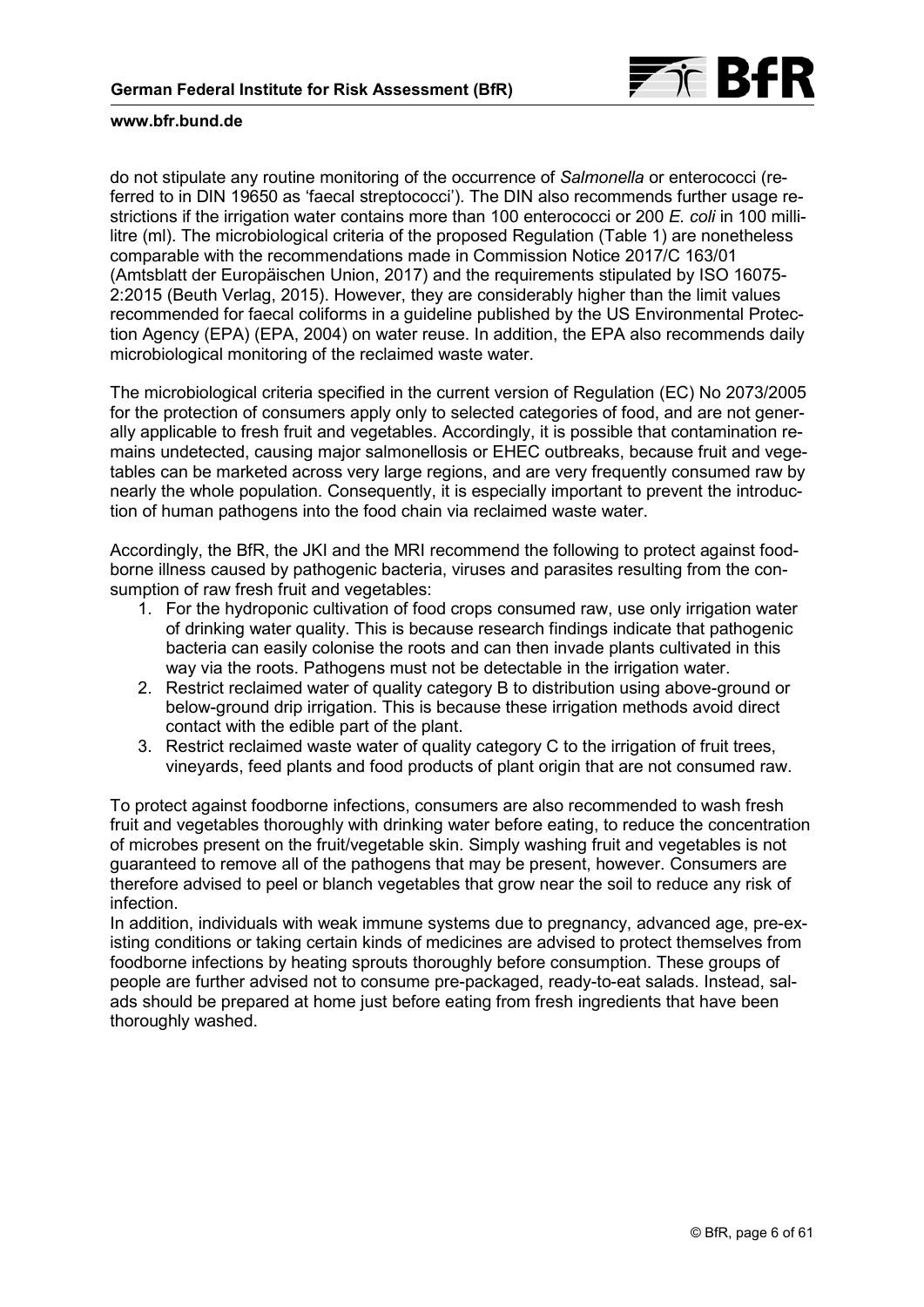

## **3 Rationale**

- 3.1 Risk assessment
- 3.1.2 Hazard identification
- 3.1.1.1 Salmonella

*Salmonella* spp. are predominantly motile, Gram-negative, non-spore-forming rod-shaped bacteria and belong to the family *Enterobacteriaceae*. *Salmonella* are one of the most important bacterial zoonotic pathogens. Due to biochemical and serological investigation the genus *Salmonella* has two species, *Salmonella* (*S*.) *enterica* and *S. bongori*. *S*. *enterica* is further divided into six subspecies. *Salmonella* isolates can be categorised using the White-Kauffmann-Le Minor scheme on the basis of their somatic (O) and flagellar (H) antigens, and assigned by means of their seroformula to one of over 2,600 serovars (strains with identical antigen combinations).

Bacteria in the genus *Salmonella* are widespread in the environment and can be detected in many kinds of cold- and warm-blooded animals in all regions of the planet. *Salmonella* can be transmitted to humans via food. Most of the 2,600 serovars can occur in humans and in all animal species. Some serovars, such as *S*. Typhi, *S.* Paratyphi, *S*. Gallinarum and *S*. Dublin are host-specific, and typically found only in humans or in poultry and cattle. *Salmonella* can survive for several months in the environment and in - or on - various kinds of foods. *Salmonella* are tenacious and can even grow under extreme environmental conditions.

Compared with other bacteria, the growth requirements of *Salmonella* are low. *Salmonella* generally grow at temperatures ranging from 10 to 47 °C, and at a pH between about 4 and 9 (optimum pH is a value between 6.5 and 7.5). While some *Salmonella* strains grow at higher temperatures (up to 54 °C), others exhibit an increased tolerance to cold (psychotropic char-acteristics) and also grow in food stored at between [2](#page-6-0) and 4 °C. The minimum a<sub>w</sub> value<sup>2</sup> at which growth takes place lies between 0.92 and 0.95, depending on the substrate and temperature. In dry food, *Salmonella* can stay viable for a prolonged period of time at aw values down to 0.43.

Freezing reduces the *Salmonella* colony count, but does not completely eliminate it. The viability of *Salmonella* during the storage of frozen food can be influenced by a number of factors. The composition of the matrix, the kinetics involved in the freezing process, the physiological condition of the *Salmonella* and serovar-specific properties all have a role to play. Studies describe the survival of *Salmonella* at −20 °C for 180 days on fruit and over a year in minced meat (Bardsley et al., 2019, Knudsen et al., 2001, Müller et al., 2012, Strawn and Danyluk, 2010).

At temperatures above 58 °C, *Salmonella* start to perish, although the heat resistance can be influenced by many different factors. In particular, heat resistance increases as water activity (a<sub>w</sub> value<sup>2</sup>) decreases. Drying food at higher temperatures (50 °C and 61 °C) or storage at an elevated temperature and humidity (45 °C and 76 percent (%) relative humidity) also leads to a reduction of the *Salmonella* colony count. The extent of elimination of the bacteria is depending on the factors described above.

<span id="page-6-0"></span><sup>-</sup> $2a<sub>w</sub>$  value: activity of water; parameter describing the availability of water in foods and/or prepared meals. The amount of water available for bacterial growth/metabolism is proportional to the  $a_w$  value.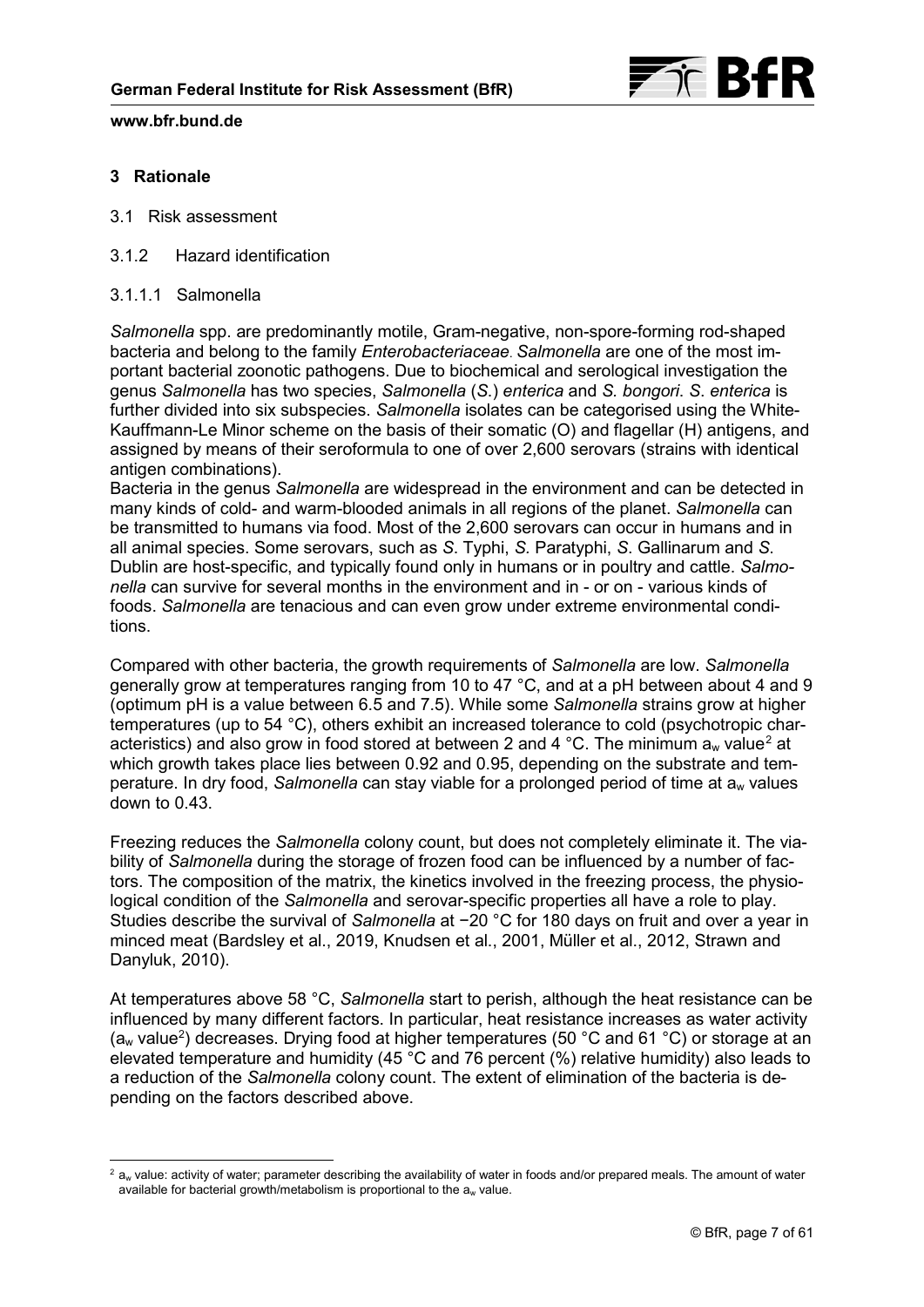

When attempting to predict the success of the thermal inactivation of *Salmonella* in food, factors such as temperature, a<sub>w</sub> value<sup>2</sup>, and the fat or protein content of the food must concurrently be accounted for (Jin et al., 2018, Keller et al., 2018). Common salt has a bacteriostatic effect, primarily by binding available free water and therefore reducing the water activity. While growth rates slowly decline as common salt concentrations rise, the complete inactivation of *Salmonella* cannot be achieved merely by salting food.

# 3.1.1.2 STEC

*Escherichia (E.) coli* is a Gram-negative, non-spore-forming, rod-shaped bacterium that also belongs to the *Enterobacteriaceae* family. *E. coli* occurs naturally in the gut of animals and humans, and is therefore considered to be the most important microbial indicator for faecal contamination. Detection of *E. coli* in foods is a sign of inadequate hygiene during processing, operations or distribution. Certain strains of *E. coli* may trigger severe disease in animals and humans. Regarding illness in humans, *E. coli* strains able to produce Shiga toxins (Stx) (synonym: verotoxins) are of particular significance. Shiga toxin-producing *E. coli* (STEC) occur naturally in the gut of ruminants such as cattle, sheep and goats, as well as wild ruminants. Animals that excrete STEC do not display signs of illness. Bacteria enter the environment as well as various foods of animal and plant origin via the faeces. Moreover, direct transmission is possible between animals and humans, and from person to person. STEC that cause sickness in humans are described as enterohaemorrhagic *E. coli* (EHEC).

STEC are detected most frequently in the meat of wild ruminants during official food control (Hartung et al., 2016). However, STEC have also been detected in plant-based foods and foods with a low a<sub>w</sub> value<sup>2</sup>, such as flour or hazelnuts (Made et al., 2017, Miller et al., 2012). A study with artificially contaminated walnut kernels demonstrated the viability of *E. coli* O157 on this matrix for several months (Blessington et al., 2012).

STEC can grow at temperatures ranging from 8 to 45 °C. Since STEC are resistant to drying and freezing, they are able to survive weeks and months in the environment (soil, water, faecal matter). The decontamination of foods that are contaminated with *E. coli* O157:H7 using 0.5%, 1.0% and 1.5% organic acids has proven to be ineffective, and emphasise this pathogen's tolerance of acids (Brackett et al., 1994). STEC may also be insensitive to salt (Dupree et al., 2019). STEC start to die off at temperatures above 60 °C. D-values<sup>[3](#page-7-0)</sup> for *E.coli* O157:H7 are known for foods such as meat and milk. Similar to other *E. coli* types, these Dvalues lie within a temperature range of 57–64 °C for heating times between 270 and 9.6 seconds. The fat content and drying of foods can also increase the D-value, however. One study on the viability of STEC of the serogroups O26, O103, O111 and O157 in wheat flour at temperatures of 55, 60, 65 and 70 °C showed that all strains tested survived for up to 60 minutes (min) (end of experiment) at 70 °C (Forghani et al., 2018). In the lab, a high level of viability following drying and storage on paper has also been demonstrated, with *E. coli* O157:H7 remaining viable at 70 °C for five hours (Hiramatsu et al., 2005).

The concentration of STEC in foods can also be reduced with the help of sulphur dioxide  $(SO<sub>2</sub>)$ , which is authorised as a preservative and anti-oxidation agent for various foods  $(E220)$  with product-specific maximum levels. Apart from its common use for dried fruits,  $SO<sub>2</sub>$ is, for example, also used in dried potato products and dried or frozen white vegetable varieties in which product-specific maximum quantities are permitted. A reduction in microbial

<span id="page-7-0"></span><sup>-</sup><sup>3</sup> The D-value is the time required for the reduction of a microorganism population to 10% at a given temperature.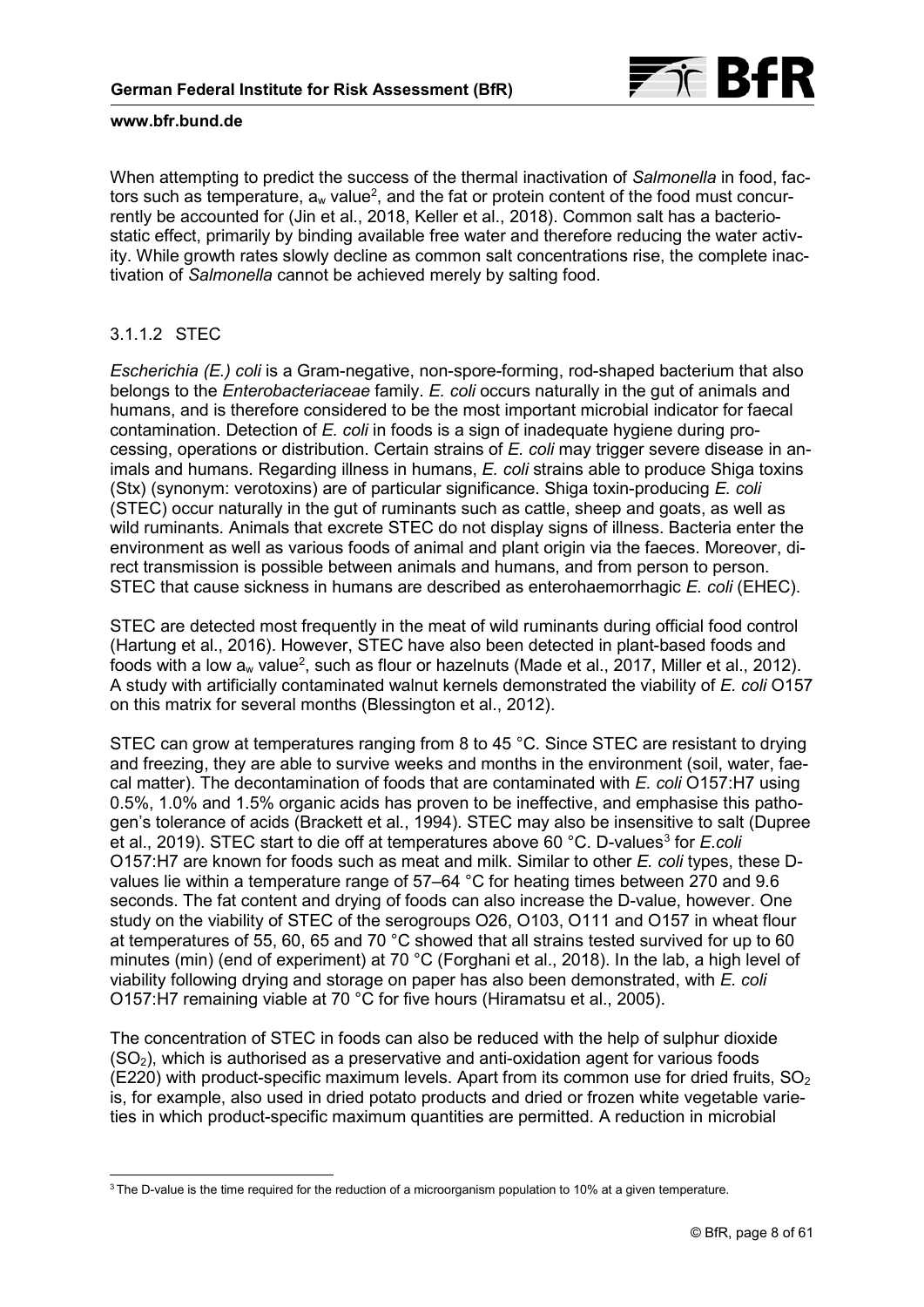

populations of *E. coli* O157:H7 by up to five log levels, for example, was achieved in various sour apple juice products by using 50 ppm  $SO<sub>2</sub>$  (Basaran-Akgul et al., 2009).

# *3.1.1.3 Listeria monocytogenes*

Listeriae are Gram-positive, rod-shaped, facultative anaerobic, non-spore-forming bacteria in the family Listeriaceae. Listeriae are actively motile by means of peritrichous flagella<sup>[4](#page-8-0)</sup> at 20−25 °C. Because of their low growth requirements listeriae are widespread in the environment, and they occur in the soil, surface waters, waste waters, on plant remains and the gut of animals, for example (Ivanek et al., 2006, Lyautey et al., 2007, Paillard et al., 2005, Vivant et al., 2013). Effective adaptation mechanisms provide listeriae with a high tolerance against drying out (Vogel et al., 2010) and freezing, allowing them to survive in the environment (soil, water, faecal matter) at any time of the year (Strawn et al., 2013).

On account of its widespread distribution in the environment, *Listeria monocytogenes* can occur in a wide variety of foods. The highest detection rates are to be found in minced meat, raw meat preparations, smoked fish, cheese and delicatessen salads. However, many other kinds of foodstuffs can also be contaminated with *Listeria monocytogenes*, including particularly ready-to-eat foods that have not been subjected to any bactericidal treatment following their processing (EFSA and ECDC, 2017, Hartung et al., 2019).

Optimal growth conditions for *Listeria monocytogenes* are temperatures of 30 to 37 °C and a neutral to slightly alkaline pH. The pathogen is capable of propagating at temperatures between −1.5 °C and 45 °C, and pH values from 4.5 to 9. The pathogen's doubling time is strongly dependent on temperature, the  $a_w$  value<sup>2</sup> and the pH (Azizoglu et al., 2009, Hill et al., 1995, Liu et al., 2005, Wagner and McLauchlin, 2008). *Listeria monocytogenes* is relatively resistant to osmotic stress, and remains capable of growth even at high salt concentrations of up to 10% and a<sub>w</sub> values of more than 0.92 (Nolan et al., 1992, Wagner and McLauchlin, 2008). Depending on the type of acid, the storage temperature and potential previous adaptation to low pH, *Listeria monocytogenes* can survive a decrease in pH to values as low as 3.0 (Liu et al., 2005). The pathogen remains viable at salt concentrations of up to 20% and can survive for long periods of time in dried foods, depending on the storage temperature (Kenney and Beuchat, 2004, Kimber et al., 2012, Koseki et al., 2015, Ryser and Marth, 2007). Freezing food at −20 °C does not significantly reduce the pathogen's colony count (Ryser and Marth, 2007).

Some stress factors, such as disinfectants, toxic metal ions, a lack of nutrients or unfavourable temperatures can cause the transition of *Listeria monocytogenes* to a viable but non-culturable (VBNC) state (Besnard et al., 2000, Highmore et al., 2018, Li et al., 2014, Robben et al., 2018). In this VBNC state, the bacteria no longer grow but rather remains in stasis. If detection methods dependent on obtaining live cultures are now used, this can result in false negatives, because the bacteria are not dead but merely inactive. Depending on the stress factor that induced the state, VBNC pathogens may be avirulent (Cappelier et al., 2005, Lindbäck et al., 2010) or as virulent as their culturable form (Highmore et al., 2018). Furthermore, the bacteria can subsequently return to their culturable—and infectious—state under the right conditions (Li et al., 2014).

*Listeria monocytogenes* can be reliably killed by heating food to a core temperature of 70 °C for at least two minutes. The D $^{\rm 3}$  and z values $^{\rm 5}$  $^{\rm 5}$  $^{\rm 5}$  as indicators of heat inactivation vary depend-

<sup>-</sup><sup>4</sup> Having flagella around the entire surface.

<span id="page-8-1"></span><span id="page-8-0"></span><sup>&</sup>lt;sup>5</sup> The z value indicates the increase in temperature required to lower the D value by a tenth.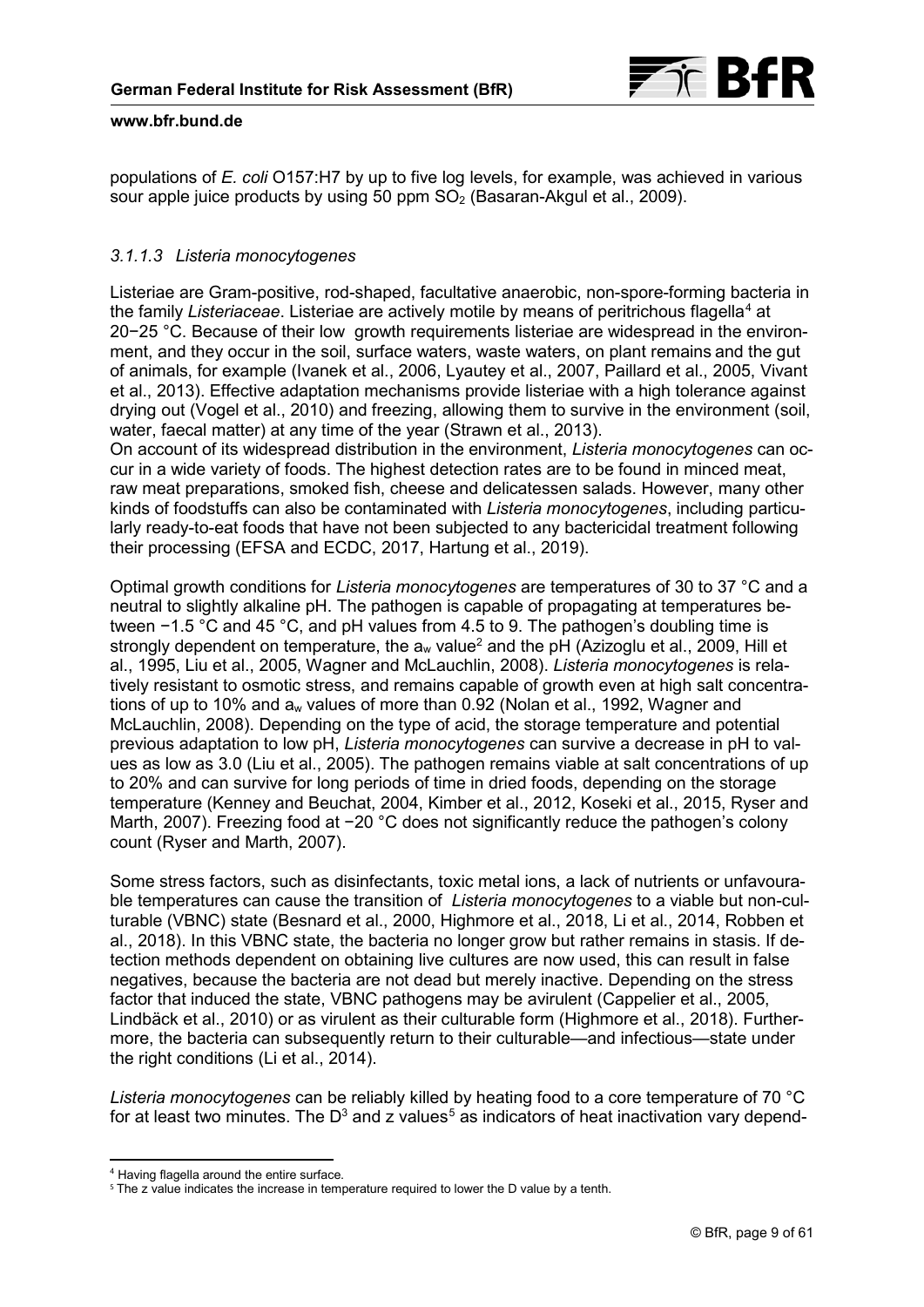

ing on the food matrix. Salt content and water activity are key factors here, as well as variability between bacterial strains (Aryani et al., 2015, van Asselt and Zwietering, 2006). The average D value<sup>3</sup> for a wide variety of matrices (meat and dairy produce were investigated in particular) at 70 °C is 0.09 min, with an average z value of 7.0 °C (van Asselt and Zwietering, 2006).

Various processes used in food technology are appropriate for reducing *Listeria monocytogenes* in or on the food. These include high-pressure treatment (Balamurugan et al., 2018, Garriga et al., 2004), the deployment of bacteriophages (Moye et al., 2018) or combinations of active antimicrobial substances (Batpho et al., 2017), UVC disinfection (Montgomery and Banerjee, 2015) and exposure to ozone gas (Nicholas et al., 2013). No single method is appropriate for use on all foods to the same degree, however, and its efficacy in terms of reducing the pathogen will depend strongly on the properties of the food itself, as well as its packaging and storage conditions. No method is currently known to be suitable for eliminating *Listeria monocytogenes* completely; instead, the pathogen can merely be reduced to a lower level. Any bacterial cells not sensitive to or not killed by the method remain viable and can, if conditions are suitable, continue to grow in ready-to-eat foods to levels exceeding the microbiological limits set by Regulation (EC) No 2073/2005.

## 3.1.2 Hazard characterisation

## 3.1.2.1 Salmonellosis

Salmonellosis is an infection caused by bacterial species in the *Salmonella* genus. The typhoid form (typhoid fever and similar diseases) is primarily caused by the serovars *S*. Typhi and *S*. Paratyphi A, B and C. Person-to-person transmission is possible. The pathogens are ingested orally and spread via the blood system. The infectious dose is low, and after a short incubation period $^6$  $^6$  (a few days to three weeks) patients experience a severe, cyclic and systemic infection with diarrhoea and a high fever. Organ damage can occur in the gut, heart, liver, kidneys and gallbladder. In patients with gallstones, the pathogens can be shedover long periods of time.

In humans, most other *Salmonella* serovars cause the 'enteritic' form of the infection (enteritis = inflammation of the intestines). The infectious dose for adult humans is 10<sup>4</sup> to 10<sup>6</sup> Sal*monella* cells. If *Salmonella* is present in very fatty food such as cheese, hamburger, chocolate or salami or in case of special disposition of patients infections caused by lower than 100 cells of *Salmonella* has been observed. The adaptation of *Salmonella* to the unfavourable environment found on and in plants (such as adjustments to low pH) may mean that lower quantities of pathogens are sufficient to cause an infection in humans (Brandl, 2006).

The incubation period for infections with enteritic *Salmonella* is 5 to 72 hours (a maximum of seven days) and depends on the infectious dose. In humans, salmonellosis typically starts suddenly with severe watery diarrhoea (which may become bloody in the course of the infection), often accompanied by fever, nausea, vomiting and stomach aches or headaches. Symptoms typically last only a few hours or days. In severe clinical cases, chills, high fever, fainting and other systemic clinical symptoms will appear, with a typhoidal progression. A mild or symptomatic progression is common, which also depends on the quantity of bacteria ingested. Patients excrete enteritic *Salmonella* for an average of 3 to 6 weeks, and several months in the case of infants. Long-term excretion exceeding six months is relatively rare.

<span id="page-9-0"></span><sup>-</sup> $6$  For foodborne illnesses, the incubation period is defined as the time between the consumption of the contaminated food and the appearance of the first symptoms of the illness.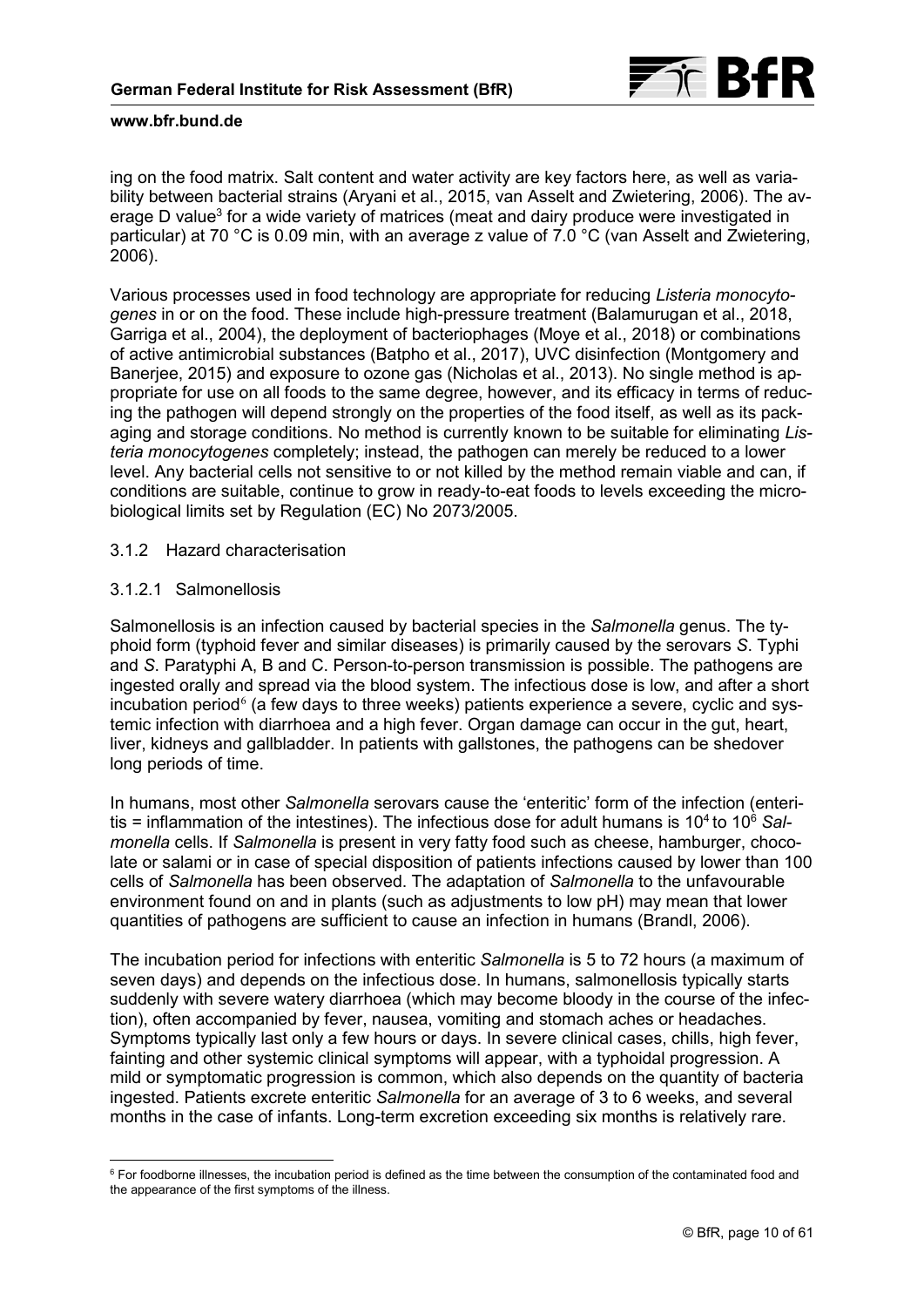

Cases of severe clinical progression are rare, as are extra-intestinal infections, which may include pericarditis, neurological disorders, reactive arthritis, spondylitis or osteomyelitis. Salmonellosis is rarely fatal. High-risk groups include persons whose immune system is not yet fully developed (children under five years old) and people whose immune system is weakened as a result of old age or pre-existing conditions, for example.

In Germany, salmonellosis is a notifiable disease. The number of reported cases has more than halved in the period 2009 to 2016, while a rise in case numbers was once again recorded in 2017. In 2018, the number of reported infections fell again by 5.2%, however of the 13,529 reported cases of salmonellosis are still higher than those in 2016. In 2018, salmonellosis was once again the second most common notifiable bacterial gastrointestinal disease in Germany. As in previous years, the highest age-specific incidence was in children aged less than five years, with maximum incidence in infants. Both sexes were affected virtually equally (RKI, 2019).

In 2018, 45% of cases - reported with details of a specific serovar - were caused by *S.* Enteritidis and 33% caused by *S.* Typhimurium followed by *S*. Infantis (2.7%), *S*. Derby (1.5%) and *S*. Kentucky (0.9%). Other serovars comprised 17% of all cases with specified serovars. In 2018, a total of 14 confirmed cases of death in connection with salmonellosis were reported to the RKI (in 2017: 20). These included eight males and six females between 42 and 92 years old (overall median: 75 years). Six cases of death were attributable to the serovar *S*. Enteritidis, three cases to *S*. Typhimurium and one case to *S*. Agona. Four cases of death were reported without specific details of serovars (RKI, 2019).

In accordance with Directive 2003/99/EC of the European Parliament and of the Council of 17 November 2003, three strong-evidence salmonellosis outbreaks were reported by EU by Member States for 2017 that were associated with the consumption of vegetables, juices and similar products, with one caused by herbs and spices and one by cereal products (EFSA and ECDC, 2018a). Strong evidence is existent, if the results of microbiological and/or epidemiological investigations have been able to determine a link with high degree of probability between the identified food and the illness diagnosed.

According to figures from the Robert Koch-Institute, 125 of the 274 outbreaks caused by *Salmonella* in Germany in 2018 were recorded explicitly as foodborne outbreaks. Of these, no outbreaks were reported to have been caused by vegetables/vegetable products, fruit/fruit products or cereals/cereal products (RKI, 2019).

According to a report from the European Food Safety Authority (EFSA), most outbreaks of salmonellosis in humans are associated with the consumption of eggs and egg products, bakery goods, and meat and meat products. In contrast, the consumption of vegetables and fruit juices (and products thereof) was responsible for only 1.1% of the reported strong-evidence foodborne outbreaks (EFSA and ECDC, 2017).

[Table 2](#page-11-0) provides an overview of foodborne salmonellosis outbreaks that have been associated with the consumption of fresh products of plant origin.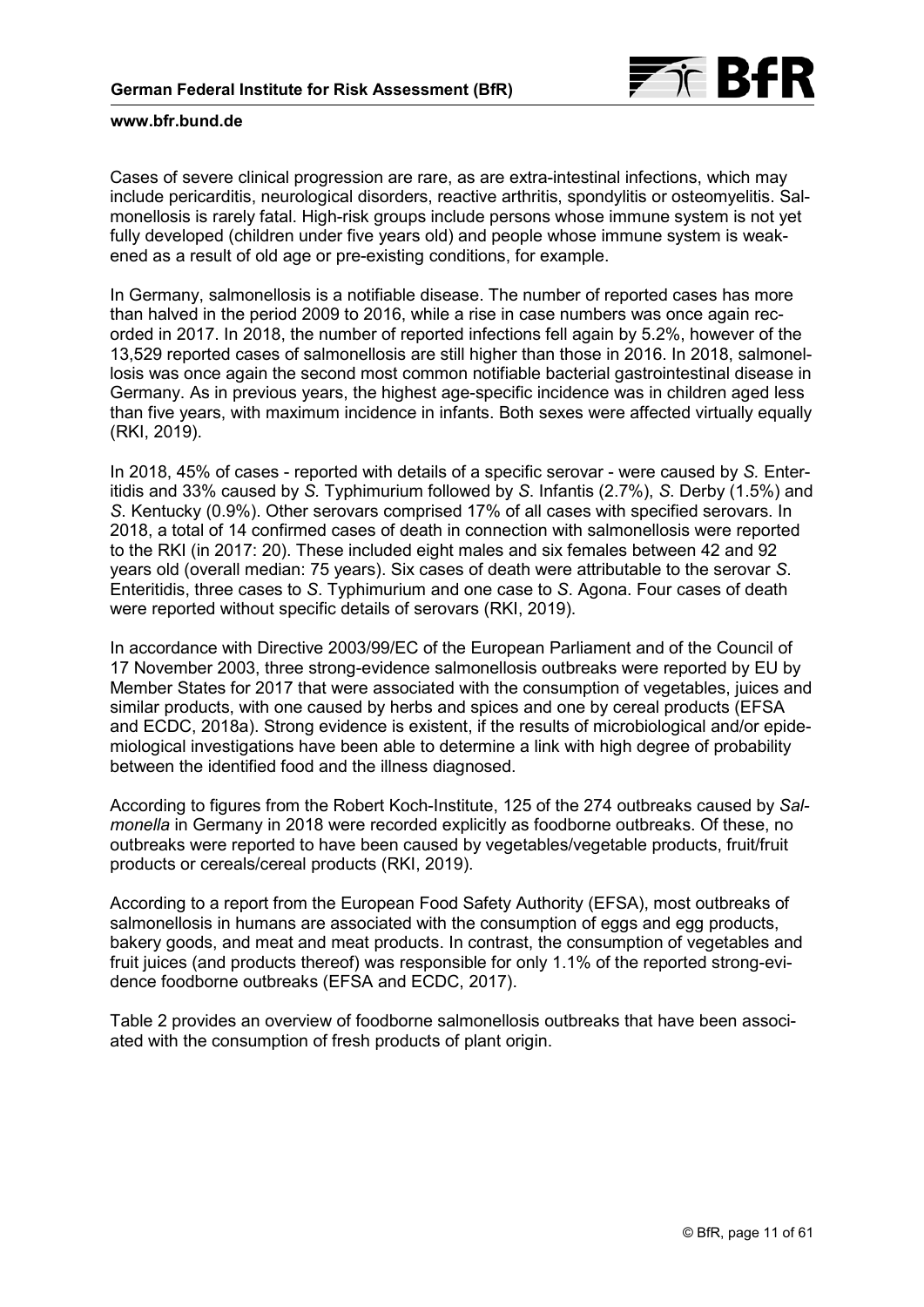

## <span id="page-11-0"></span>**Table 2: Salmonellosis outbreaks caused by the consumption of fruit and vegetables in the USA and Europe**

| Country                                                  | Year(s)          |                                          | Number of                           | Salmonella enterica serotype                                                                                                                                                                                                                                            | Literature                              |
|----------------------------------------------------------|------------------|------------------------------------------|-------------------------------------|-------------------------------------------------------------------------------------------------------------------------------------------------------------------------------------------------------------------------------------------------------------------------|-----------------------------------------|
|                                                          |                  | Food                                     | cases                               | (outbreaks)                                                                                                                                                                                                                                                             |                                         |
| <b>USA</b>                                               | 2010             | Alfalfa sprouts (lu-<br>cerne sprouts)   | 140                                 | Salmonella I                                                                                                                                                                                                                                                            | Harvey et al.<br>(2016)                 |
| <b>USA</b>                                               | 1990-<br>2010    | Tomatoes                                 | 1959 (mul-<br>tiple out-<br>breaks) | S. Newport (6), S.<br>Braenderup (2), S. Baildon<br>(1), S. Enteritidis (1), S. Javi-<br>ana (1), S. Montevideo (1), S.<br>Thompson (1), S. Typhi-<br>murium (1)                                                                                                        | Bennett et<br>al. (2015)                |
| <b>USA</b>                                               | 1998-<br>2010    | Various types of<br>sprouts              | $2 - 256$                           | S. Enteritidis (4), S. Typhi-<br>murium (3), S. Saintpaul (3),<br>S. Mbandaka (3) S.<br>Braenderup (2), S. Newport<br>(2), S. Cuba (2), S. Bovismor-<br>bificans (1), S. Muenchen (1),<br>S. Kottbus (1), S. Chester (1),<br>S. Oranienburg (1), S. Monte-<br>video (1) | Dechet et al.<br>(2014)                 |
| <b>USA</b>                                               | 2011             | Vine tomatoes                            | 33                                  | Salmonella spp.                                                                                                                                                                                                                                                         | Harvey et al.<br>(2016)                 |
| <b>USA</b>                                               | 2014             | Cucumbers                                | 275                                 | S. Newport                                                                                                                                                                                                                                                              | Angelo et al.<br>(2015)                 |
| <b>Europe</b>                                            |                  |                                          |                                     |                                                                                                                                                                                                                                                                         |                                         |
| Austria, Bel-<br>gium, Den-<br>mark, Ger-<br>many, Italy | 2011             | Datterino toma-<br>toes                  | 71                                  | $\overline{S}$ . Strathcona                                                                                                                                                                                                                                             | Müller et al.<br>(2016)                 |
| Germany,<br>Netherlands                                  | 2011             | Mung bean<br>sprouts                     | 106                                 | S. Newport                                                                                                                                                                                                                                                              | Bayer et al.<br>(2014)                  |
| 6 EU coun-<br>tries                                      | $2011 -$<br>2012 | Watermelons                              | 63                                  | S. Newport                                                                                                                                                                                                                                                              | Byrne et al.<br>(2014)                  |
| Norway                                                   | 2013             | Ready-to-eat<br>bagged mixed sal-<br>ads | 26                                  | S. Coeln                                                                                                                                                                                                                                                                | Vestrheim et<br>al. (2016)              |
| Switzerland                                              | 2013             | Presumed to be<br>sprouts                | 13                                  | S. Szentes                                                                                                                                                                                                                                                              | Nuesch-In-<br>derbinen et<br>al. (2015) |
| Germany and<br>Switzerland                               | 2014             | Sprouts                                  | 74                                  | S. Bovismorbificans                                                                                                                                                                                                                                                     | Knoblauch<br>et al. (2015)              |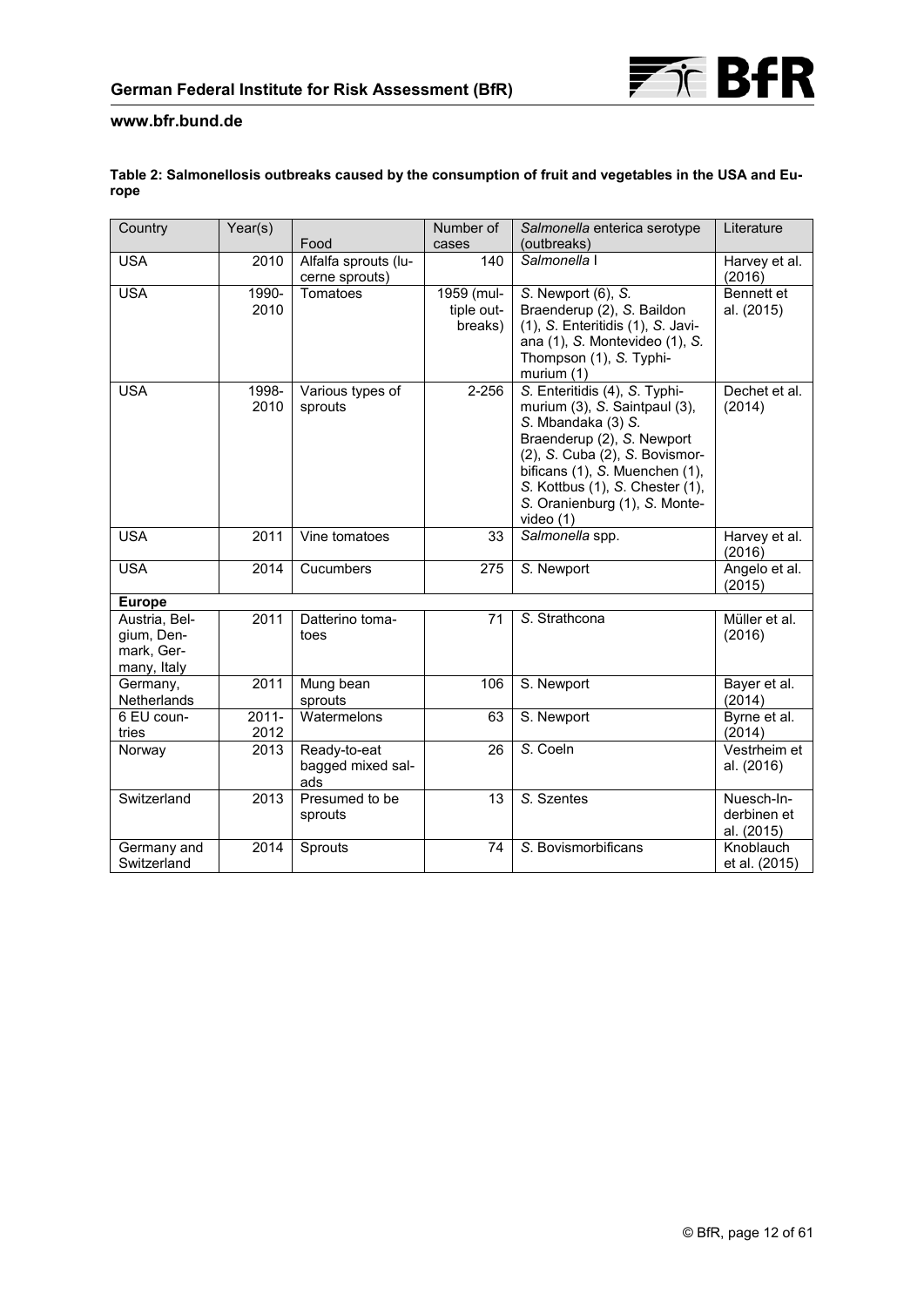

## 3.1.2.2 EHEC infections

Illnesses caused by EHEC may account mild to severe diarrhoea in humans. Haemolyticuremic syndrome (HUS) is a potentially serious consequence of an infection, especially in young children. HUS manifests itself in form of acute kidney failure and a potentially fatal outcome. The following details concerning the infectious dose, incubation period and excretion period are generally based on findings for the O157:H7 EHEC serotype. The infectious dose is very low, with bacterial counts below 100 colony-forming units (CFU) (Paton et al., 1996, Teunis et al., 2004, Tilden et al., 1996). The incubation period is typically around 2 to 10 days (average of 3 to 4 days). Patients remain infectious while EHEC bacteria are detectable in their stool. Information about bacterial excretion periods varies significantly, from a few days to several weeks or months (Bai et al., 2018, Matussek et al., 2016). A Swedish study reported an average excretion period of 17 days (Bai et al., 2018).

A total of 2020 cases of EHEC infection and 95 cases of HUS were reported to the RKI in Germany in 2017. As in previous years, children under the age of five were particularly affected (29% of EHEC cases and 48% of HUS cases). EHEC infections occurred more frequently in females than in males. In 2017, 15% of EHEC cases reported with serogroup data were caused by O91 strains, 13% by O103 strains and 11% by O157 strains. A few cases of fatal outcome were reported. Eight confirmed fatalities associated with HUS cases and two fatalities resulting from EHEC-related illness were reported to the RKI in 2017 (RKI, 2018).

A current meta-analysis states fruit and vegetables as the reason for approximately 30% of traceable EHEC outbreaks between 1998 and 2017 in Europe (Pires et al., 2019). Approximately 35% and 42% of traceable EHEC outbreaks have been attributed to fruit and vegetables in North/South America and the West Pacific, respectively. Accordingly, fruit and vegetables are significantly more important than dairy produce or meat from ruminants (Pires et al., 2019). Table 3 provides an overview of vegetable-borne EHEC outbreaks in Europe over the last five years.

| Country   | Year | Food                                                 | Number of | Serogroup/serotype               | Literature                |
|-----------|------|------------------------------------------------------|-----------|----------------------------------|---------------------------|
|           |      |                                                      | cases     |                                  |                           |
| Finland   | 2016 | Rocket                                               | 237       | ONT:H11 (STEC) O111:H8<br>(EPEC) | Kinnula et al.<br>(2018)  |
| <b>UK</b> | 2015 | Mixed salad (con-<br>taminated with<br>sheep faeces) | 47        | O157:H7                          | Mikhail et al.<br>(2018)  |
| <b>UK</b> | 2014 | Coleslaw                                             | 20        | O <sub>157</sub>                 | Byrne et al.<br>(2016)    |
| <b>UK</b> | 2014 | Presumed to be<br>raw vegeta-<br>bles/salad          | 102       | O <sub>157</sub>                 | Sinclair et al.<br>(2017) |
| <b>UK</b> | 2013 | Watercress                                           | 22        | O <sub>157</sub>                 | Jenkins et al.<br>(2015)  |
| <b>UK</b> | 2013 | Watercress (con-<br>taminated with<br>cattle faeces) | 6         | O <sub>157</sub>                 | Jenkins et al.<br>(2015)  |

**Table 3: Selected STEC/EHEC outbreaks caused by the consumption of fruit and vegetables in Europe (selection from 2013).**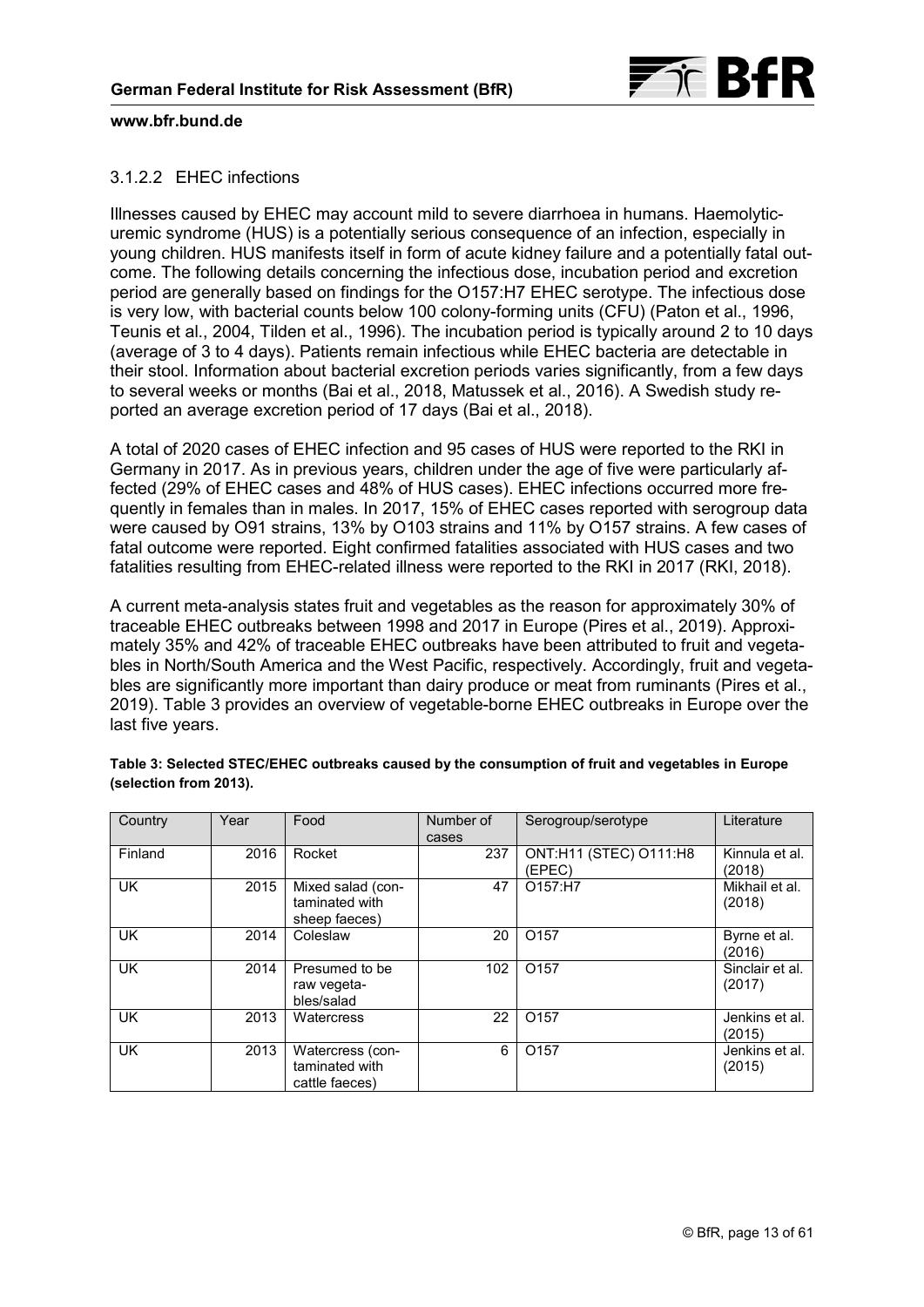

## 3.1.2.3 Listeriosis

Not all Listeria species cause illness. Of the 20 species described in the genus *Listeria*, only *Listeria monocytogenes* is a significant cause of infection in humans. Listeriosis is a bacterial infection usually transmitted by food that is contaminated with the bacterium *Listeria monocytogenes.* Infection in humans is also generally possible via direct contact with infected animals or other people. Infections in humans resulting from these routes have rarely been described, however.

While the number of cases is low compared with other foodborne infections, listeriosis may cause very severe illness in people in certain risk groups and may therefore even prove to be fatal. Pregnant women, people with weakened immune systems and elderly people have an increased risk of contracting listeriosis. Although pregnant women typically exhibit only flulike symptoms, the vertical transmission of listeriosis to the unborn child often causes sepsis in the foetus, combined with multiple organ manifestations that may cause premature birth, miscarriage or stillbirth. Neonates with listeriosis have a higher risk of lethality due to multiple organ failure and/or insufficient lung maturity (Lamont et al., 2011). Excluding cases of listeriosis in pregnant women, the majority of other cases are associated with hospitalisation and severe clinical symptoms such as blood poisoning, brain inflammation and/or meningitis, and organ manifestations that may include endocarditis or septic inflammation of the joints. In healthy individuals who do not belong to one of the risk groups, an infection with *Listeria monocytogenes* can cause inflammation of the gastrointestinal tract plus a fever, with progression generally being mild and self-limiting (Maertens de Noordhout et al., 2014).

The incubation period for invasive listeriosis is typically 8 days, and varies depending to the clinical form between 1 and 67 days. While long incubation periods of 17 to 67 days (average 27.5 days) occur in pregnancy-associated listeriosis, significantly shorter incubation periods of 1 to 14 days (average 9 days) are found in cases involving the central nervous system and 1 to 12 days (average 2 days) in case of bacteraemia. Non-invasive listeriosis leads to symptoms of illness within 6 hours to 4 days (average 24 hours) (Goulet et al., 2013).

The exact infectious dose for listeriosis is not known. Currently there are no reliable data on the potential minimum infectious dose of the invasive form of listeriosis, which would permit an estimate of a dose-response relationship. The infectious dose is crucially dependent on the individual's immune status, the virulence of the *Listeria monocytogenes* strain and also on the food matrix. Among other things, the type of food will influence the pathogen's ability to survive passage through the stomach (Buchanan et al., 2017, Hoelzer et al., 2013).

In Germany, the number of listeriosis cases reported in 2018 declined for the first time after a multi-year trend of rising incidences. A total of 701 listeriosis cases meeting the reporting requirements were notified to the RKI (versus 769 cases in 2017) (RKI, 2019). These included 659 cases of non-pregnancy-associated invasive listeriosis, 20 cases of pregnancy-associated listeriosis and 18 cases of listeriosis in neonates (including 12 mother-child pairs). As in previous years, the incidence of non-pregnancy-associated invasive listeriosis was significantly higher in elderly patients. Males were affected significantly more often than females. A total of 32 deaths were reported with listeriosis being stated as the cause of death (29 cases of non-pregnancy-associated listeriosis, 3 cases of neonate listeriosis). The case fatality rate in 2018 was therefore 5% (RKI, 2019).

A number of listeriosis outbreaks were described, in which raw plant-based foods had been identified as the source of infection: these included vegetables such as salad greens, sprouts, coleslaw or celery as well as fruits such as stone fruits and melons. An overview is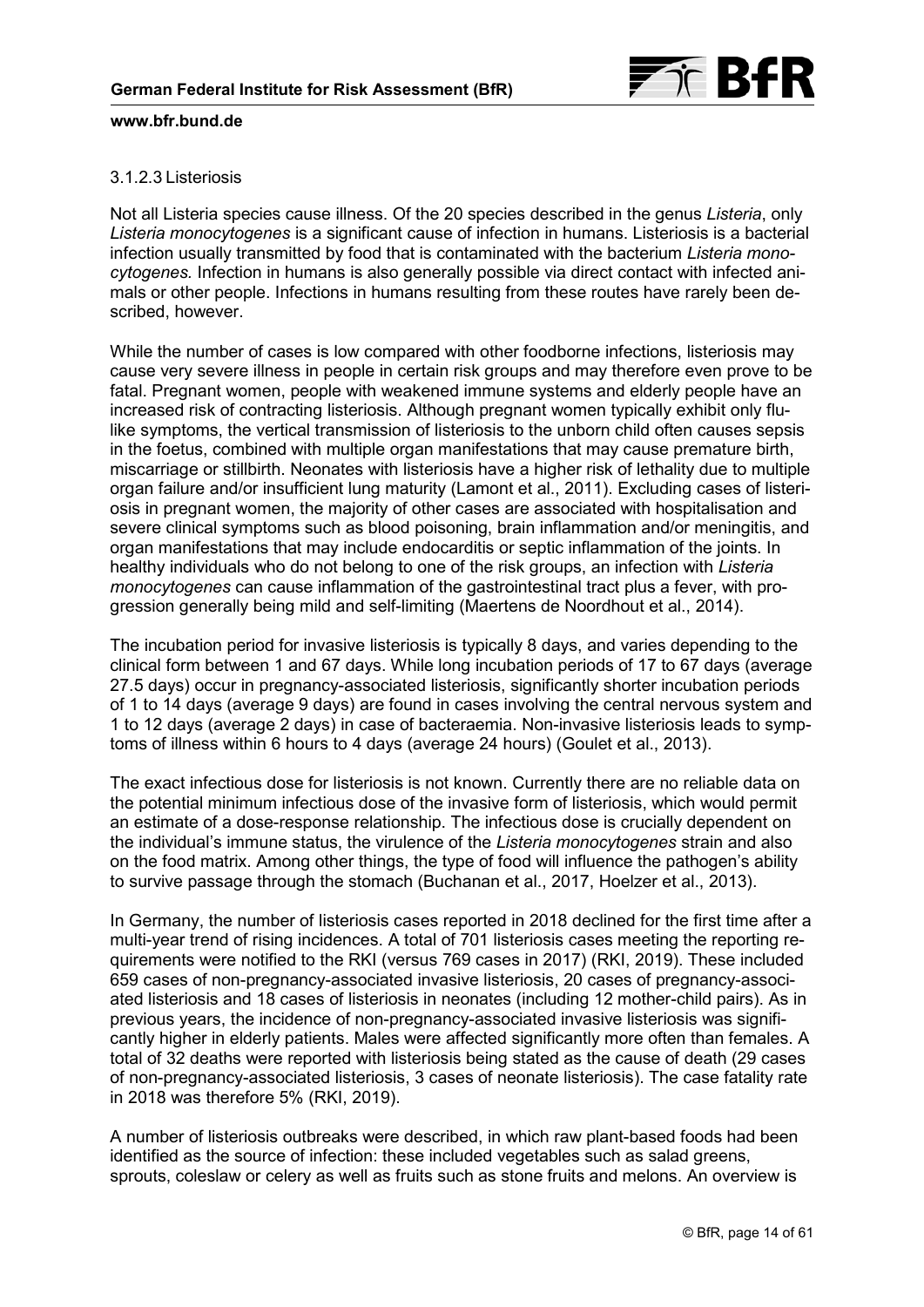

provided in [Table 4.](#page-15-0) Contamination of the plant-based foods in question was typically reported—or at least suspected—during processing. One important factor is that the pathogen can persist in the production environment. However, a search is rarely made for the entry routes into the food processing facilities. Accordingly, it is typically unclear whether the pathogen entered production via the raw plant product or via other input sources.

The largest listeriosis outbreak caused by plant-derived foods described to date, totalling 147 cases, occurred in the USA in 2011 and was traced to cantaloupe melons contaminated with *Listeria monocytogenes*. The outbreak strain was not detected on fresh melons and in environmental samples taken directly in the field, but only on cantaloupe melons already processed and in the production environment of the agricultural business that cultivated the melons. Alongside a vehicle that had been used to drive rotten melons to a cattle farm, other potential input sources included a slight contamination of harvested products and the persistence of the pathogen in the production facility (McCollum et al., 2013).

Another listeriosis outbreak with 35 cases in the USA, lasting from 2015 to 2016, was caused by caramel apples contaminated with *Listeria monocytogenes*. The outbreak strain was detected in the crop-producing company's fruit cleaning area (polishing and drying brushes, conveyor belt and wooden containers) (Angelo et al., 2017).

Between 2015 and 2018, 32 people contracted listeriosis in five EU Member States, probably as a result of consuming frozen sweetcorn and other frozen vegetable mixtures. The frozen vegetables were not always heated before consumption, but merely thawed and then used as ingredient in fresh salads, for example. The source of the infection was traced to a manufacturer of frozen vegetables in Hungary. Here too, it is presumed that the vegetables were contaminated during processing, although the source of contamination could not be identified in the manufacturing company's production environment (EFSA and ECDC, 2018b).

The cited examples of listeriosis outbreaks show that plant-based foods contaminated with *Listeria monocytogenes* constitute a health hazard for sensitive individuals who have an elevated risk of contracting listeriosis. This applies to the raw consumption of contaminated plant-based foods in particular. The pathogen can also be transmitted to other ready-to-eat foods by cross-contamination, for example when contaminated plant-based foods are stored unprotected in the refrigerator. Plant-based foods not intended to be eaten raw can also cause listeriosis, if this advice against raw consumption is ignored or if they are used as an ingredient in meals that are then inadequately heated before consumption.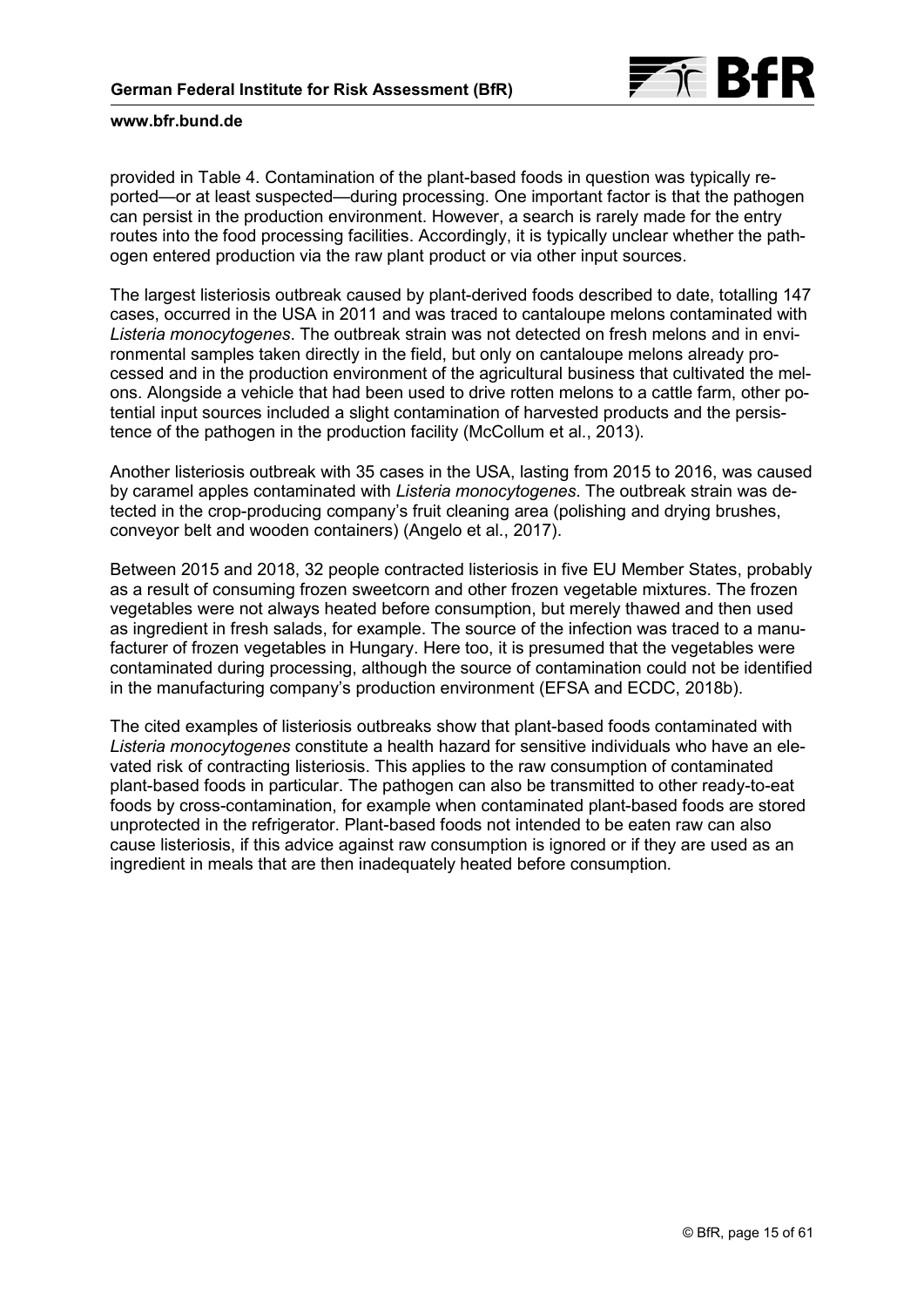

### <span id="page-15-0"></span>**Table 4: Listeriosis outbreaks caused by the consumption of fruit and vegetables in North America and Europe**

| Year | Food                                                               | Country                                                         | Ition                 | Cases of infec- Food contaminated by                                          | Literature                                                       |
|------|--------------------------------------------------------------------|-----------------------------------------------------------------|-----------------------|-------------------------------------------------------------------------------|------------------------------------------------------------------|
|      | 1981 Coleslaw                                                      | Canada                                                          |                       | 41 Possibly fertiliser                                                        | Schlech et al.<br>(1983)                                         |
|      | 2008 Sprouts                                                       | <b>USA</b>                                                      |                       | 20 Not reported/unknown                                                       | Cartwright et al.<br>(2013)                                      |
|      | 2010 Celery, cut                                                   | <b>USA</b>                                                      |                       | 10 Production environment, only Gaul et al. (2013)<br>cut celery contaminated |                                                                  |
|      | 2011 Cantaloupe melons                                             | <b>USA</b>                                                      |                       | 147 Production environment                                                    | McCollum et al.<br>(2013)                                        |
|      | 2013/14 Salad, washed and cut                                      | Switzerland                                                     |                       | 32 Production environment<br>(conveyor belt)                                  | Tasara et al.<br>(2015)                                          |
|      | 2014 Mung bean sprouts                                             | <b>USA</b>                                                      |                       | 5 Production environment                                                      | CDC (Centers for<br>Disease Control<br>and Prevention)<br>(2015) |
|      | 2014 Stone fruits (peaches, nec-<br>tarines, plums, pluots)        | <b>USA</b>                                                      |                       | 2 Not reported/unknown                                                        | Jackson et al.<br>(2015)<br>Chen et al. (2017)                   |
|      | 2014/15 Caramel apples                                             | <b>USA</b>                                                      |                       | 35 Apples, production environ-<br>ment                                        | Angelo et al.<br>(2017)                                          |
|      | 2015/16 Leafy green salads packed                                  | <b>USA</b><br>Canada                                            | (19 USA,<br>9 Canada) | 28 Production environment                                                     | Self et al. (2019)                                               |
|      | 2015-2018 Frozen vegetables<br>(sweet corn, mixed vegeta-<br>bles) | <b>Denmark</b><br><b>Finland Austria</b><br>Sweden<br><b>UK</b> |                       | 32 Production environment                                                     | EFSA and ECDC<br>(2018b)                                         |
|      | 2017 Caramel apples                                                | <b>USA</b>                                                      |                       | 3 Not reported/unknown                                                        | Marus et al.<br>(2019)                                           |

## 3.1.3 Exposure

3.1.3.1 Input sources, occurrence, survival and propagation of *Salmonella*, STEC and *Listeria monocytogenes* in soil

The most likely sources of human pathogenic bacteria in agricultural production systems such as soil or hydroponic facilities are organic fertilisers (such as wet manure, digestates from biogas plants, sewage sludge, etc.) as well as irrigation water (Allende and Monaghan, 2015, Barak and Liang, 2008, Beuchat, 2002, Jacobsen and Bech, 2012, Li et al., 2015, Miles et al., 2009, Olaimat and Holley, 2012). Among agricultural livestock, pigs and poultry are important sources of *Salmonella* while cattle are important sources for STEC (EFSA, 2008, EFSA and ECDC, 2017). Human pathogens are introduced to the soil via the spreading of organic fertilisers from animal husbandry. Furthermore, irrigation water can be contaminated with human pathogens, especially in cases where the water is sourced from ponds or drainage ditches situated closely to areas treated with organic fertilisers (Jacobsen and Bech, 2012) or reclaimed waste water is used. .

Urban waste water may contain many different types of bacteria in varying concentrations, including bacteria that are pathogenic in humans. The species and quantities of the bacteria present depend on their frequency of occurrence in the excreta of the humans and animals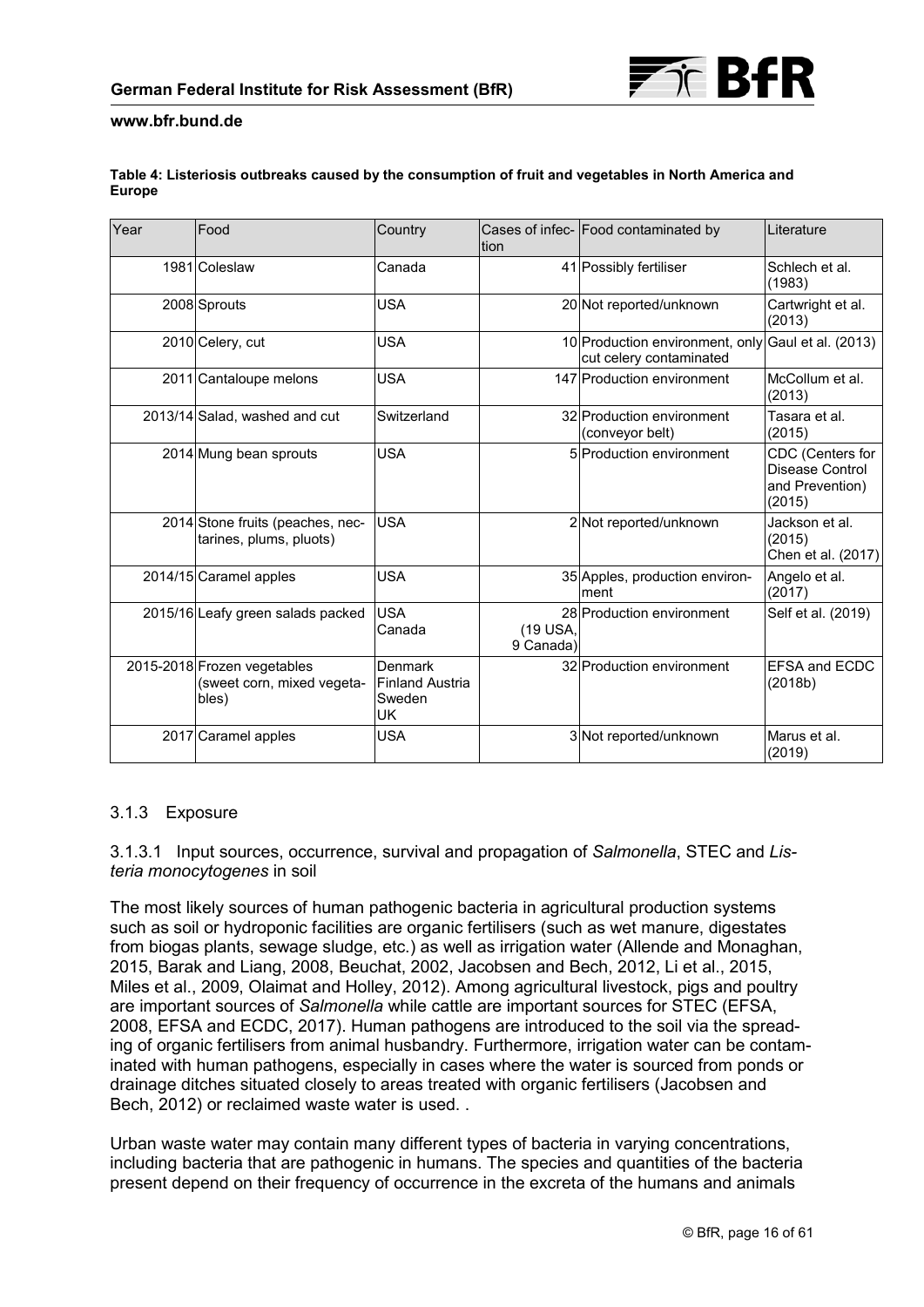

from which the waste water is sourced. Various treatment methods can be used to reduce the concentrations of bacteria in reclaimed waste water. These methods include physical separation (e.g. sedimentation and filtration) as well as inactivation (e.g. with disinfectants, UV light and ozone).

To enable the microbiological state of the waste water to be monitored, samples are usually tested for the occurrence of microbes known as 'indicator bacteria' (total coliforms, faecal coliforms, *E. coli*): these bacteria occur in the gut of humans and warm-blooded animals in high concentrations, and their quantities in waste water can indicate the success rate of disinfection (US EPA, 2004). Koivunen et al. (2003) appraised the performance of various kinds of waste water treatment plants in Finland and found that faecal coliforms are a good indicator for the occurrence of *Salmonella* in urban waste water.

However, low concentrations of faecal coliforms or *E. coli* in reclaimed waste water do not necessarily guarantee the absence of human pathogens. A microbiological study performed in Saudi Arabia on reclaimed waste water showed that low colony counts of pathogenic bacteria (*Salmonella*, Vibrio, Listeria) and nematode eggs could be detected even at low concentrations of faecal coliforms (240 CFU per 100 ml) and *E. coli* (60 CFU per 100 ml) (Balkhair, 2016).

A study performed in southern Italy showed that the microbiological condition of the waste water used for irrigation depends on the waste water treatment procedure. Following treatment with ultrafiltration, the concentration of *E. coli* was around 10 CFU per 100 ml, while waste water reclaimed using a different treatment method contained around 1,400 *E. coli* per 100 ml. *Salmonella* were not detected in the samples of reclaimed waste water (Lonigro et al., 2015).

While the entry of human pathogens into the soil via organic fertilisers or irrigation water can be reduced by monitoring procedures, other sources are very hard or impossible to control. These include faecal matter from wild animals, insects or contaminated soil particles, which can be carried to neighbouring fields on the wind (Kumar et al., 2017). In wild animals, for example, *Salmonella* serovars were found in the excreta of magpies, red foxes, hedgehogs and rooks, for example (Rubini et al., 2016).

The survival of *Salmonella*, STEC and *Listeria monocytogenes* in the soil and other environmental habitats is a precondition for their ability to colonise new host organisms—such as plants (Winfield and Groisman, 2003). As recent research has demonstrated, *Salmonella* (and probably other human pathogenic bacteria as well) can adapt to the environmental conditions found in soil or in plants (Fornefeld et al., 2017, Hruby et al., 2018, Jechalke et al., 2019, Pornsukarom and Thakur, 2016). How this adaptation proceeds in detail, however, is largely unknown, therefore considerable research is needed on this topic.

Findings from many studies have shown that human pathogens can establish themselves in the soil at low levels and remain there over a prolonged period of time (Barak and Liang, 2008, Brennan et al., 2014, Hruby et al., 2018, Jechalke et al., 2019). Viable STEC have even been re-isolated from artificially contaminated soils after more than 100 days (Ma et al., 2011). In laboratory studies, the survival of *Listeria monocytogenes* has been shown in samples of chalky, cool soils for up to 1,500 days (Picard-Bonnaud et al., 1989b). This survival in soil samples had nearly no negative effects on the virulence of the pathogen (McLaughlin et al., 2011, Picard-Bonnaud et al., 1989a).

The persistence of human pathogens in the soil itself depends on a wide range of abiotic and biotic factors. Important abiotic factors that promote the persistence of human pathogens in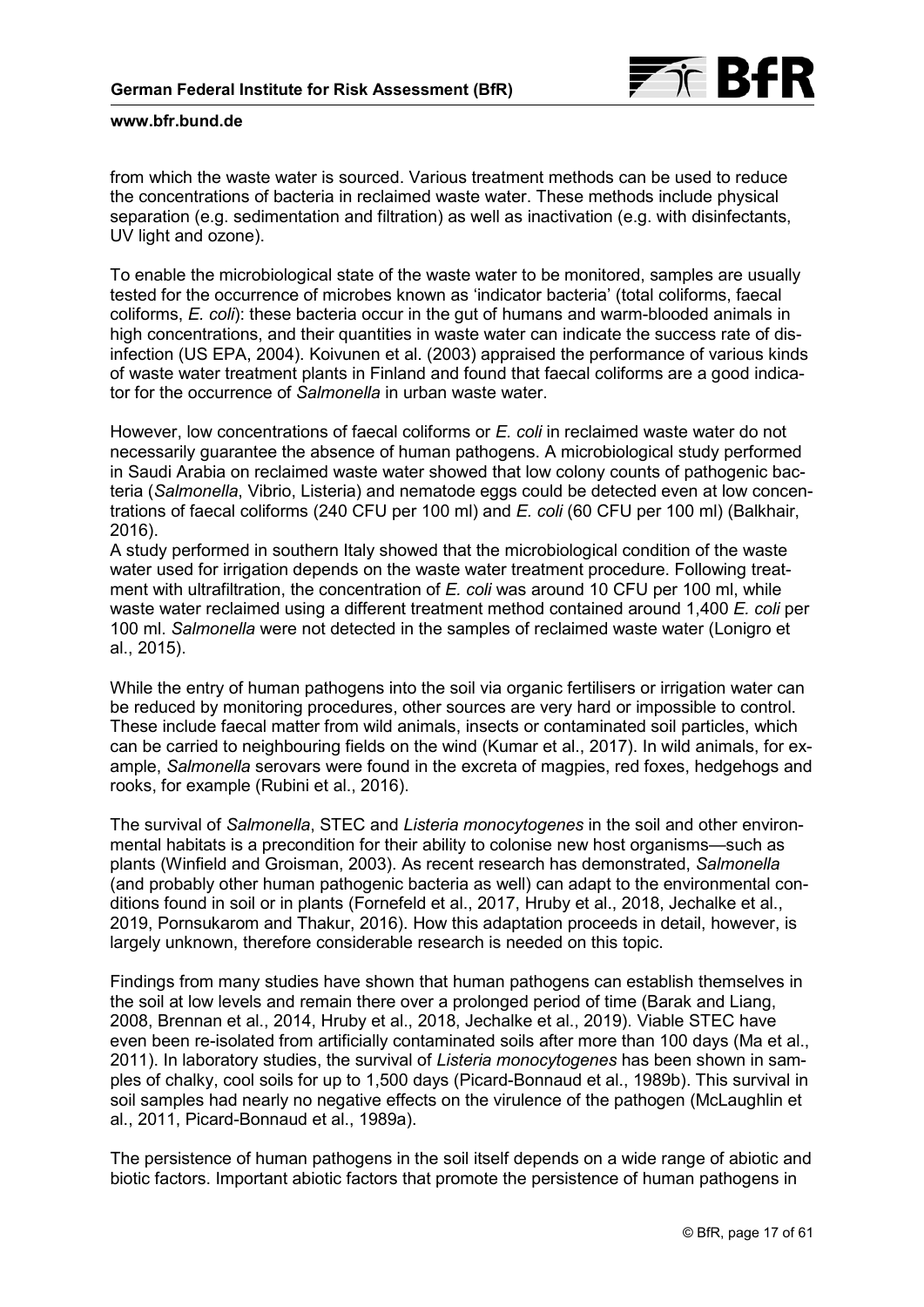

agricultural soils include nutrient availability and soil moisture (Alden et al., 2001, Lesk et al., 2016). Experiments conducted on a farm in Israel revealed that the survival of faecal coliforms and coliphages was proportional to soil moisture content (Campos et al., 2000, Oron et al., 2001). As a result, above-ground irrigation in the top layers of soil leads to higher concentrations of faecal indicator bacteria, with these clustered around the drip point in drip irrigation (Hidri et al., 2013, Malkawi and Mohammad, 2003, Palese et al., 2009, Sacks and Bernstein, 2011).

In field trials in Spain, concentrations of faecal coliforms in the soil declined slowly following the last irrigation with reclaimed waste water by about two log levels (from  $3.6 \times 10^4$  CFU per 100 ml to 1.4 x 10<sup>2</sup> CFU per 100 ml) within 25 days. Where the fields had been irrigated subsequently with drinking water, the concentrations of faecal coliforms fell only slightly within the first few days as a result of the moisture, and then remained stable at around  $10<sup>3</sup>$  CFU/g (Manas et al., 2009). In contrast, laboratory studies by Kouznetsov et al. (2004) revealed that above-ground irrigation was able to reduce faecal coliforms to 7% of their initial value within 72 hours. These faecal microbes were reduced even faster and more thoroughly by belowground irrigation. The greatest stability in the experiments was exhibited by somatic coliphages.

The persistence of human pathogens in soil can also be influenced by pH, temperature or solar radiation (Callahan et al., 2017, Santamaria and Toranzos, 2003, Semenov et al., 2011). Lonigro et al. (2015) presume that the intensive solar radiation during the summer months in southern Italy had led to a situation where, despite the use of reclaimed waste water with up to 1,400 *E. coli* per 100 ml, neither *E. coli* nor *Salmonella* could be detected following the harvest, whether in irrigated soil or in vegetable samples tested. In Morocco, the upper soil layers (0–5 cm) also held slightly lower levels of faecal coliforms in summer than in winter (5–30 versus 8–116 CFU/g, respectively), depending on the quality of the irrigation water applied aboveground. At deeper levels of the soil (>25 cm), no more faecal coliforms were detectable even after irrigation with waste water (El Hamouri et al., 1996).

To be able to estimate and assess the significance of human pathogens in agricultural soils, it is also important to take proper account of the influence of agricultural management practices, such as the spreading of organic fertilisers as well as crop rotation (Jechalke et al., 2019). Current research is therefore investigating the persistence of *Salmonella* in soil-plant ecosystems affected by wet manure spreading and the degree of their influence (for a systematic overview, see Ongeng et al. (2015)). Results from the BLE project *plantinfect* (Justus Liebig University Giessen, 2018) show that *S.* Typhimurium strain 14028s, *S.* Typhimurium strain LT2 and *S.* Senftenberg can survive for several weeks in soil.

The study also showed that the persistence of the *Salmonella* strains investigated was higher in loamy soils than in sandy soils. The joint inoculation of *Salmonella* with organic fertilisers increased their rate of survival (Jechalke et al., 2019). A possible explanation for the elevated persistence of *Salmonella* in loamy soils could be their generally higher concentrations of nitrogen and organic carbon, as well as the higher clay content of these soils (Rühlmann and Ruppel, 2005). In contrast, an earlier study showed that the colony count of culturable *S.* Typhimurium LT2 in soils treated with sewage sludge decreased more quickly than in untreated soils (Fornefeld et al., 2018). The authors explain their results by suggesting that the stress caused by the sewage sludge spreading possibly caused the *Salmonella* to switch into a VBNC state (viable but not culturable), meaning that they were no longer capable of being cultured.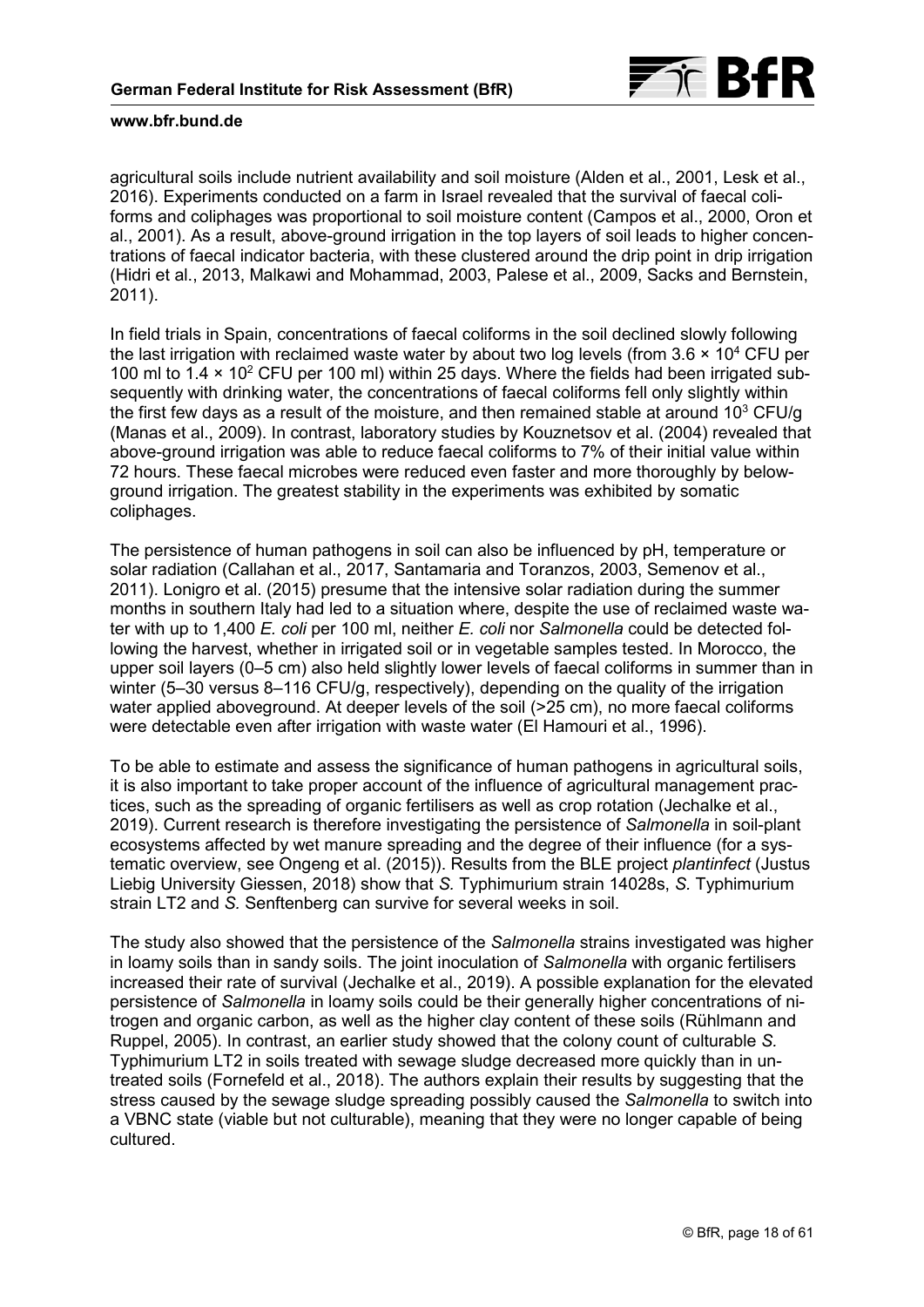

Based on research findings to date, we may assume that the persistence of human pathogens in soil depends on the availability and composition of nutrients as well as the soil type. Potentially, therefore, the future use of fertilisers whose formulation includes high concentrations of organic substances and low concentrations of easily available nutrients could be used to lower the persistence of *Salmonella* in soil—as has already been shown for *E. coli* O157:H7 (Franz and van Bruggen, 2008).

Alongside these abiotic factors, biotic factors also influence the persistence of human pathogens in soil. Significant biotic factors include the specific genetic makeup of the human pathogens, the autochthonous microbiota and the plant-specific root exudates. The last two influence the microbial community in the soil, for example (Berg and Smalla, 2009, Jechalke et al., 2019, Locatelli et al., 2013, Schlaeppi et al., 2014), which in turn influences the persistence of human pathogens in this soil. The structure and function of the autochthonous microbial soil community is of decisive importance for the persistence of human pathogens in soil. As the variety and metabolic activity of the autochthonic soil microorganisms increases, the persistence in soil of various human pathogens such as *Listeria monocytogenes*, *E. coli* O157:H7 (Locatelli et al., 2013, van Elsas et al., 2012, Westphal et al., 2011) and *Salmonella* (Schierstaedt et al., 2019) decreases. Moynihan et al. (2015) also cite the importance of biotic factors for the persistence of human pathogens in soil. The persistence of *S.* Dublin in soils with varying soil types as well as methods of soil management tends to correlate rather more closely with differences in the microbial communities than with differences in the soil's physiochemical properties (Moynihan et al., 2015).

To date, it remains entirely unclear how biotic variety and biotic resistance (resilience) behaves against newly invading human pathogens. It appears to be the case that ecosystems with a higher level of biodiversity offer less accommodating niches and/or a greater chance of hosting natural antagonists and competitors (Chapin Iii et al., 2000, Li and Uyttendaele, 2018, Loreau and Hector, 2001, Mallon et al., 2015), which may suppress the human pathogens. Conversely, it has been shown that the persistence of *E. coli* O157:H7 in soil correlates strongly with a low level of microbial diversity and an abundance of available nutrients (van Elsas et al., 2012, Westphal et al., 2011). Improved rates of survival in soils with less microbial diversity have also been observed for *Salmonella* (Schierstaedt et al., 2019). While *Listeria monocytogenes* has a good rate of survival in soil, it is also inhibited by the soil microbiota (McLaughlin et al., 2011). On the other hand, even if human pathogens fail to establish themselves, they may still cause shifts in microbial communities, as has been observed for *E. coli* (Mallon et al., 2018). This phenomenon has been described in Mallon et al. (2018) by the term 'legacy effect'. In the case of human pathogens, this would mean that irrigation with contaminated water would first result in changes to the microbial community and then, in a second stage following the repeated application of irrigation water, this would ultimately result in successful colonisation by the human pathogens.

All in all, the interplay of biotic and abiotic factors in soil is a very complex affair. This interplay is also influenced by a range of agricultural processes and activities. It is therefore exceedingly difficult to estimate the persistence of human pathogens in agricultural soils and make predictions about the same. As a rule of thumb, even low levels of human pathogens in soil are sufficient to colonise plants, which then may act as potential sources of infection for humans.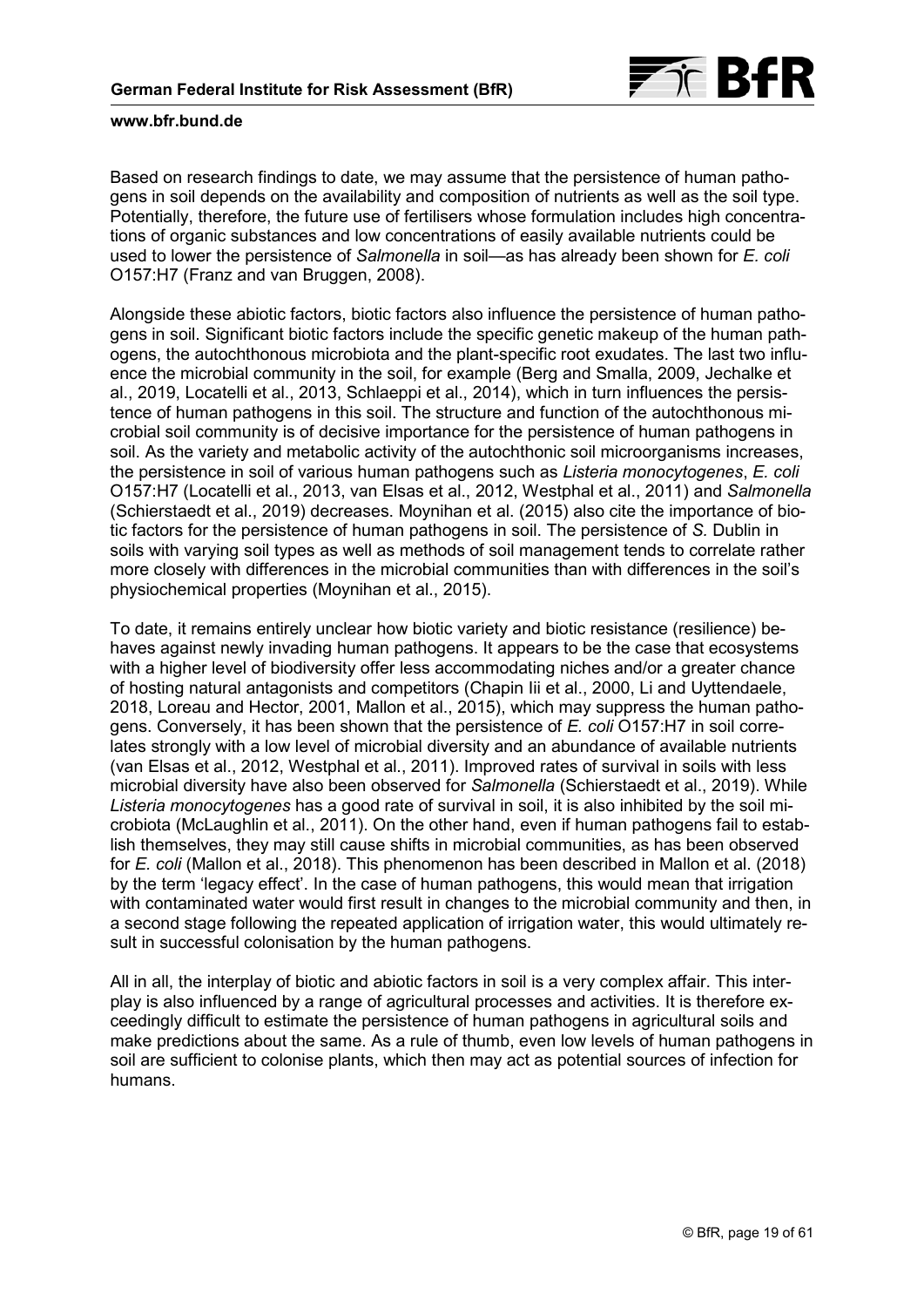

3.1.3.2 Uptake, survival and propagation of *Salmonella*, STEC and *Listeria monocytogenes* in plants

Plants are a natural habitat for human pathogens such as *Salmonella* (Brandl et al., 2013, Fletcher et al., 2013). As a general rule, the natural microbiome of plants and the soil prevents human pathogens from establishing themselves in the first place. Human pathogens colonise our crops on their surfaces or invade the plant tissue, where they then propagate themselves systemically (Brandl et al., 2013, Hernandez-Reyes and Schikora, 2013, Schikora et al., 2012a, Schikora et al., 2012b)—always assuming that they can successfully compete with the autochthonous microbial community. This ambient microbiota can reduce the growth of STEC on spinach leaves, for example (Huang, 2012). However, there are also indications that human pathogens can be protected from environmental factors by the biofilm of the plant's own microbiota, thereby gaining increased environmental resistance (Olaimat and Holley, 2012, Vogeleer et al., 2014). For *E. coli* O157:H7, these kinds of biofilms have been detected after only 24 hours on parsley and lettuce leaves (Niemira and Cooke, 2010, Patel et al., 2011). Field trials indicate that *E. coli* O157:H7 can survive for up to 177 days on parsley and at least 25 days on lettuce leaves (Islam et al., 2004, Solomon et al., 2003, Zhang et al., 2009a).

On the other hand, plant pathogens can promote the colonisation of human pathogens in and on plants as a result of the greater availability of nutrients from infected plant cells. Moulds can also support the penetration of human pathogens into the plant and their subsequent growth as a result of shifts in pH (Brandl, 2006).

While some species of plant are susceptible to colonisation with *Salmonella*, and even enable the entry and translocation of the pathogen into the plant, other species exhibit resistance (Golberg et al., 2011, Guo et al., 2001, Klerks et al., 2007). As a general rule, hydroponic cultivation makes plants more susceptible to colonisation with human pathogens than cultivation in soil (Hirneisen et al., 2012, Riggio et al., 2019, Warriner et al., 2003).

## 3.1.3.2.1 Colonisation

Human pathogens are capable of adhering to plant surfaces or actively colonising the interior of the plant (Garcia et al., 2014, Schikora et al., 2011, Schikora et al., 2012a, Shirron and Yaron, 2011). In the case of external colonisation, human pathogens applied to plants were detectable weeks and months later, although generally only at very low levels.

The colonisation of plants with human pathogens depends on a wide number of factors, including the plant species (Darlison et al., 2019), soil type (Jechalke et al., 2019), temperature and humidity. *Salmonella* can also survive on dry plant surfaces, and then propagate if warm and moist conditions should return (Brandl, 2006).

The type of irrigation method used also influences opportunities for colonisation. With belowground irrigation of white radish sprouts with reclaimed waste water, the increase in faecal indicator microbes (faecal coliforms and *E. coli*) in plants was lower than with above-ground irrigation (Balkhair, 2016). With above-ground irrigation using reclaimed waste water, another factor is the plant habit, as studies carried out in Morocco have shown. Vegetables that had direct contact with water or soil (e.g. cucumbers, alfalfa) contained significantly larger quantities of faecal coliforms (El Hamouri et al., 1996) and were more often contaminated with *Salmonella* than tomatoes (Melloul et al., 2001).

Yet even when above-ground drip irrigation is used, there is still the possibility of human pathogens being transmissible from soil to open-air vegetable crops in the event of heavy rainfall. In Portugal, lettuce plants were irrigated with reclaimed waste water containing approximately 103 *E. coli* and 1 *Salmonella* per 100 ml. After rainfall, the concentration of *E. coli*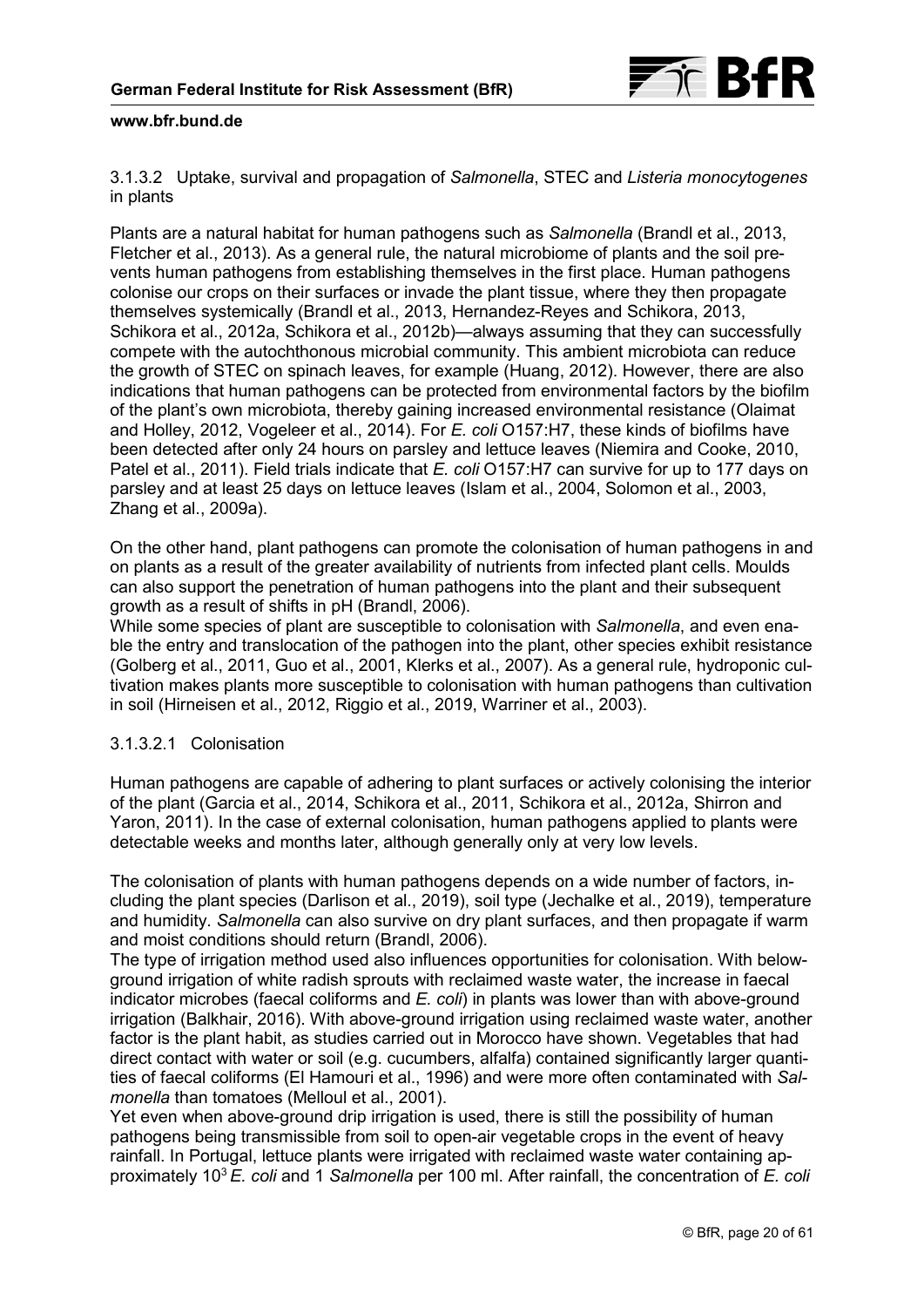

in the lettuce plants rose by more than two log levels to over 6.5 × 104 CFU/g and *Salmonella* was also detectable on the lettuce leaves (Bastos and Mara, 1995).

The fertiliser used can also influence the colonisation of crops by human pathogens. Chicken pellets lead to a higher colonisation rate on spinach plants, for example (Shah et al., 2017), although no influence on the colonisation rate of plants was observed for poultry litter and pig slurry (Jechalke et al., 2019). Interestingly, the survival of *E. coli* O157:H7 on plants was much improved if the bacteria had previously been adapted to harsh environmental conditions by passing through the digestive tract of cattle (Semenov et al., 2010). This could imply that the *E. coli* distributed in fresh cattle manure can survive longer and more effectively on crops than in association with other organic fertilisers. By way of comparison, *Salmonella* survived longer in soil used to cultivate butterhead and lamb's lettuce if the pathogen had been inoculated previously by poultry litter or pig slurry in the soil, and so leading to a higher crop colonisation rate (Jechalke et al., 2019, Justus-Liebig-Universität Gießen, 2018).

Compared with external colonisation, internal colonisation is a process whereby bacteria invade the plant via its stomata, trichomes, roots and surface wounds (Berger et al., 2010, Lapidot and Yaron, 2009, Saldana et al., 2011, Wiedemann et al., 2015, Zhang et al., 2009a, Zhang et al., 2009b). As has been shown by the *plantinfect* project (Justus Liebig University Giessen, 2018), all three *Salmonella* strains tested (*S.* Typhimurium strain 14028s, *S.* Typhimurium strain LT2 and *S.* Senftenberg) colonised both butterhead and lamb's lettuce. It is presumed that the *Salmonella* strains entered via the roots and then spread within the plant via the plant's vascular system. According to Dong et al. (2003), *Salmonella* appear to preferably colonise secondary roots, including root hairs, since these offer a good source of nutrients and entry point.

While the internalisation of *E. coli* O157:H7 from contaminated soil was demonstrated in various types of lettuce plants, uptake of the bacterium did not occur in basil plants (Chitarra et al., 2014). Other authors have been able to show that STEC are taken up by wheat plants during the wheat seed germination and growth process (Martinez et al., 2015). An uptake depth of 10–200 µm under the plant surface has been described, which makes both decontamination (e.g. by washing techniques) and potential pathogen detection significantly more difficult (Beuchat and Ryu, 1997, Solomon et al., 2002).

Warriner et al. (2003) investigated the intake of *E. coli* by young spinach plants. In hydroponic cultivation with approx. 100 *E. coli* per ml, the strain was already detectable in the root interior by day 16. On cultivation in contaminated soil, however, the strain was detectable in the root interior only on day 32, when the *E. coli* concentration had risen from around 100 CFU/g by roughly three log levels. It is possible that competing soil bacteria prevent the uptake of *E. coli* into the roots. Detection in samples from spinach leaves was only sporadically successful and could have been caused by cross-contamination. Accordingly, the authors estimate that there is only a low probability of *E. coli* occurring inside the edible portion of spinach leaves.

Another group of researchers showed that *Salmonella* is detectable after only one day in the lower part of tomato plants cultivated hydroponically, and from the third day onwards in increasing quantities in their leaves, following irrigation of these plants with diluted *Salmonella* cultures (approx.  $log_{10}$  4.5 CFU/ml). On day 9, *Salmonella* was quantitatively detectable in all parts of the plant ( $\geq$ log<sub>10</sub> 3.38 CFU/g), with *S*. Montevideo predominant (Guo et al., 2002).

Uptake of *Listeria monocytogenes* into plants from the soil or other substrates used for cultivation has been shown in a study on lettuce plants. Internalisation in this case was dependent on the cultivation temperature. The pathogen was still detectable after 80 days at 24 °C but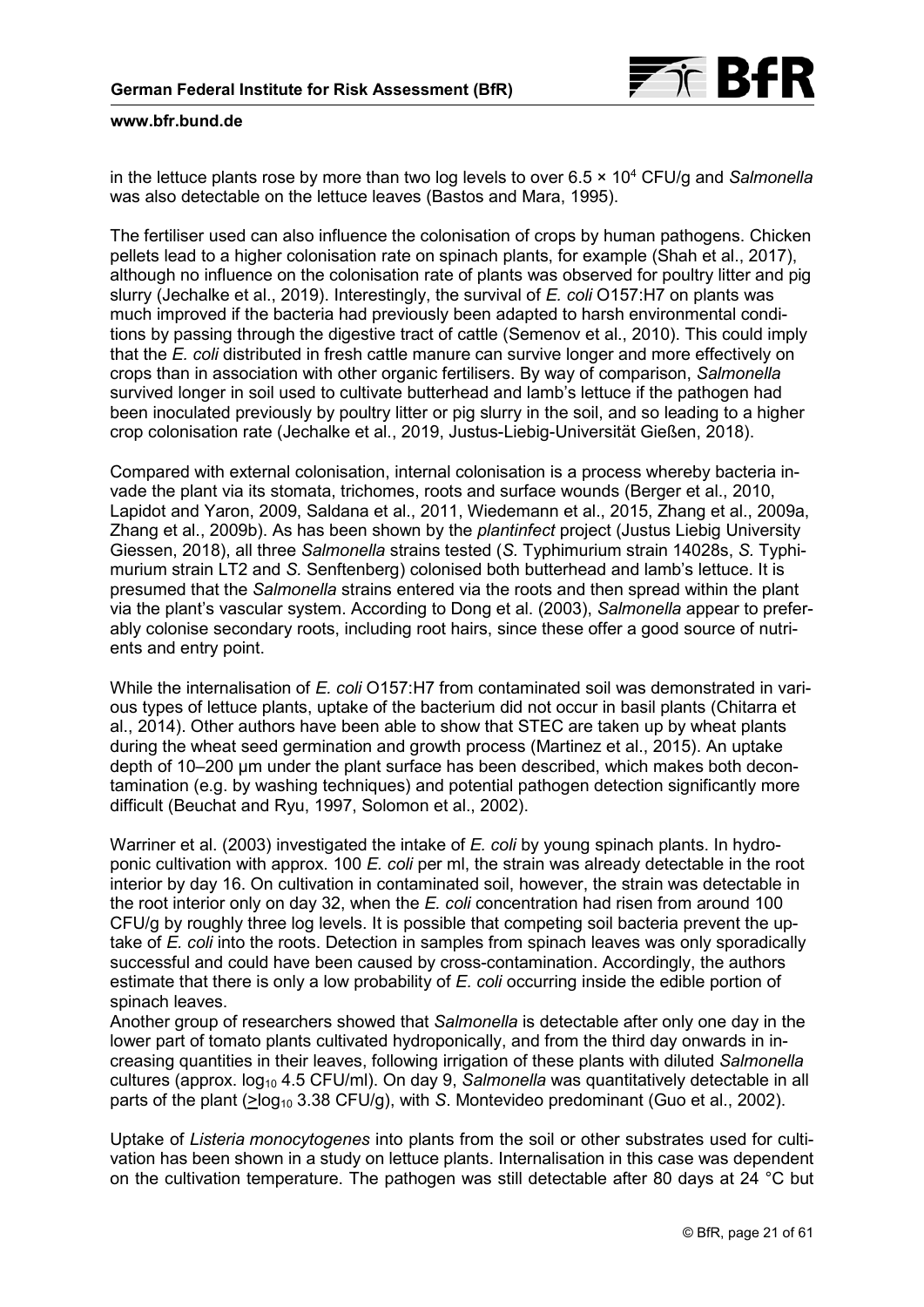

not at 30 °C. The inoculum used in this study (10<sup>7</sup> CFU/ml) was comparatively high, however. The same study demonstrated no uptake of *Listeria monocytogenes* by basil plants (Chitarra et al., 2014). Other studies with lettuce plants (Murphy et al., 2016), and with wheatgrass and barley (Kutter et al., 2006), were merely able to demonstrate surface contamination of the plant, but no uptake of *Listeria monocytogenes* into the plants. Other studies with butterhead lettuce have also drawn attention to the possibility of internalisation. In a glasshouse experiment, *Listeria monocytogenes* was found in internal tissue layers when seed had been inoculated 20 days earlier (Shenoy et al., 2017).

The hydroponic cultivation of vegetable plants seems to promote the uptake of *Listeria monocytogenes* significantly. A study by Hofmann et al. (2014) has shown that, alongside *Salmonella*, *Listeria monocytogenes* is also capable of colonising the roots of spinach and lamb's lettuce. In this study, the pathogen was primarily detected in spinach in the root hair zone intercellular space and not on the root hairs or root tips. In lamb's lettuce, *Listeria monocytogenes* was detected just behind the root tip and, more rarely and at lower levels, in the intracellular space of older root sections. In contrast, *Listeria monocytogenes* was capable of colonising plants via contaminated soil only in a few cases during the same study. Similar results have been observed with butterhead lettuce in hydroponic systems (Standing et al., 2013). In this study, the authors detected colonisation both with *Listeria monocytogenes* and *S. enterica* serovar Typhimurium for up to 28 days in the hydroponic system.

A study by Koseki et al. (2011) showed that spinach roots in hydroponic cultivation at high inoculant levels (106 CFU/ml) were more likely to be colonised by *Listeria monocytogenes* than at low inoculant levels (103 CFU/ml). In a comparison with *S.* Typhimurium, *S.* Enteritidis and *E. coli* O157:H7, however, *Listeria monocytogenes* demonstrated a much lower rate of colonisation (0.3x). Colonisation rates via the roots were seven times higher than via the leaves.

The ability of human pathogens to colonise plants internally is strongly dependent on the pathogen species and/or isolate. Accordingly, various *S. enterica* serovars differ markedly in their plant colonisation capabilities. The reason for this is probably differences in the flagellin protein formed by *Salmonella*, which triggers varying defensive reactions on the part of the plants. In contrast, *S. enterica* serovars have developed variants that can no longer be identified by the plant and which therefore simplify endophytic colonisation.

Lapidot and Yaron (2009) were able to show that *Salmonella* Typhimurium strains lacking the capability for biofilm formation were able to invade parsley plants from contaminated soil only at low levels. The experiments established a pathogen concentration of around two log levels higher in the soil, and a slightly lower pathogen content in the stalks and leaves of the parsley plants. Various studies also point to differences between strains in terms of internalisation capabilities for STEC and *E. coli* (Erickson et al., 2019, Wright et al., 2013). With *E. coli* O157:H7, colonisation is conditional on certain adherence factors (Eißenberger et al., 2018) and (to an extent) on flagella and pili (Saldana et al. (2011).

Similarly to plant pathogenic bacteria, human pathogens also appear to require the type III secretion system (T3SS) for successful colonisation of stomata and leaves. The transformation of an *E. coli* strain with a plasmid-coded T3SS enabled this strain to achieve colonisation and internalisation (Saldana et al., 2011).

Differences between strains in terms of their ability to colonise plants is also suspected for *Listeria monocytogenes*. Kljujev et al. (2018) investigated the potential colonisation of the roots of various vegetable plants (butterhead lettuce, spinach, carrots, celery, tomato, sweetcorn) and parsley in a hydroponic system by the strains EGD-e (serotype 1/2a) and SV4B (serotype 4b). They were able to show that the EGD-e strain preferably colonised the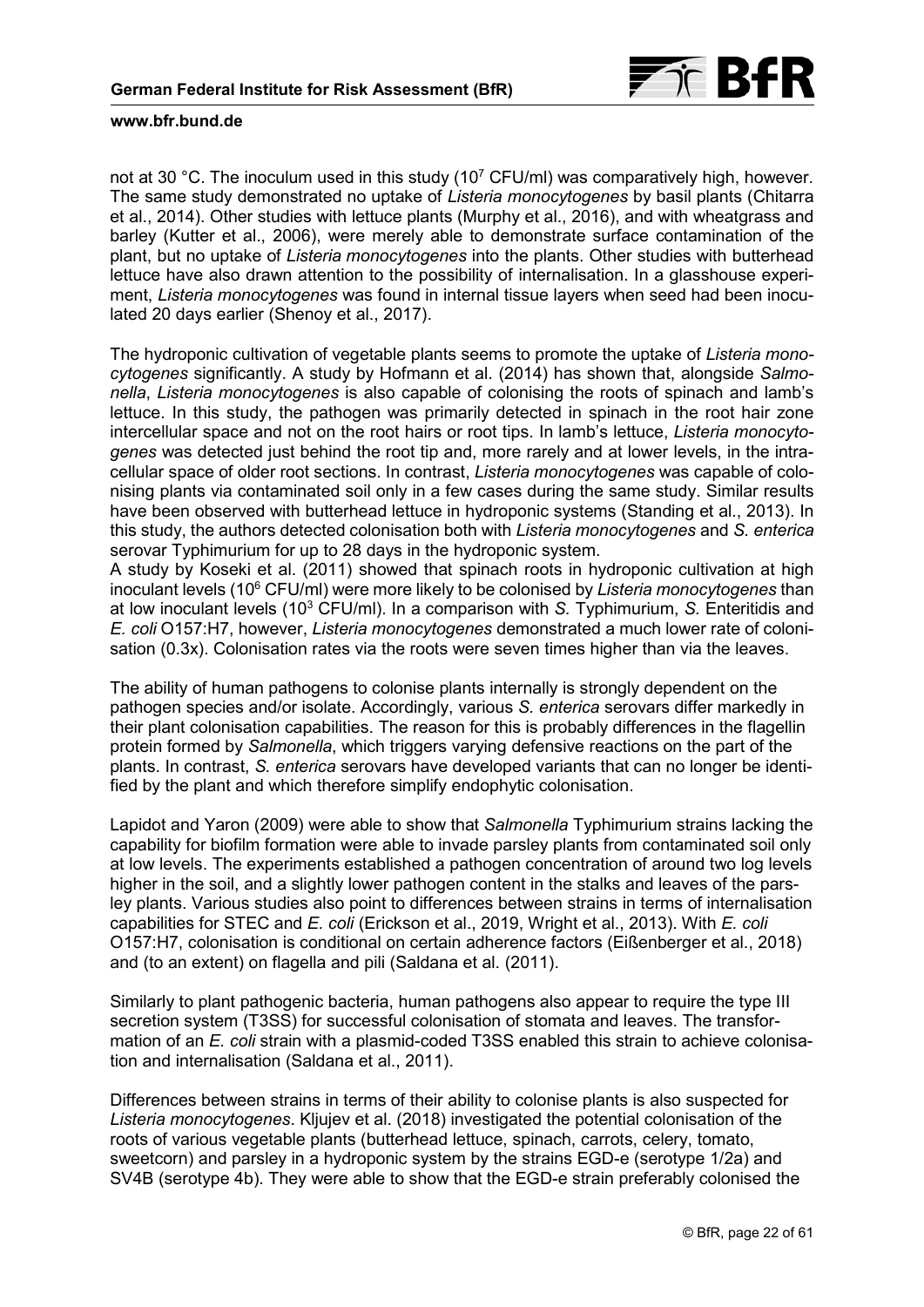

roots of carrots, parsley, celery and sweetcorn, both on the surface and endophytically (intercellular space). The SV4B strain preferably colonised leafy vegetables such as butterhead lettuce and spinach but tomatoes, carrots, parsley and celery to a lesser extent. The exact mechanisms of colonisation have not been investigated to date.

The internal colonisation rate fluctuates strongly depending on the host plant, the human pathogen species, the type of inoculation and numerous other factors. Many studies indicate that internalisation is a rare occurrence or takes place only under extreme conditions (Erickson et al., 2019, Olaimat and Holley, 2012, Wright et al., 2013). In the *plantinfect* project (Justus Liebig University Giessen, 2018), the internal colonisation rate for various *Salmonella* strains was 0.7–1.4% for butterhead lettuce and 0.3–0.4% for lamb's lettuce (Jechalke et al., 2019). Honjoh et al. (2014) found *Salmonella* in 2.9% of the lettuce leaves that had been surface-sterilised. Significantly higher internal colonisation rates were also reported, however. The internal colonisation rate of romaine lettuce 22 days after soil application of 10<sup>8</sup> CFU per plant was 94% for *Salmonella* and 68% for STEC (Nicholson et al., 2015). Gu et al. (2018) obtained an internal colonisation rate of 50% in the plants and 1% in the fruit following the irrigation of tomatoes with water contaminated with *Salmonella* (104 CFU/ml).

In relation to the internal colonisation of plants, human pathogens seem to adopt similar infection strategies as in animals. This similarity is at least suggested by the high degree of correspondence between the *Salmonella* transcriptome after the colonisation of lettuce and coriander plants and the *Salmonella* transcriptome after the infection of animals (Goudeau et al., 2013).

## 3.1.3.2.2 Propagation and migration in plants

Once internalised in the plant, human pathogens adopt very different strategies for their subsequent propagation and spread. The survival of human pathogens in plants is influenced by a wide variety of genetic factors. The 43 *Salmonella* strains tested by Wong et al. (2019) differ significantly in terms of their survival in sprouted lettuce and tomato seeds. One possible explanation for the differences within the *S. enterica* species could be the plasmid-mediated virulence of *Salmonella* (*spv* region) (Boyd and Hartl, 1998) or, alternatively, variations in adhesin availability (Hansmeier et al., 2017).

The propagation of human pathogens is also strongly dependent on the specific plant species. Although no increase in bacterial count could be determined in the leaves of lettuce plants and spinach following infiltration with the *E. coli* O157:H7 Sakai isolate, bacterial propagation of >400x was observed after corresponding infiltration of leaves with *Nicotiana benthamiana* (Wright et al., 2017). The reason for this is presumably variations in host plant preferences or differences in the plant defence system.

Brandl (2008) and Brandl and Amundson (2008) showed that *E. coli* O157:H7 and *Salmonella* can propagate on the leaves of lettuce plants, with leaf age being a significant determinant of the extent of colonisation.

The spread of human pathogens within the plant is not at all uniform. Alongside intensively colonised regions, regions with no colonisation at all are commonly found. The spatial colonisation of the roots of various plants, including lettuce, can be readily visualised with the aid of an FISH-CLSM analysis (fluorescence in situ hybridisation-confocal laser scanning microscopy), for example, as shown by Kljujev et al. (2018) for *S*. Typhimurium LT2, *S*. Typhimurium 14028s and *S*. Typhimurium S1.

## 3.1.3.2.3 Propagation in plant-based foods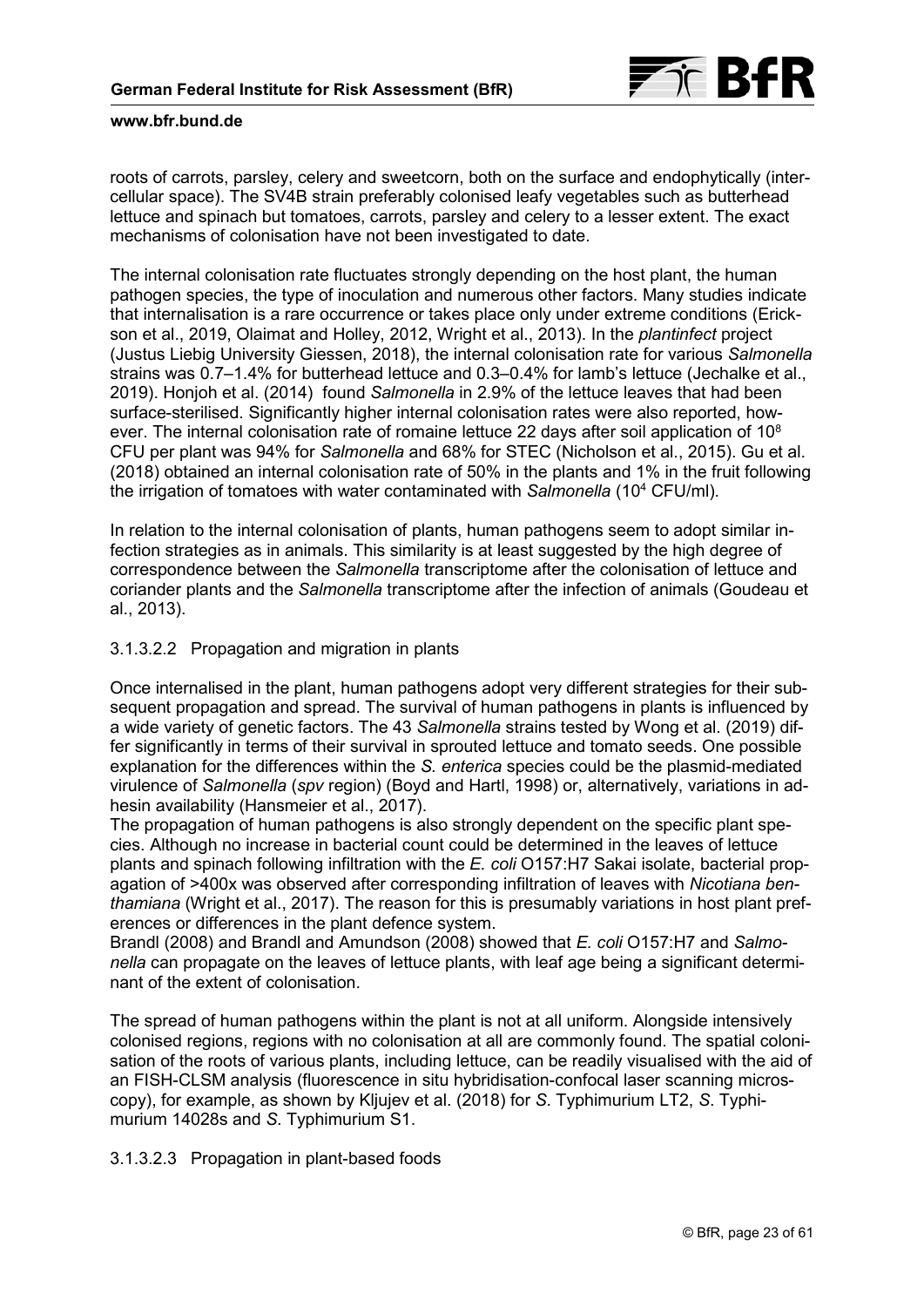

*Listeria monocytogenes* is particularly capable of propagating on those kinds of plant-based foods that do not contain any antimicrobial constituents, and which—depending on their processed state, storage temperature and storage duration—offer the pathogen beneficial growth conditions in terms of nutrients, water availability and pH. This is the case for leaf lettuce and leafy vegetables, for example (Hofmann et al., 2014, Oliveira et al., 2010). In one study, *Listeria monocytogenes* was shown to achieve better growth in the plant-based products investigated than *Salmonella* (Sant'Ana et al., 2012). These results are readily explained by the known cold-tolerant behaviour of *Listeria monocytogenes* (Gandhi and Chikindas, 2007). The study by Sant'Ana et al. (2012) provides a good overview, showing that both *Listeria monocytogenes* and *Salmonella* were capable of growth in the plant-based products tested, and particularly at a slightly elevated storage temperature of 15 °C. As already summarised by Delaquis et al. (2007), previous studies have identified storage temperature as the primary influential factor on the development of *E. coli* O157:H7 in packaged, ready-to-eat lettuce. *E. coli* O157:H7 appears capable of survival and growth in all variations of packed leafy vegetables at storage temperatures of >8 °C (Delaquis et al., 2007).

With all of the research results presented here, it must be remembered that most of the investigations that aimed to detect human pathogens on or in plants were completed using conventional culturing methods. These methods do not take into account the occurrence of VBNC cells, i.e. viable but non-culturable cells. The significance of such VBNC cells was demonstrated by the EHEC/EAEC O104:H4 outbreak in 2011 (Aurass et al., 2011).

The low abundance of human pathogens in or on plants but also the occurrence of VBNC cells presents diagnostics with a significant challenge. Accordingly, the molecular culture-independent methods are not sensitive enough (Blau et al., 2018). Often, enrichment methods are necessary in order to detect human pathogens on fresh products. Nonetheless, even a few cells can propagate rapidly in suitable circumstances (nutrients, temperature), as has been shown by the non-selective enrichment of cilantro, rocket and mixed salad in peptone water (Blau et al., 2018).

The isolation of STEC from plant-based foods is also hindered by the abundance of background microbiota, which includes *Pseudomonas* spp. and other *Enterobacteriaceae*, including non-pathogenic *E. coli*, which can be present in numbers between  $10^6$  CFU/g and  $10^9$ CFU/g (Tzschoppe et al., 2012). Plant lysates can also influence the culturability of STEC (Thao et al., 2019) and thus make isolation more difficult.

## 3.1.3.3 Occurrence of *Salmonella* in plant-based foods

Investigations made by the food control authorities in Germany indicate that foods of plant origin in Germany are only rarely contaminated with *Salmonella*. An evaluation made by the Federal Office of Consumer Protection and Food Safety (BVL) of regulatory microbiological testing conducted in the German federal states on fresh leafy vegetables and leafy vegetable products/preparations between 2014 and 2016 showed that *Salmonella* were detectable in 2 (0.2%) of 1,009 samples tested from fresh leafy vegetables (basil, leaf lettuce) and in 1 (0.2%) of 408 samples tested from leafy vegetable products/preparations (dried leafy vegetables).

In 2016, 367 samples of fresh sprouts were tested as part of zoonosis monitoring, of which 3 samples (0.8%) tested positive for *Salmonella*, while no *Salmonella* was found in a total of 480 tomato samples (Hartung et al., 2019).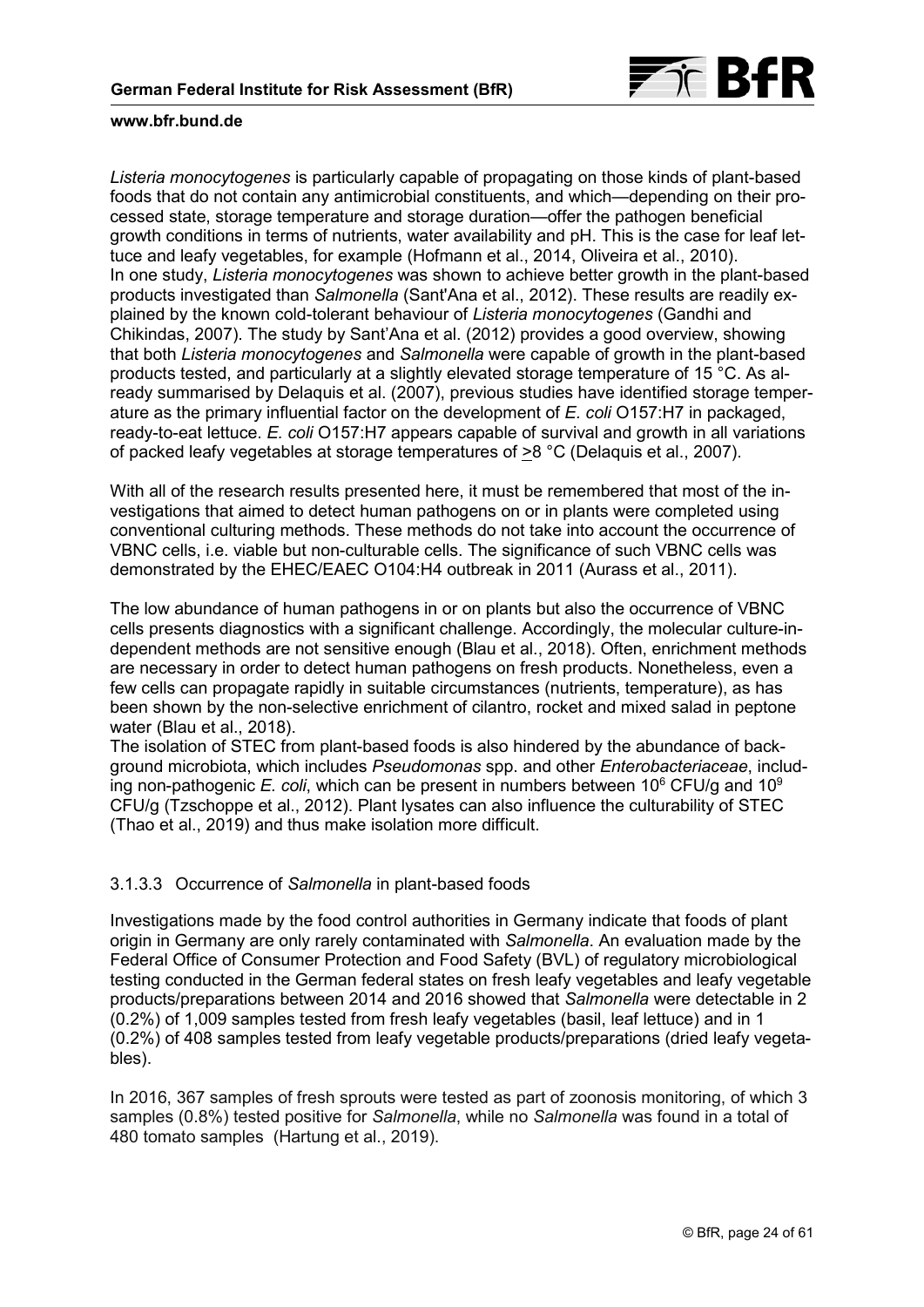

In frame of the Federal Control Plan (Bundesweiter Überwachungsplan - BÜp) in Germany in 2017, no *Salmonella* was detectable in 304 samples tested from desserts and mixed milk products using fresh or thawed fruits, nor in 138 samples tested from unpasteurised smoothies containing vegetable and/or fruit ingredients (BVL, 2018).

In two research projects conducted by the MRI, a total of 884 separate plant-based products were tested in recent years. These included 600 samples from conventional and organic cultivation, which were taken from food retailers in northern and southern Germany during the years 2015 and 2016 (115 kitchen herbs, 40 cucumber samples, 79 carrot samples, 80 butterhead/lamb's/loose-leaf lettuce, 116 ready-to-eat salads, 81 samples of mushrooms and 89 samples of sprouts) (Becker et al., 2019). In the product group 'Ready-to-eat mixed salads', *Salmonella* (2x *S.* Enteritidis, 1x *S.* Szentes) was detected in 3 of 116 samples tested, equating to a prevalence of 2.8%. Tests on butterhead/lamb's/loose-leaf lettuce samples ( $N = 80$ ) detected *S.* Enteritidis in one sample (1.3%) of butterhead lettuce.

In 2016 and 2017, further tests were conducted on a total of 244 product samples (butterhead/lamb's/loose-leaf lettuce, endive, chicory, carrots, cucumbers, etc.) taken directly from a processing company in southern Germany, as well as another 40 retail samples. No *Salmonella* was detected in these samples (Kabisch et al., 2017).

In 2018, the National Reference Laboratory for *Salmonella* at the BfR received a total of 4,807 *Salmonella* isolates for typing from testing laboratories in Germany. Only 17 of these isolates (0.35%) originated in food of plant origin. In 2017, the equivalent figure was 8 (0.20%) from 3,873 isolates. Food matrices from which these *Salmonella* were isolated are listed in Table 5.

| 2017                          |                   | 2018                      |                                 |  |
|-------------------------------|-------------------|---------------------------|---------------------------------|--|
| Serovar                       | Matrix            | Serovar                   | <b>Matrix</b>                   |  |
| S. Bracknell                  | Oat flour         | S. Agona                  | Vegetable (carrot salad)        |  |
| S. Coeln                      | Rye flour (2x)    | S. Typhimurium            | Vegetable crisps<br>Mixed salad |  |
| S. Infantis                   | <b>Herbs</b>      | S. Douala                 | Sesame                          |  |
| S. Oranienburg                | Fruit juice       | S. Mbandaka               | Sesame                          |  |
| S. subspec. I. 11:z41:e,n,z15 | Sesame seed       | S. Mishmarhaemek          | Sesame                          |  |
| S. subspec. II. 55:k:z39      | Vegan spelt pasta | S. Plymouth               | Sesame                          |  |
| S. subspec. IV. 43:z4, z23    | Basil             | S. subspec. I. 1,3,19:z:- | Spices                          |  |
|                               |                   | S. Oranienburg            | Spices                          |  |
|                               |                   | S. Weltevreden            | <b>Mushrooms</b>                |  |
|                               |                   | S. Louisiana              | Banana leaves                   |  |
|                               |                   | S. Faji                   | Banana leaves                   |  |

**Table 5:** *Salmonella* **serovars of the** *Salmonella* **isolates sent to the NRL from food of plant origin (2017– 2018)** 

In the 2016 Dutch National Control Plan, more than 3,457 products were tested (raw plantbased goods). *Salmonella* was detected in only one sample (0.02%). In the same context, lettuce/leafy vegetables and fresh herbs were also analysed. While *Salmonella* could not be detected in the 300 samples from lettuce/leafy vegetables, it was detected in 4.6% of fresh herb samples (Heythuyzen, 2016). The Dutch National Institute for Public Health and the En-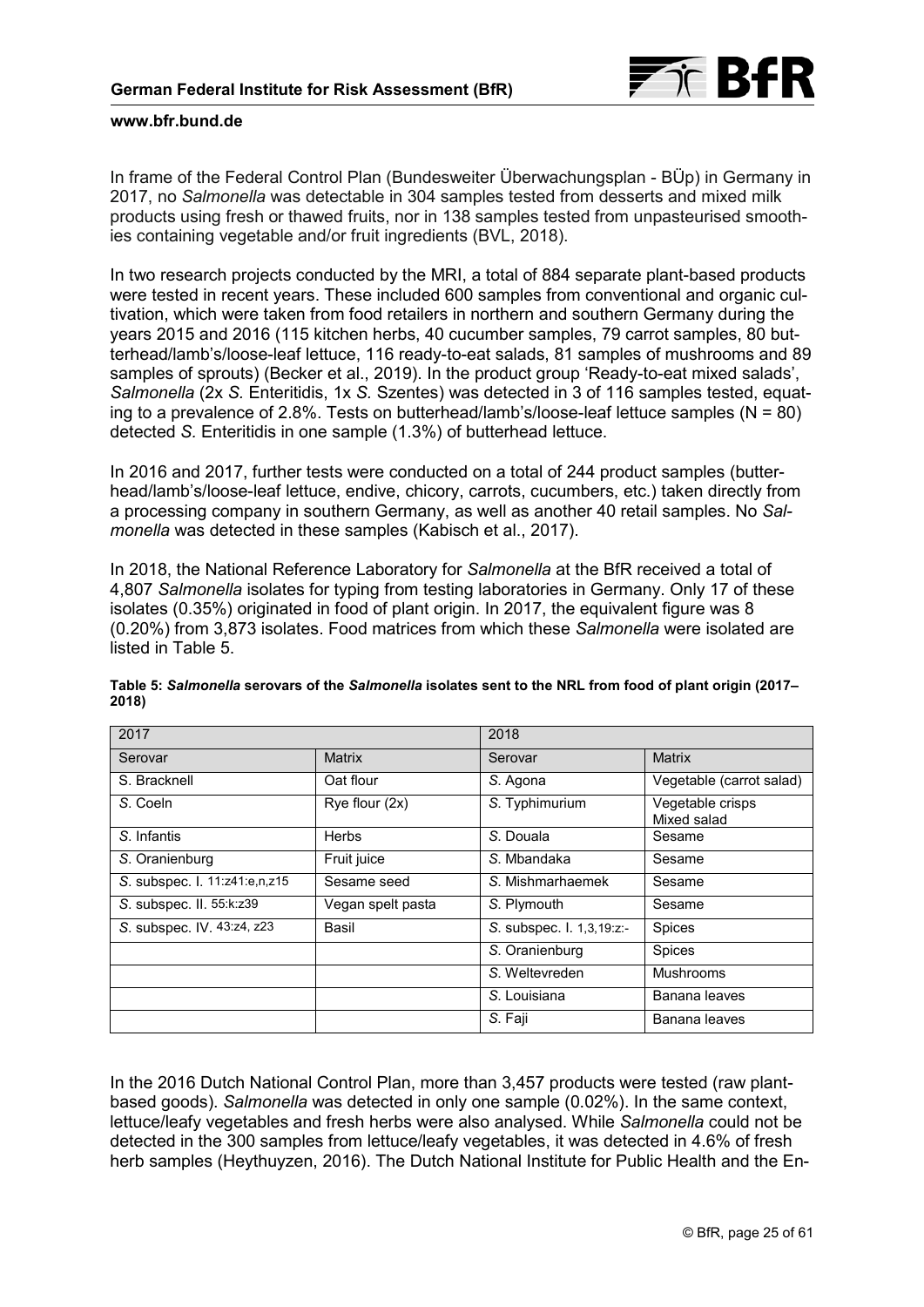

vironment (RIVM) was able to detect *Salmonella* in only 1 (0.38%) of 1,860 samples of lettuce and vegetables tested, as well as in 1 (0.17%) of 1,151 samples tested of ready-to-eat mixed salads, as taken from the premises of two manufacturers during the period 2006– 2007. Data from the Danish Zoonosis Report for 2017 reveal that *Salmonella* was not detectable in samples of lettuce, spinach, sprouts or herbs  $(N = 94)$  (Anonymus, 2018).

If one compares the national/European data with data from North America, it is clear that the detection rate of *Salmonella* in plant-based fresh products is also found to be in similar percent ranges, typically of under 1% (Table 6).

| Country       | Year               | Food                                                                              | Positive results/total<br>number of samples | Proportion of positive<br>samples in % (95% confi-<br>dence interval) | Literature                                        |  |  |  |
|---------------|--------------------|-----------------------------------------------------------------------------------|---------------------------------------------|-----------------------------------------------------------------------|---------------------------------------------------|--|--|--|
| North America |                    |                                                                                   |                                             |                                                                       |                                                   |  |  |  |
| Canada        | 2009<br>to<br>2013 | Herbs (parsley, cori-<br>ander, basil, dill,<br>mint, etc.)                       | 5/6,027                                     | $0.08(0.04 - 0.19)$                                                   |                                                   |  |  |  |
|               |                    | Leafy vegetables<br>(loose-leaf lettuce,<br>butterhead lettuce,<br>spinach, etc.) | 2/11,400                                    | $0.02(0 - 0.06)$                                                      | Denis et al.<br>(2016),<br>Reddy et al.<br>(2016) |  |  |  |
|               |                    | Green onions                                                                      | 1/2,963                                     | $0.03(0.01 - 0.19)$                                                   |                                                   |  |  |  |
|               |                    | Tomatoes                                                                          | 0/4,416                                     | $0(0-0.09)$                                                           |                                                   |  |  |  |
| <b>USA</b>    | 2002               | Coriander                                                                         | 31/9,245                                    | 0.34                                                                  |                                                   |  |  |  |
|               | to                 | Parsley                                                                           | 5/1,700                                     | 0.29                                                                  |                                                   |  |  |  |
|               | 2012               | <b>Sprouts</b>                                                                    | 32/12,976                                   | 0.25                                                                  |                                                   |  |  |  |
|               |                    | Spinach                                                                           | 22/11,030                                   | 0.20                                                                  | Reddy et al.                                      |  |  |  |
|               |                    | Green onions                                                                      | 6/7,332                                     | 0.08                                                                  | (2016)                                            |  |  |  |
|               |                    | <b>Butterhead lettuce</b>                                                         | 7/10,816                                    | 0.06                                                                  |                                                   |  |  |  |
|               |                    | Bagged salads                                                                     | 3/7,269                                     | 0.04                                                                  |                                                   |  |  |  |
|               |                    | Tomatoes                                                                          | 5/24,669                                    | 0.02                                                                  |                                                   |  |  |  |

#### **Table 6: Detection of** *Salmonella* **in vegetables in North America**

Virtually no quantitative data are available on the occurrence of *Salmonella* in various plantbased foods. Nonetheless, Pielaat et al. (2008) reported bacterial counts of 0.0019 and >0.281 *Salmonella* per gram in lettuce/vegetable samples and in pre-cut packaged lettuce.

Da Silva Felicio et al. (2015) developed a semi-quantitative model in order to determine and categorise the interaction of certain pathogens with specific foods of non-animal origin in the EU. The combinations receiving the highest scores were *Salmonella*/leafy vegetables as well as *Salmonella*/bulb and stem vegetables, followed by *Salmonella*/tomatoes and *Salmonella*/melons. In their investigations of the occurrence of *Salmonella* in plant-based fresh products, Reddy et al. (2016) show that the highest levels of *Salmonella* prevalence occurred in coriander (0.34%), followed by parsley and spinach (0.29%), chili peppers (0.26%) and sprouts (0.25%). Reddy et al. (2016) argue that fertiliser, wet manure, soil, irrigation water or animals could be potential sources of this *Salmonella* contamination. Accordingly, soil and water could be potential risk factors on contact with the undersides of the leaves; vegetables that grow nearer to the ground must therefore be more susceptible to contamination. The authors argue that this hypothesis is substantiated by the data they provide on the prevalence of *Salmonella* in coriander, spinach and parsley (Reddy et al., 2016).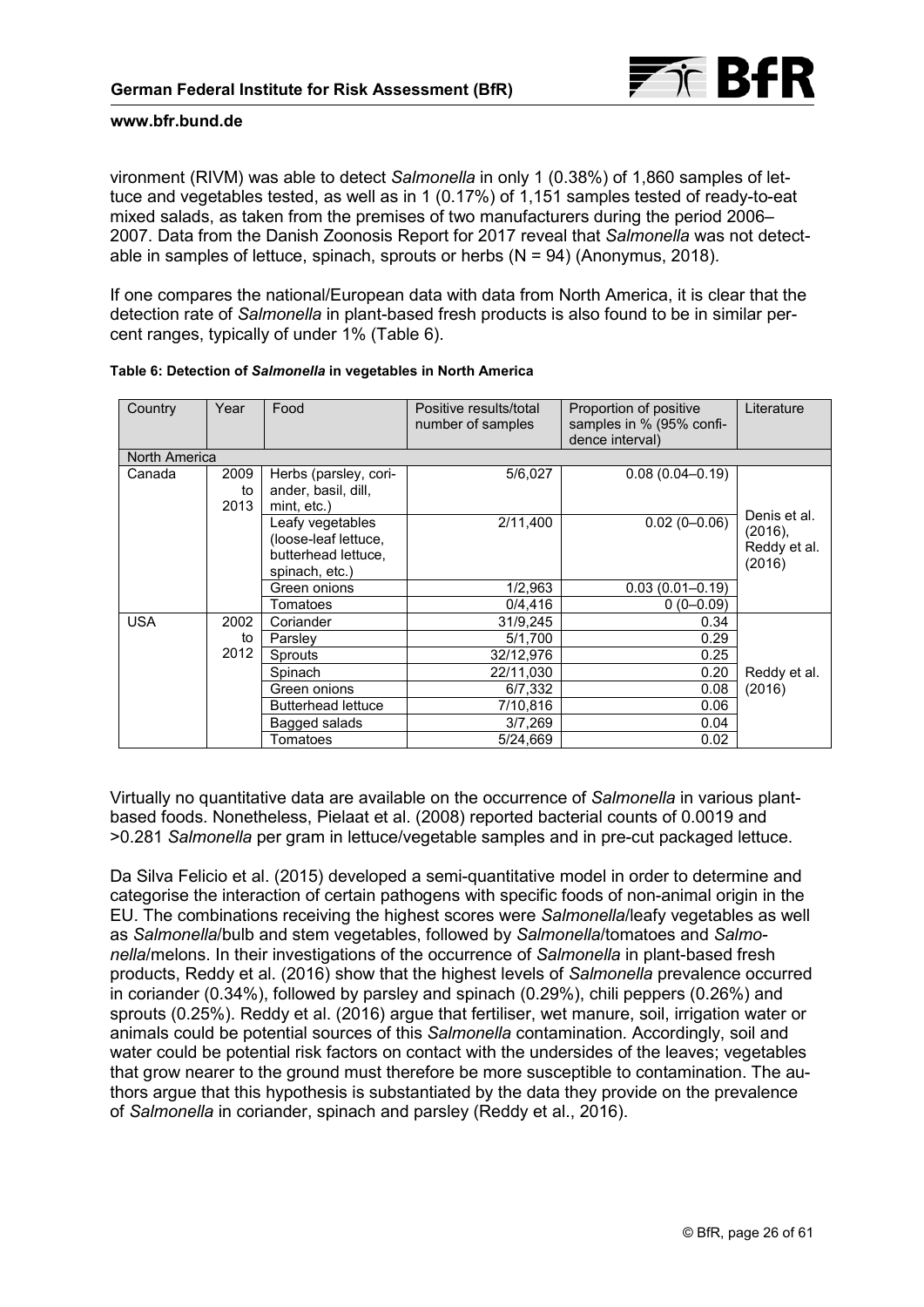

## 3.1.3.4 Occurrence of STEC in plant-based foods

STEC have already been isolated from a variety of plant-based foods, which include cabbage, celery, coriander and cress (Olaimat and Holley, 2012).

Investigations of the food control authorities in Germany indicate that fruit and vegetables are only very rarely contaminated with STEC. An evaluation of data provided by the Federal Office of Consumer Protection and Food Safety (BVL) on routine microbiological testing in the German federal states of fresh leafy vegetables and leafy vegetable products/preparations between 2014 and 2016 was conducted. During this period STEC were detected in 3 (0.3%) of 931 samples tested from fresh leafy vegetables (rocket). No STEC was found in 161 samples of leafy vegetable products/preparations tested.

As part of zoonosis monitoring in 2012, STEC were detected in 4 (1.3%) of 312 samples of loose-leaf and butterhead lettuces tested, which were sampled directly from the producers. In 464 samples taken from the retail segment during the same year, no STEC were detectable, however (BVL, 2014). In the following years, no STEC were detected in samples of fruit and vegetables tested as part of zoonosis monitoring (Table 7).

| Year | Food                                                           | Number of samples ana- Positive sam- Proportion of posi-<br>lysed (N) | ples(n) | tive samples in % |
|------|----------------------------------------------------------------|-----------------------------------------------------------------------|---------|-------------------|
|      | 2012 Loose-leaf/butterhead lettuce from produc-<br>ing company | 312                                                                   |         | 1.3 <sub>l</sub>  |
|      | Loose-leaf/butterhead lettuce from retail                      | 464                                                                   | 0       | 0.0               |
|      | 2013 Fresh strawberries from producing com-<br>pany            | 336                                                                   |         | 0.0 <sub>l</sub>  |
|      | Fresh strawberries from retail                                 | 424                                                                   |         | 0.0               |
|      | 2014 Fresh herbs                                               | 426                                                                   | 0       | 0.0               |
|      | 2015 Pre-cut loose-leaf lettuce                                | 383                                                                   | 0       | 0.0               |
|      | 2016 Tomatoes (cocktail, cherry)                               | 475                                                                   |         | 0.0               |
|      | Sprouts (fresh)                                                | 368                                                                   | 0       | 0.0               |

| Table 7: STEC in fruit and vegetables in Germany, 2012-2016, zoonosis monitoring |  |
|----------------------------------------------------------------------------------|--|
|                                                                                  |  |

In 2017, STEC were detected in just 1 of 155 samples taken in frame of the Federal Control Plan from smoothies made from fruit or fruit and vegetables (BVL, 2018). In contrast, no STEC were found in 28 samples of freshly pressed vegetable juice taken from juice bars in 2012 (BVL, 2013).

As part of two research projects within 2015 to 2017, surveys concerning the presence of pathogenic microorganisms in fresh products were conducted at the Max Rubner Institute. In these tests on retail samples (N = 200) performed in 2015, *E. coli* O26:H11 was detected with the three gene markers *stx1, stx2* and *eae* in one sample of pre-cut mixed lettuce (Fiedler et al., 2017). In 2016, a further 115 samples (fresh mushrooms, carrots, sprouts) were analyzed and *E. coli* O146:H28 with the pathogen marker gene *stx2* was isolated from one sample (carrots).

In 2016 and 2017, as part of the second project, a total of 244 product samples (butterhead/lamb's/loose-leaf lettuce, endive, chicory, carrots, cucumbers, etc.) were taken directly at a processing company in southern Germany and then analysed. *E. coli* O146:H28 (*stx2-*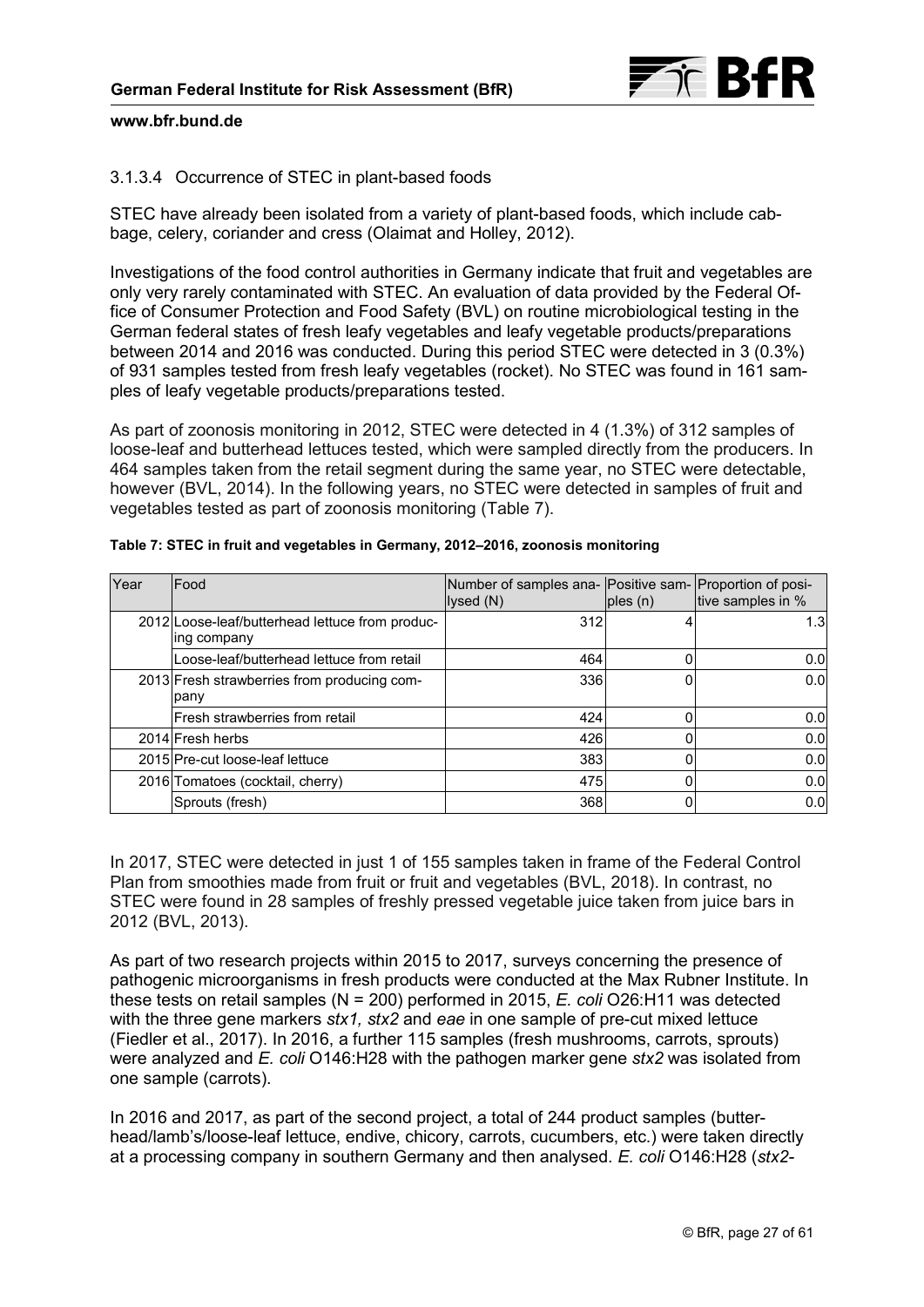

positive) was isolated from one sample (Kabisch et al., 2017). Another 40 retail samples of lettuce and mixed salads were tested negative for STEC in 2017. Overall, following tests made on 599 fresh product samples, STEC was detected with a prevalence of 0.5%.

In one Dutch survey, a total of 0.11% of the plant-based raw products tested were contaminated with *E. coli* O157 (Wijnands et al., 2014). In the period from August 2013 to March 2016, the 'Food Compass' monitoring study performed in the Netherlands established an STEC prevalence of 0.2% from raw goods monitoring (N = 3,013) (Heythuyzen, 2016). During testing of fresh herbs (basil and coriander) conducted in Belgium, the detection of STEC via PCR, defined as the occurrence of the genes *stx* and *eae*, was positive in 11 of 592 samples. Although it was not possible to isolate STEC from of these PCR-positive samples (Delbeke et al., 2015).

As a result of the rare detection of STEC in fresh fruit and vegetables, STEC also occur rarely in notifications to the European Rapid Alert System for Food and Feed (RASFF), as can be seen from Table 8.

**Table 8: Notifications made to the EU rapid alert system (RASFF) following STEC/EHEC detection in fruit and vegetables (11/2014–5/2019)** 

| Date        | <b>Notifying</b><br>country | Topic (original text)                                                                                                                                      |
|-------------|-----------------------------|------------------------------------------------------------------------------------------------------------------------------------------------------------|
| 24 May 2019 | Germany                     | shigatoxin-producing <i>Escherichia coli</i> (stx1+ stx2+ eae+) in organic baby<br>spinach from Italy                                                      |
| 22 Oct 2018 | Germany                     | shigatoxin-producing <i>Escherichia coli</i> (stx2+ /25q) in sprouts from Germany,<br>with raw material from Italy                                         |
| 9 Oct 2018  | <b>Netherlands</b>          | shigatoxin-producing <i>Escherichia coli</i> (stx2f+ /25g) in chilled chopped endive<br>from the Netherlands                                               |
| 22 Sep 2017 | Finland                     | shigatoxin-producing Escherichia coli (stx2+) in lamb's lettuce (Valerianella<br>locusta) from Italy                                                       |
| 3 Aug 2017  | Germany                     | shigatoxin-producing Escherichia coli (stx2+ /25g) in beetroot sprouts from<br>the Netherlands                                                             |
| 28 Apr 2016 | <b>Netherlands</b>          | shigatoxin-producing <i>Escherichia coli</i> (stx1+ /25g) in fresh bean sprouts<br>(tauge) from the Netherlands                                            |
| 7 Sep 2016  | Finland                     | foodborne outbreak suspected to be caused by shigatoxin-producing <i>Esche-</i><br>richia coli (stx+, eae+, 3100 CFU/g) in rucola from Denmark, via Sweden |
| 28 Jul 2015 | Finland                     | shigatoxin-producing <i>Escherichia coli</i> (stx1-/stx2+/eae- /25g) in lentil sprouts<br>with raw material from Canada, packaged in Sweden                |
| 7 Jul 2015  | <b>Netherlands</b>          | shigatoxin-producing Escherichia coli (VTEC: stx1) in sprouted beans from<br>the Netherlands                                                               |
| 27 May 2014 | Czech Repub-<br>lic         | shigatoxin-producing Escherichia coli (presence /25g) in cherry tomatoes<br>from Morocco, via France                                                       |
| 25 Nov 2014 | <b>Denmark</b>              | shigatoxin-producing Escherichia coli (vtx+ and eae+) in dates from Iran, via<br>Sweden                                                                    |

**Source: [https://webgate.ec.europa.eu/rasff-window/portal/:](https://webgate.ec.europa.eu/rasff-window/portal/) 1 Jan 2014 to 21 Aug 2019)**

In the USA, Zhang et al. (2019) investigated the microbiological status of leafy vegetables (iceberg and romaine lettuce, spinach) and sprouts from 2009 to 2014. For leafy vegetables (N = 14,183), prevalences of 0.01% and 0.07% were detected for *E. coli* O157:H7 and non-O157 STEC, respectively. While *E. coli* O157:H7 was not detected on sprouts, 0.04% of the sprouts examined (N = 2.652) tested positive for non-O157 STEC.

In the USA, Korir and colleagues (Korir et al. (2016)) analyzed a total of 414 fresh products and were able to isolate *E. coli* O157:H7 from one sample of fresh spinach.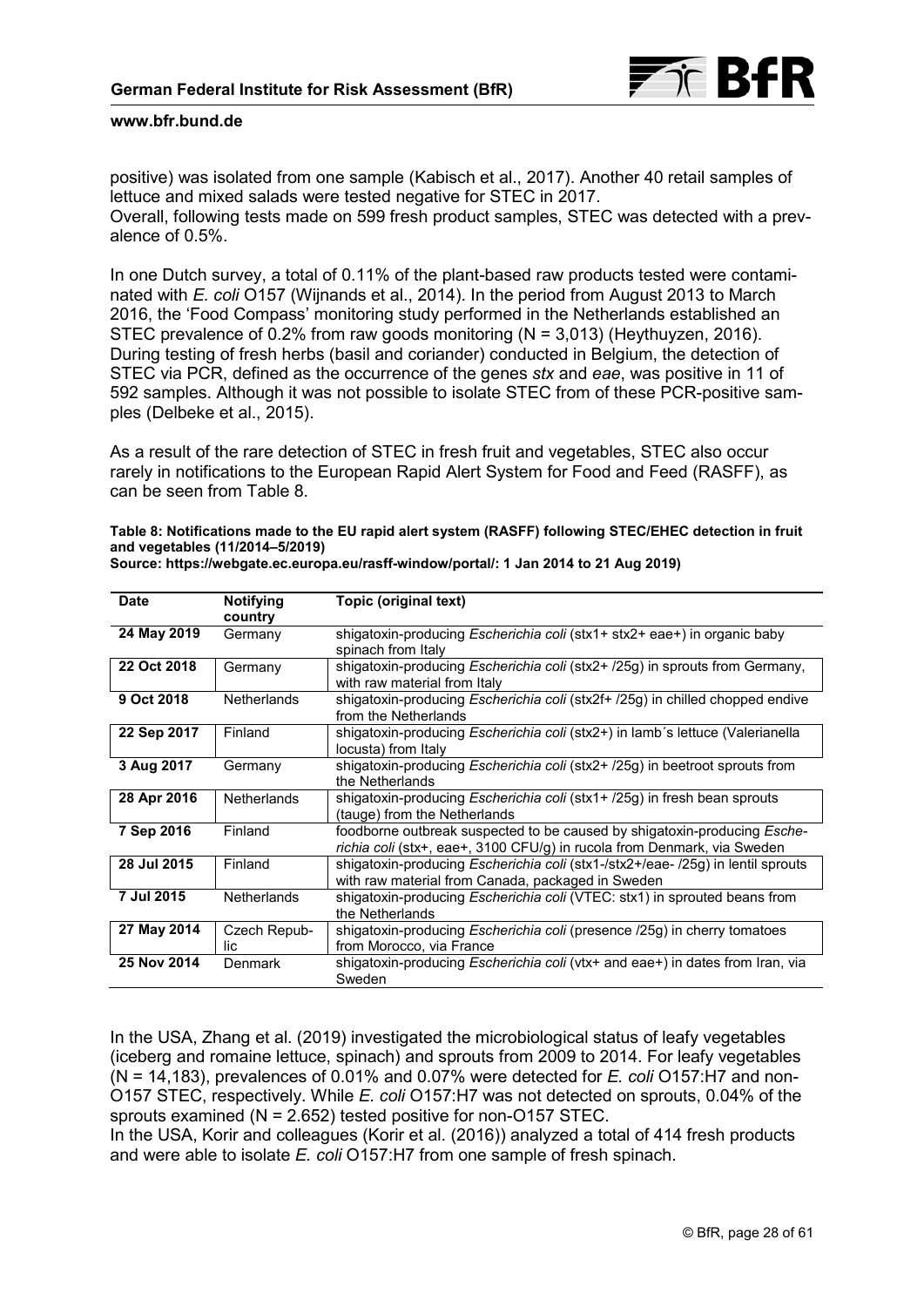

In a further study conducted in the USA between 2002 and 2012, a total of 132 STEC strains were isolated from samples of plant-based fresh products. This equates to a prevalence of 0.5%. Most (52%) of these STEC strains occurred in samples of fresh spinach, followed by loose-leaf lettuce (21%) and coriander (14%). Aside *E. coli* O157:H7, other serotypes associated with humans disease (O121: H19, O26:H11 and O165:H25) were also detected in these samples. Serotyping for 56 of these 132 STEC strains was only partially possible or not possible (Feng and Reddy, 2013).

## 3.1.3.5 Occurrence of *Listeria monocytogenes* in plant-based foods

As a result of its ability to adopt a saprophytic lifestyle, *Listeria monocytogenes* can survive very well in soil, plant remains and waste water on land that is used for agriculture. Entry of the pathogen into soil and surface waters can occur as a result of for example the application of organic fertilisers (wet and solid manure) in agriculture, from agricultural waste water or from wild animals (Dowe et al., 1997, Ivanek et al., 2006). Plants growing in or near to the soil can therefore be contaminated with *Listeria monocytogenes* by the direct adhesion of soil particles, or as a result of rain or irrigation. Very frequently, the food is not contaminated with the pathogen until processing, owing to an associated lack of operational hygiene. The contamination of plant-based foods with *Listeria monocytogenes* is therefore generally possible both before the harvest as well as during processing and packing. While the washing of plant-based foods can help to reduce surface contamination from *Listeria monocytogenes* (Hofmann et al., 2014, Pezzuto et al., 2016), the effectiveness of this washing depends on the plant species and the characteristics of its surfaces (Nastou et al., 2012).

In terms of the occurrence of *Listeria monocytogenes* in plant-based foods in Germany, few data are available, and these do not permit a valid and comprehensive estimate. However, they do indicate that the pathogen occurs in and on a wide variety of plant-based foods, as reports from zoonosis monitoring in Germany and surveys by the BfR have shown (BVL, 2013, BVL, 2014, BVL, 2015, BVL, 2016, BVL, 2016, BVL, 2017, BVL, 2018, Hartung, 2010, Hartung and Käsbohrer, 2011, Hartung and Käsbohrer, 2012, Hartung and Käsbohrer, 2013, Hartung et al., 2018, Hartung et al., 2014, Hartung et al., 2015, Hartung et al., 2016).

[Table 9](#page-30-0) presents qualitative detection data from routine sampling of vegetables and lettuce for the categories 'Lettuce, leafy vegetables, sprouts, fresh vegetables for raw consumption (excluding leafy, chopped and sprouts)', 'Fresh vegetables excluding rhubarb' and 'Pre-cut vegetables and lettuce' for 2008 to 2016. The pathogen has been regularly detected in a few samples. However, due to the limited and widely varying scope of annual sampling, no valid statements on prevalence can be derived from these data.

As part of zoonosis monitoring in 2012, loose-leaf and butterhead lettuce from producing companies ( $N = 300$ ) and retail ( $N = 422$ ) was sampled, while pre-cut loose-leaf lettuce from retail (N = 344) was investigated in 2015. Detection rates here were 3.7%, 2.6% and 2.0% [\(Table 10\)](#page-31-0). No sample exhibited a concentration of *Listeria monocytogenes* of more than 100 CFU/g [\(Table 11\)](#page-31-0). In 2016, fresh cocktail and cherry tomatoes, as well as fresh sprouts, were also investigated qualitatively for the occurrence of *Listeria monocytogenes*. While the pathogen was not detected in tomatoes, 1.8% of the samples of fresh sprouts tested were contaminated with *Listeria monocytogenes*. *Listeria monocytogenes* was not detected by quantitative testing in any sample of sprouts (limit of detection <10 CFU/g).

There is also a paucity of data for the detection of *Listeria monocytogenes* in fruit in Germany over the last few years. For the period 2011 to 2016, samples of both fresh fruit and fruit salads (pre-cut) have occasionally tested positive [\(Table 9\).](#page-30-0) These data do not permit any estimate about the prevalence of the pathogen, however.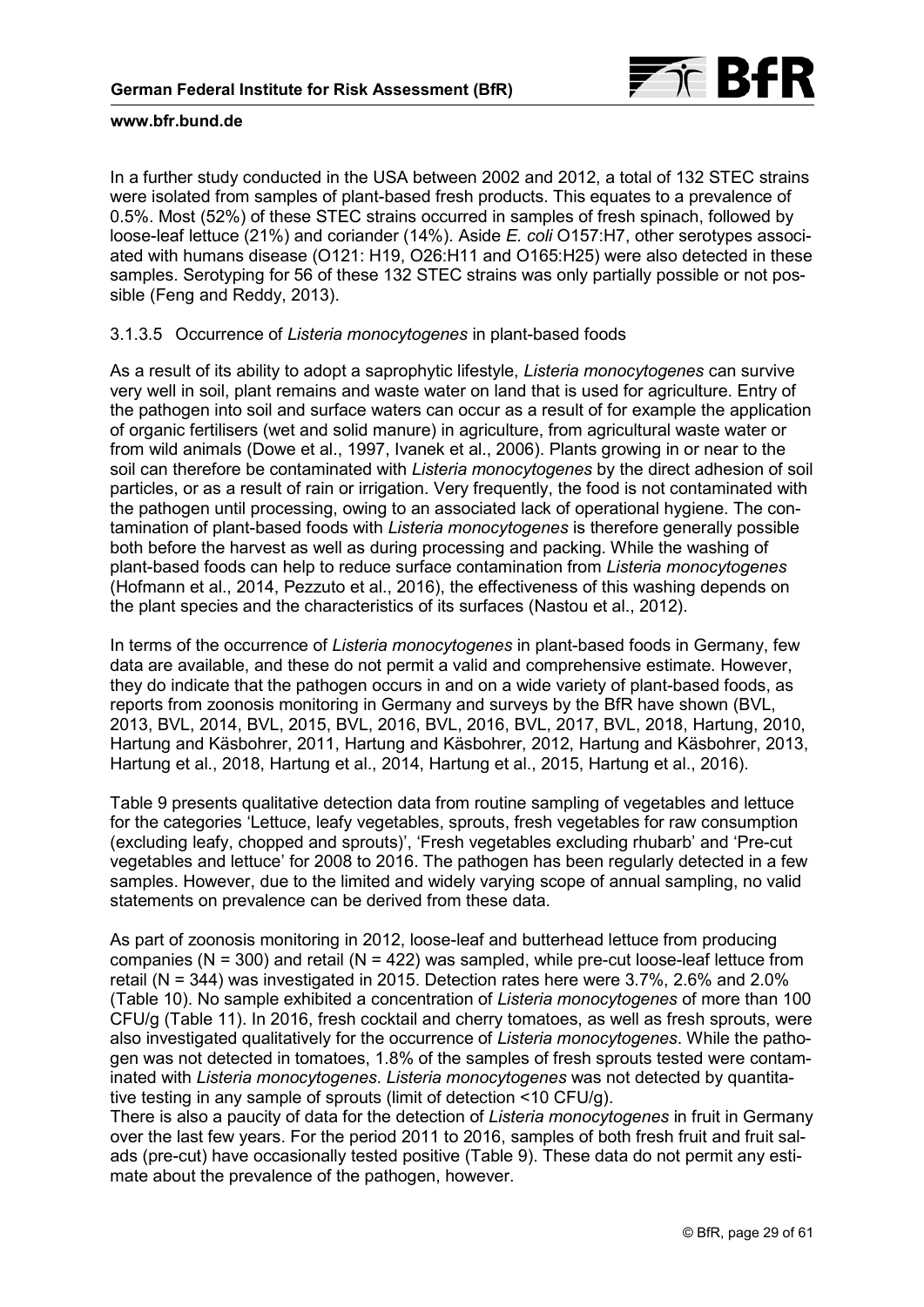

As part of zoonosis monitoring, previous testing for the occurrence of *Listeria monocytogenes* has only covered fresh strawberries from producing companies (N = 300) and retail (N = 463) in 2013. Similar rates of detection were reported for both types of origin (1.3% and 1.1%, [see Table 10\)](#page-31-0).

In 2012 and 2017, freshly pressed fruit and vegetable juices from juice bars (sold unpackaged) and/or unpasteurised smoothies made from fruit were tested for *Listeria monocytogenes* as part of Germany's Federal Control Plan. The pathogen was detected using molecular biology methods in only one sample from 2012 (BVL, 2013, BVL, 2018).

There are no valid data on the occurrence of *Listeria monocytogenes* in herbs in Germany. In international studies, *Listeria monocytogenes* could not be detected on a wide range of fresh and dried herbs, including lemon balm, sage, mallow, camomile, dill, parsley, mustard and coriander (FSAI 2015, Johannessen et al., 2002, Johnston et al., 2005, Korir et al., 2016, Vitullo et al., 2011). In contrast, antimicrobial effects have been proven for many essential oils, with some efficacy also noted against *Listeria monocytogenes* (de Carvalho et al., 2015, Lopez et al., 2005). According to a notification made to RASFF in 2016, *Listeria monocytogenes* was detected at a concentration of 90 CFU/g in a sample of fresh thyme two days before the expiry date. During the same year, official food controls in Germany detected *Listeria monocytogenes* in a sample of pre-cut frozen parsley.

In two research projects conducted by the MRI, a total of 884 separate plant-based products were tested in recent years. These included 600 samples from conventional and organic cultivation, which were taken from food retailers in northern and southern Germany during the years 2015 and 2016 (115 kitchen herbs, 40 cucumber samples, 79 carrot samples, 80 butterhead/lamb's/loose-leaf lettuce, 116 ready-to-eat salads, 81 samples of mushrooms and 89 samples of sprouts) (Becker et al., 2019). An excerpt of the results from this testing is presented in [Table 12.](#page-31-0) The proportion of positive samples here ranged from 0% to 2.6%.

In a second MRI research project, tests for the occurrence of *Listeria monocytogenes* were conducted on 244 product samples (butterhead/lamb's/loose-leaf lettuce, endive, chicory, carrots, cucumbers, etc.) taken directly from a processing company in southern Germany. This testing detected *Listeria monocytogenes* in 1 of 10 samples of iceberg lettuce, in 3 of 15 samples of loose-leaf lettuce of the Lollo Rosso variety and in 1 of 14 samples of loose-leaf lettuce of the Lollo Bionda variety. *Listeria monocytogenes* was not detectable in a further 40 retail samples of lettuce and mixed salads from 2017.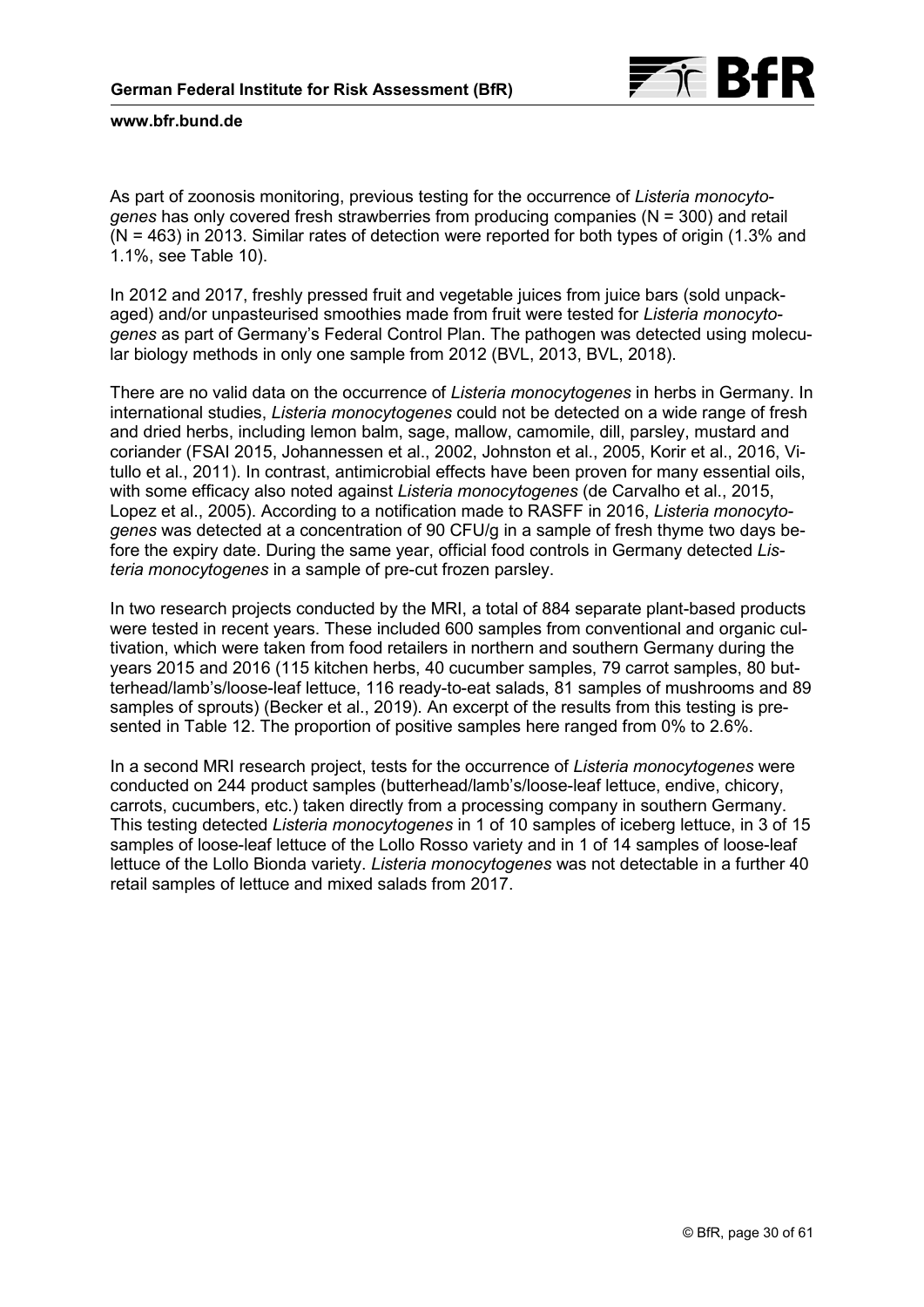

<span id="page-30-0"></span>

| Table 9: Listeria monocytogenes in fruit and vegetables in Germany, 2008-2016, qualitative testing of rou- |  |
|------------------------------------------------------------------------------------------------------------|--|
| tine samples                                                                                               |  |

| Food                       | Year             | Samples          | Positive sam-   | Proportion of              | 95% confidence in- |
|----------------------------|------------------|------------------|-----------------|----------------------------|--------------------|
|                            |                  | tested (N)       | ples (n)        | positive samples<br>in $%$ | terval             |
| Lettuces                   | 2011             | 34               | $\overline{2}$  | 5.88                       | $0.00 - 13.79$     |
|                            | 2012             | 157              | 3               | 1.91                       | $0.00 - 4.05$      |
|                            | 2013             | 49               | $\overline{1}$  | 2.04                       | $0.00 - 6.00$      |
|                            | 2014             | 36               | $\mathbf{1}$    | 2.78                       | $0.00 - 8.15$      |
|                            | 2015             | $\overline{78}$  | $\pmb{0}$       |                            | $0.00 - 1.12$      |
|                            | 2016             | 170              | 5               | 2.94                       | $0.40 - 5.48$      |
| Leafy vegetables           | 2011             | 37               | $\overline{0}$  |                            |                    |
|                            | 2012             | 649              | $\overline{11}$ | 1.69                       | $0.70 - 2.69$      |
|                            | 2013             | 133              | 3               | 2.26                       | $0.00 - 4.78$      |
|                            | 2014             | 210              | 4               | 1.90                       | $0.06 - 3.75$      |
|                            | 2015             | 264              | 1               | 0.38                       | $0.00 - 13.95$     |
|                            | 2016             | 20               | 1               | 5.00                       | $0.00 - 14.55$     |
| Sprouts                    | 2011             | 110              | $\overline{3}$  | 2.73                       | $0.00 - 5.77$      |
|                            | 2012             | 109              | $\overline{6}$  | 5.50                       | 1.22-9.79          |
|                            | 2013             | 53               | $\pmb{0}$       |                            |                    |
|                            | 2014             | 35               | 0               |                            |                    |
|                            | 2015             | 105              | 1               | 0.95                       | $0.00 - 2.81$      |
|                            | 2016             | 238              | $\overline{2}$  | 0.84                       | $0.00 - 2.00$      |
| Fresh vegetables           | 2011             | 97               | $\overline{1}$  | 1.03                       | $0.00 - 3.04$      |
| for consumption raw        | 2012             | 121              | $\overline{2}$  | 1.65                       | $0.00 - 3.92$      |
| (excl. leafy, prepared and | 2013             | 59               | $\mathbf{1}$    | 1.69                       | $0.00 - 4.99$      |
| sprouts)                   | 2014             | 79               | $\overline{2}$  | 2.53                       | $0.00 - 6.00$      |
|                            | 2015             | 45               | $\overline{3}$  | 6.67                       | $0.00 - 13.95$     |
|                            | $\frac{1}{2016}$ | $\overline{252}$ | $\overline{0}$  |                            |                    |
| Fresh vegetables           | 2011<br>2012     | 7<br>181         | 0<br>3          |                            |                    |
| excluding rhubarb          | 2013             | 38               | 0               | 1.66                       | $0.00 - 3.52$      |
|                            | 2014             | 104              | $\mathbf{1}$    | 0.96                       | $0.00 - 2.84$      |
|                            | 2015             | $\overline{177}$ | $\overline{0}$  |                            |                    |
|                            | 2016             | 156              | $\overline{0}$  |                            |                    |
| Pre-cut vegetables         | 2008             | 24               | $\overline{2}$  | 8.33                       | $0.00 - 19.39$     |
| and lettuces               | 2009             | 38               | 1               | 2.63                       | $0.00 - 7.72$      |
|                            | 2010             | 7                | $\overline{1}$  | 14.29                      | $0.00 - 40.21$     |
|                            | 2013             | 3                | $\overline{0}$  |                            |                    |
|                            | 2015             | $\overline{37}$  | 1               | 2.70                       | $0.00 - 7.93$      |
| Fresh fruit, incl.         | 2011             | 61               | $\mathbf{1}$    | 1.64                       | $0.00 - 4.83$      |
| rhubarb                    | 2012             | 142              | 0               |                            |                    |
|                            | 2013             | 337              | 1               | 0.30                       | $0.00 - 0.88$      |
|                            | 2014             | 67               | $\overline{0}$  |                            |                    |
|                            | 2015             | 96               | $\overline{1}$  | 1.04                       | $0.00 - 3.07$      |
|                            | 2016             | $\overline{21}$  | $\overline{0}$  |                            |                    |
| Fruit salads (pre-cut)     | 2011             | 56               | $\pmb{0}$       |                            |                    |
|                            | 2012             | 94               | $\pmb{0}$       |                            |                    |
|                            | 2013             | 49               | $\pmb{0}$       |                            |                    |
|                            | 2014             | 65               | $\overline{0}$  |                            |                    |
|                            | 2015             | 70               | 1               | 1.43                       | $0.00 - 4.21$      |
|                            | 2016             | $\overline{36}$  | $\overline{0}$  |                            |                    |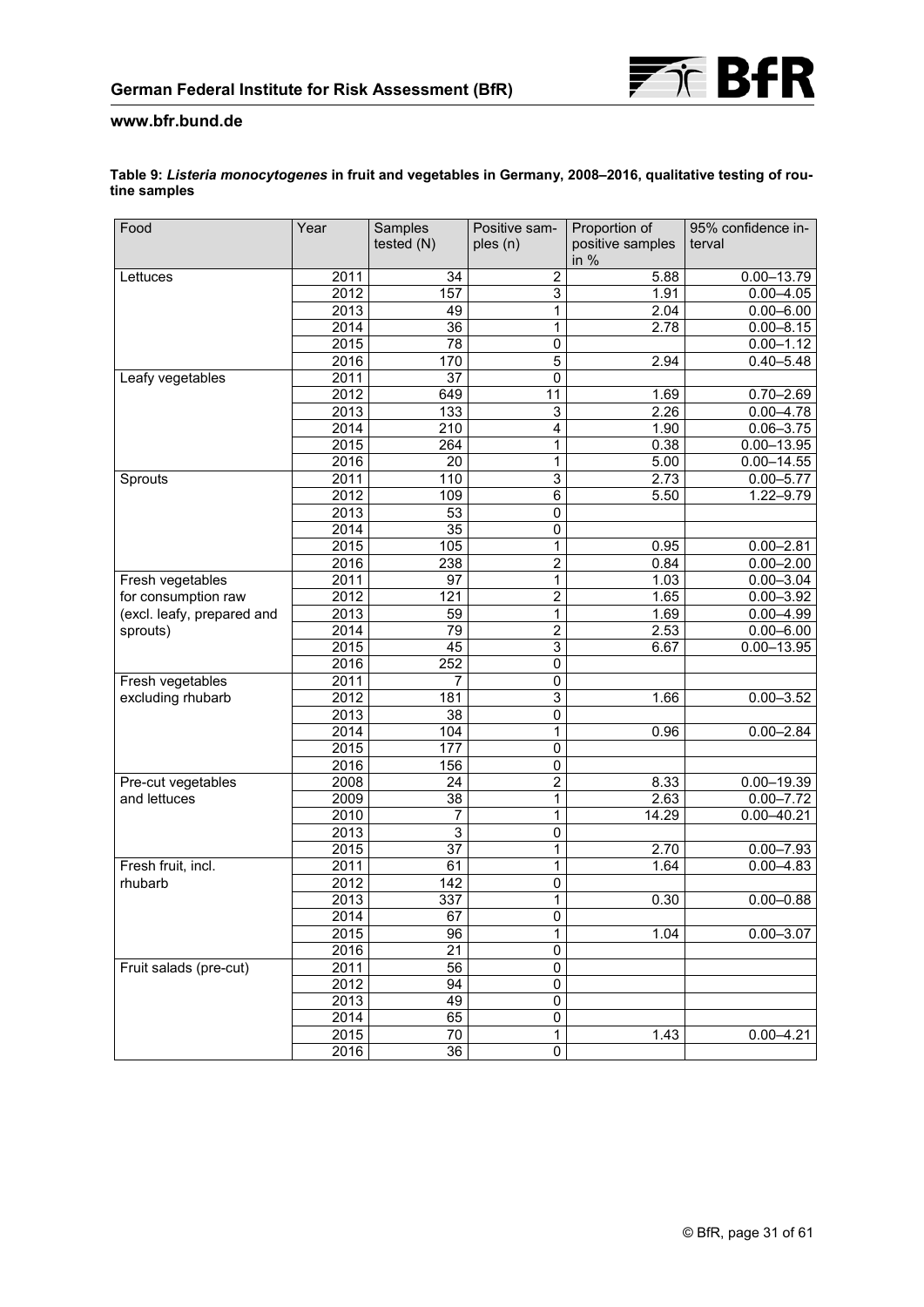

#### <span id="page-31-0"></span>**Table 10:** *Listeria monocytogenes* **in fruit and vegetables in Germany, 2012–2016, zoonosis monitoring, qualitative testing**

| Year | Food                                                           | Number of sam-<br>ples analysed $(N)$ ples $(n)$ | Positive sam- | Proportion of positive<br>samples in % (95 %<br>confidence interval) |
|------|----------------------------------------------------------------|--------------------------------------------------|---------------|----------------------------------------------------------------------|
|      | 2012 Loose-leaf/butterhead lettuce from produc-<br>ing company | 300                                              |               | $3.7(2.0-6.5)$                                                       |
|      | Loose-leaf/butterhead lettuce from retail                      | 422                                              |               | $2.6(1.4-4.7)$                                                       |
|      | 2013 Fresh strawberries from producing com-<br>pany            | 300                                              | 4             | $1.3(0.4 - 3.5)$                                                     |
|      | lFresh strawberries from retail                                | 463                                              | 5             | $1.1(0.4 - 2.6)$                                                     |
|      | 2015 Pre-cut loose-leaf lettuce                                | 344                                              |               | $2.0(0.9-4.2)$                                                       |
|      | 2016 Tomatoes (cocktail, cherry)                               | 478                                              |               | $0.0(0.0-1.0)$                                                       |
|      | Sprouts (fresh)                                                | 271                                              | 5             | $1.8(0.7 - 4.4)$                                                     |

#### **Table 11:** *Listeria monocytogenes* **in fruit and vegetables in Germany, 2012–2016, zoonosis monitoring, quantitative testing**

| Year | Food                                                           | Number of<br>quantita-<br>tively<br><b>Itested</b><br>samples<br>(N) | Number and<br>proportion<br>$(\%)$ of posi-<br>tive samples<br>$10 - 100$<br>CFU/q | proportion<br>$(%)$ of posi-<br>tive samples<br>>100 CFU/g | Number and Microbial content<br>of samples de-<br>tected >100 CFU/g |
|------|----------------------------------------------------------------|----------------------------------------------------------------------|------------------------------------------------------------------------------------|------------------------------------------------------------|---------------------------------------------------------------------|
|      | 2012 Loose-leaf/butterhead lettuce from producing<br>companies | 292                                                                  |                                                                                    |                                                            |                                                                     |
|      | Loose-leaf/butterhead lettuce from retail                      | 427                                                                  | 2(0.5)                                                                             |                                                            |                                                                     |
|      | 2015 Pre-cut loose-leaf lettuce                                | 320                                                                  | 1(0.3)                                                                             |                                                            |                                                                     |
|      | 2016 Sprouts (fresh)                                           | 321                                                                  |                                                                                    |                                                            |                                                                     |

#### **Table 12:** *Listeria monocytogenes* **in various fresh plant-based products that were tested in Germany at the retail level, according to Becker et al. (2019)**

| Food                                                       | Number of samples<br>analysed (N) | Positive<br>samples<br>(n) | Proportion of<br>positive samples<br>in $%$ | Product name                                        | Molecular<br>serogroup               |
|------------------------------------------------------------|-----------------------------------|----------------------------|---------------------------------------------|-----------------------------------------------------|--------------------------------------|
| Ready-to-eat<br>mixed salads                               | 116                               | 3                          | 2.6                                         | Mixed lamb's lettuce<br>Mixed salad<br>Garden salad | <b>Ila</b><br>IIb<br>IV <sub>b</sub> |
| Butterhead,<br>loose-<br>leaf/Lollo let-<br>tuce varieties | 80                                |                            | 1.3                                         | <b>Baby lettuce</b><br>(two colours)                | lla                                  |
| Sprouts                                                    | 89                                |                            | 1.1                                         | Wok trio                                            | lla                                  |
| <b>Mushrooms</b>                                           | 81                                |                            | 1.2                                         | Enoki mushrooms                                     | <b>IIb</b>                           |
| <b>Herbs</b>                                               | 115                               | $\mathbf{0}$               | $\mathbf 0$                                 |                                                     |                                      |
| Carrots                                                    | 79                                | $\mathbf{0}$               | 0                                           |                                                     |                                      |
| <b>Cucumbers</b>                                           | 40                                | $\Omega$                   | $\mathbf 0$                                 |                                                     |                                      |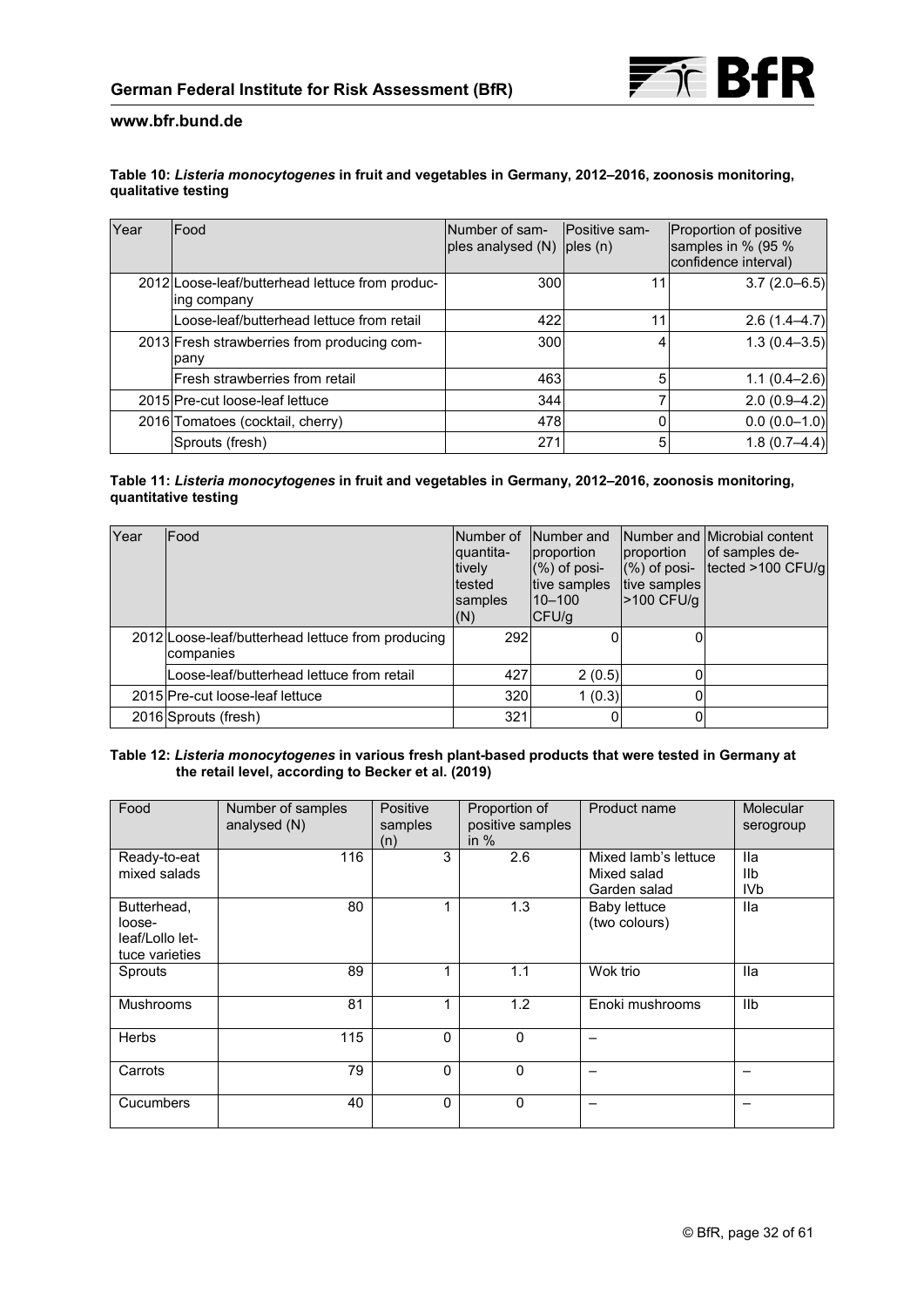

In the Netherlands, over 3,000 products (raw plant-based goods) were tested for the presence of *Listeria monocytogenes* in 2016. Qualitative positive detection was established in 1.1% of samples tested. In the same context, lettuce varieties/leafy vegetables (N = 157/300) were also analysed, and *Listeria monocytogenes* was found in 4.8% of the qualitatively tested samples (Heythuyzen, 2016).

Zhu et al. (2017) have summarised international studies on the occurrence of *Listeria monocytogenes* in plant-based fresh products. Their work describes prevalences for *Listeria monocytogenes* ranging from 0.9% in sprouts from South Korea (number of samples tested = 112) to 25% in parsley from Malaysia (number of samples tested = 16). It should be noted, however, that studies with high rates of detection in particular typically investigate only low sample counts.

3.1.3.6 Consumption of fresh fruit and vegetables in Germany

The regular consumption of fresh fruit and vegetables is an important part of maintaining a healthy diet.

To estimate the consumption of fresh fruit and vegetables in Germany, survey data was used from the household and fresh food panel maintained by GfK SE. An evaluation of these data was made for the period September 2017 to August 2018, so as to account for seasonal variation during the year.

Consumer data (sales in tonnes) is available to the BfR for the following plant-based foods:

- (1) Salad greens and vegetables in the categories salad greens, leafy vegetables, other fresh vegetables that can also be consumed raw (e.g. tomatoes, cucumbers, bell pepper), fresh sprouts (beansprouts and sprouted seeds), and pre-cut vegetables and salads.
- (2) Fruit in the categories of fresh fruit, including rhubarb and mixed fruit salad/pre-cut fruit.

In the survey period selected, 2,320,519 tonnes (t) of salad greens and vegetables plus 3,616,843 t of fruit were purchased (Table 13). In the salad greens and vegetables group, the largest category was other fresh vegetables (87.6%), followed by salad greens (9.7%). Leafy vegetables, pre-cut vegetables and salads, and fresh sprouts made up only a small proportion (1.4%, 1.3%, and 0.04%, respectively). Most fruit was consumed as fresh fruit that had not been pre-cut (99.6%).

**Table 13: Sales volumes of fresh fruit and vegetables in Germany in tonnes (t) for the survey period 2017/18 (data source: GfK SE, Consumer Panels & Services)**

| Food                                             | Sales (t) |
|--------------------------------------------------|-----------|
| <b>Salads and vegetables</b>                     | 2,320,519 |
| Pre-cut vegetables and salads                    | 30,075    |
| Salad greens                                     | 225,376   |
| Leafy vegetables                                 | 31,771    |
| Other fresh vegetables, excluding rhubarb        | 2,032,327 |
| Sprouts - beansprouts and sprouted seeds (fresh) | 970       |
| <b>Fruit</b>                                     | 3,616,834 |
| Fresh fruit, including rhubarb                   | 3,603,722 |
| Mixed fruit salad/pre-cut fruit                  | 13.112    |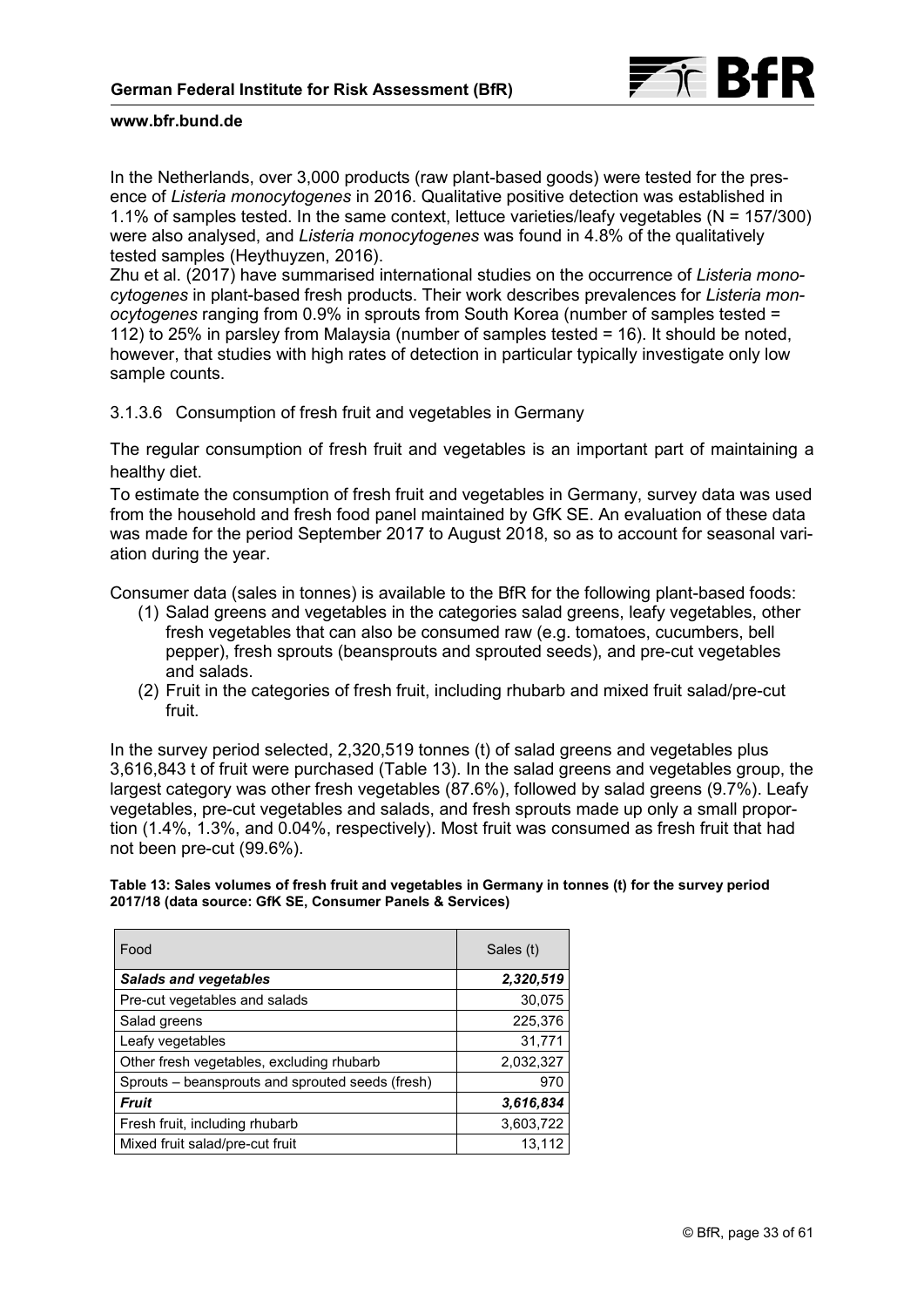

These data are marketing data surveyed at the household level, however. As such, they do not permit any conclusions to be drawn about actual consumption quantities or frequencies, as no information is available about the further use of these foods or food waste generated. To evaluate the relevance of the consumption of raw fruit and vegetables, data for various age groups in the general population were therefore also evaluated in terms of their consumer proportions.

The analysis for adults aged between 14 and 80 is based on data from dietary history interviews conducted for the National Food Consumption Study II (NVSII). This nationwide study was completed from 2005 to 2006 in Germany, and is currently the most representative study of consumption patterns for the German adult population (Krems et al., 2006, MRI, 2008).

To conduct the dietary history interviews, the program 'DISHES 05' was used to interview 15,371 persons retrospectively about their consumption over the last four weeks. These data are particularly suitable for assessing typical consumption patterns.

To ensure that children—a high-risk group—are properly accounted for, consumption data was also taken from the VELS study (Banasiak et al., 2005, Heseker et al., 2003). This nationwide study was carried out from 2001 to 2002 in Germany, covering 816 infants and young children aged from six months to under five years old. Children were considered for the study only if they were no longer being breast-fed ( $N = 732$ ). The parents logged the food consumed by each child in two nutritional records kept over three consecutive days. Since these data cover a total of six days of consumption, they are suitable for mapping out representative consumption patterns.

The evaluation of these data considered the consumption of raw fruit and vegetables. The analysis excluded entries concerning heated or dried preparations (including preserves and powders) as well as the consumption of food that is only consumed once cooked (e.g. aubergines, broccoli, beans). Consumption entries were therefore included if they specified 'raw, unprocessed'. In the spirit of a conservative approach to the analysis, preparations not further specified were also included, as well as heating methods that do not guarantee the sufficient reduction of microorganisms (e.g. warming and poaching). Frozen products are also included in the evaluation for raw fruit and vegetables, since these are only partially blanched before freezing. While details about the preparation of food are associated with uncertainty in the dietary logbooks, this procedure is therefore more likely to result in an overestimate than an underestimate of the consumer proportions.

The analyses were performed using SPSS version 21.

Table 14 shows the consumer proportions for fruit and vegetables consumed raw for children and adults. A total of 98.1% and 99.8% of adults aged between 14 and 80 consume raw fruit and raw vegetables, respectively<sup>[7](#page-33-0)</sup>. The consumer proportions for children aged between 6 months and <5 years were slightly lower, at 97.5% for fruit and [8](#page-33-1)6.2% for vegetables<sup>8</sup>. A differentiated analysis was completed for infants aged between 6 and <12 months, and for senior citizens aged from 65 years, since these groups are considered to be high-risk groups for foodborne infections. The data reveal that the consumer proportion for raw fruit in the group of children aged under 12 months is almost 100%. Fresh vegetables were consumed by only 55% of those surveyed<sup>[8](#page-34-0)</sup>, which is attributable to an improved tolerability of vegetables when cooked for babies and infants. In the from 65 years age group, almost 100% of respondents stated that they had consumed fruit and vegetables raw<sup>7</sup>.

<sup>-</sup><sup>7</sup> Consumed at least once over a four-week reference period.

<span id="page-33-1"></span><span id="page-33-0"></span><sup>&</sup>lt;sup>8</sup> Consumed at least once over a six-day reference period.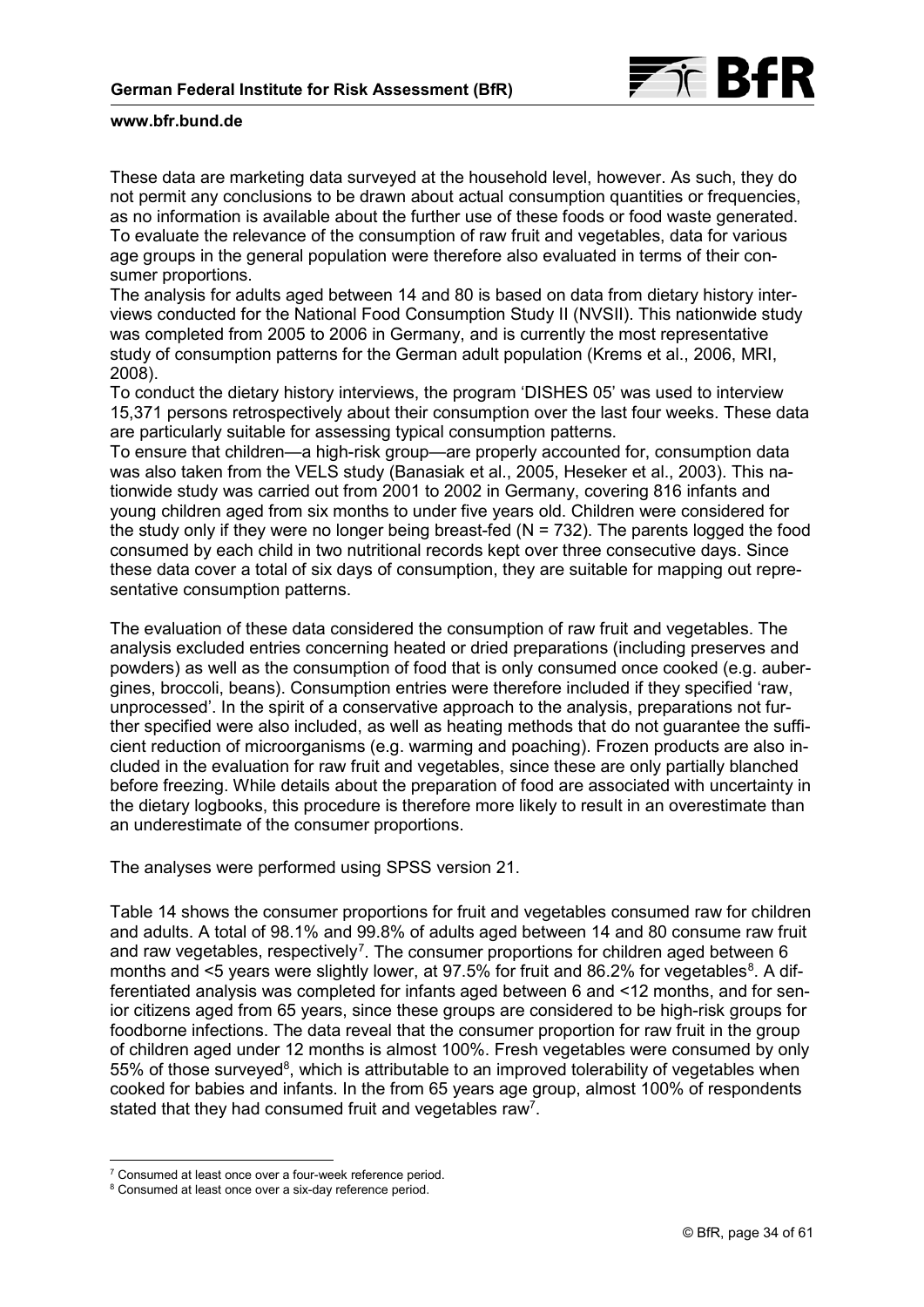#### <span id="page-34-0"></span>**Table 14: Proportion of consumers of raw fruit and vegetables in the German population (source: NVSII(Krems et al., 2006, MRI, 2008); VELS study (Banasiak et al., 2005, Heseker et al., 2003))**

|                              | Children<br>overall <sup>a, b</sup> | <b>Adults</b><br>overall <sup>c</sup> | Children <sup>a, b</sup> |                     | Adults <sup>c</sup> |                    |
|------------------------------|-------------------------------------|---------------------------------------|--------------------------|---------------------|---------------------|--------------------|
|                              | 6 months to<br><5 years             | 14 to 80<br>years                     | 6 to $<$ 12<br>months    | 1 to $<$ 5<br>years | 14 to 64<br>years   | $\geq 65$<br>years |
| Fruit consumed raw           | 97.5%                               | 98.1%                                 | 98.9%                    | 97.3%               | 97.8%               | 99.5%              |
| Vegetables con-<br>sumed raw | 86.2%                               | 99.8%                                 | 54.7%                    | 90.9%               | 99.9%               | 99.8%              |

a Consumed at least once over a six-day reference period b Not breast-fed c Consumed at least once over a four-week reference period

## 3.1.4 Risk characterisation

While the data presented in the current assessment do not permit a valid statement about the occurrence of *Salmonella*, STEC and *Listeria monocytogenes* on or in fresh fruit and vegetables, the data nonetheless indicate that these pathogens have been detectable only rarely and in low quantities in these foods in Germany and in neighbouring EU countries to date. However, the VBNC status of the bacteria could have contributed to the low rates of detection, as could inadequate methods of analysis. The pathogens can survive for long periods on and in these plant-based foods, and can propagate there under certain circumstances and potentially cause infection after consumption. As a result—and despite the comparatively rare rates of detection in the past—major outbreaks of foodborne illness have repeatedly been associated with contaminated fruit and vegetables. This is only logical, since these foods are often distributed over long distances, processed only minimally before consumption, and frequently consumed raw because of their healthy constituents by a majority of the population, including high-risk groups. In addition, these foods have only a short shelf life, which means that they have typically been consumed well before the outbreaks can be identified and traced.

Fresh fruit and vegetables can become contaminated with human pathogens during cultivation and harvesting, during transportation and processing, and during packing and storage. In open-air cultivation, plants can become contaminated from contact with soil, via irrigation water, agricultural practices, and by wild animals. Important sources of input into the soil include animal excreta present in organic fertilisers and from wild animals, contaminated surface water and water used for irrigation.

The microbiological condition of urban waste water depends on the infection status of the human population and of the livestock in the waste water catchment area. Urban waste water may contain a variety of bacteria, viruses and stages of parasites in varying concentrations, whose numbers are then reduced by the water treatment process depending on the suitability of the procedure. Concentrations of indicator bacteria can offer an insight into the success of this reduction process. One may assume that the occurrence of pathogenic gut bacteria in reclaimed waste water is directly proportional to the number of indicator bacteria detected in water samples. However, even if low concentrations of faecal coliforms and *E. coli* are found, one must still assume the presence of pathogenic bacteria, viruses and parasite stages. If contaminated waste water is used to irrigate food crops consumed raw because of its high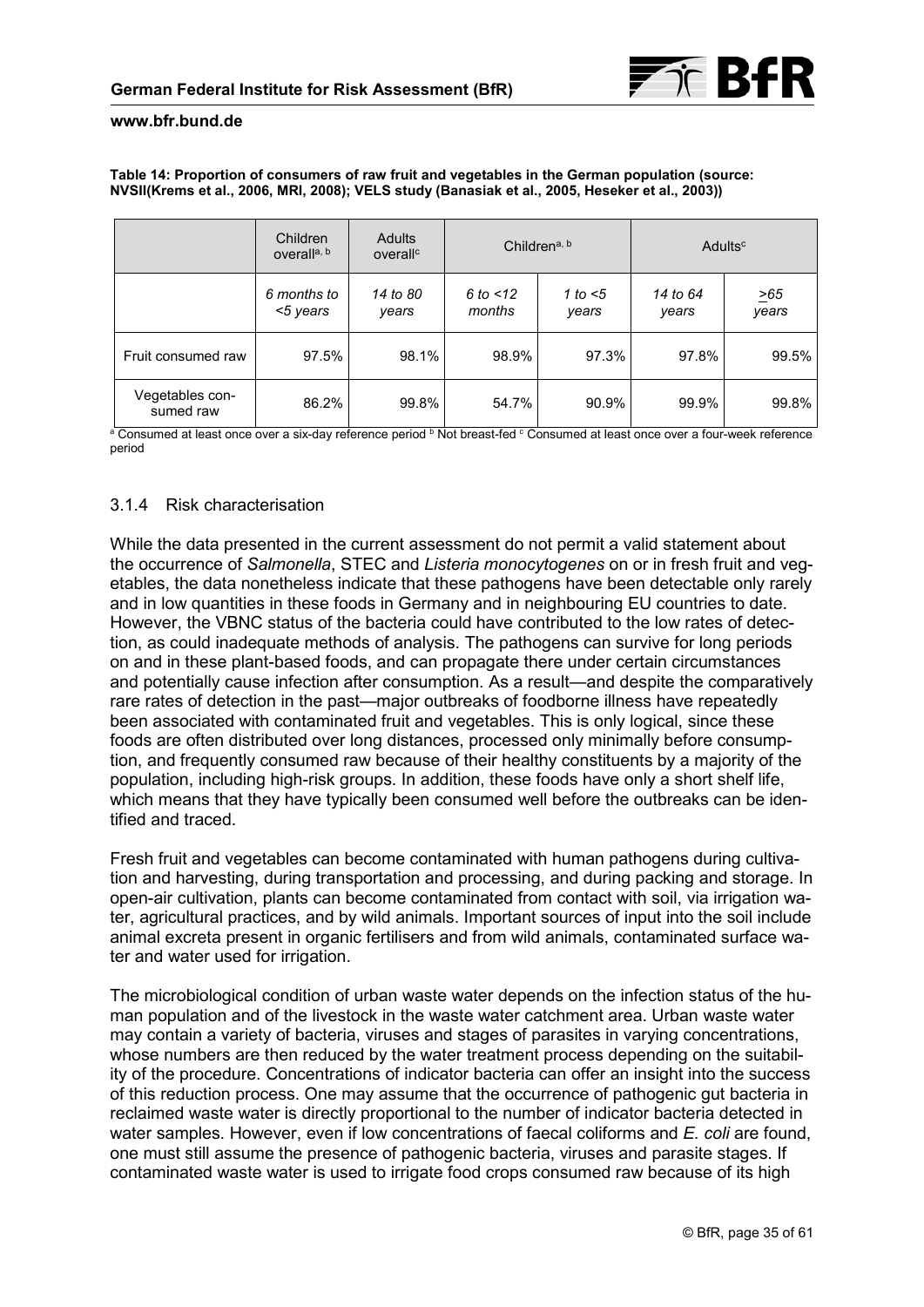

nutrient content and an increasing shortage in water supply, there is a risk that the pathogens will be transmitted directly or indirectly (via the soil) to the plant surfaces or actively invade the plants. The risk to health for the consumers of fresh fruit and vegetables could increase if pathogenic bacteria and bacteria with antimicrobial resistance propagate in biofilms that form in the downstream piping and hose lines of the irrigation system as a result of the higher concentration of nutrients. Such biofilms could also lead to temporarily high levels of microbes in irrigation water.

The persistence of human pathogens in agricultural soil cannot be estimated precisely, as a result of numerous biotic and abiotic influence factors in the soil, which are also themselves influenced to a varying extent by agricultural practices. Nonetheless, it is to be expected that *Salmonella*, STEC and *Listeria monocytogenes* will survive well—and likely propagate themselves—in moist parts of the soil enriched with nutrients by waste water. Strong solar radiation, however, is likely to have an antimicrobial effect in the upper layers of the soil. The likelihood of an uptake of *Salmonella*, STEC and *Listeria monocytogenes* via the roots into the plant tissues, followed by internal migration, is rather low according to study results published to date, but may increase with high concentrations of the pathogens in the soil. This probability is further dependent on the characteristics of the bacterial strain in soil, the presence of competing microorganisms in the soil and the plant species.

If *Salmonella*, STEC or *Listeria monocytogenes* are—via the reclaimed waste water or by contaminated soil particles—transferred to plant surfaces, they may adhere to these for a period of time that also depends on the characteristics of the bacterial strain, the companion microbiota and the plant species. Strong solar radiation can also reduce bacterial populations on plant surfaces. In rare cases, *Salmonella* and STEC can invade plant tissues, especially the roots, by means of wounds or stomata.

There has so far been limited data on the distribution of *Salmonella* and STEC within plants. However, results of previous studies indicate that there is a greater likelihood of roots, leaves or parts of the plant near the soil containing these pathogens than fruits, for example. Regarding the distribution of *Listeria monocytogenes* within plants, no data that would permit an estimate of occurrence in individual plant parts have been made available to date. The only evidence to date is for a possible uptake into the roots.

A variety of scenarios are introduced in the following sections to estimate the impact of various irrigation systems on the potential occurrence of *Salmonella*, STEC and *Listeria monocytogenes* on and in fruit and vegetables intended for human consumption to be eaten raw, if plants are watered with reclaimed waste water during cultivation.

**Scenario 1:** During the cultivation of fruit and vegetables for raw consumption, the plants are irrigated using below-ground drip irrigation (or under sheeting, using plastic mulch) with reclaimed waste water:

It is possible that *Salmonella*, STEC or *Listeria monocytogenes* may enter deeper soil layers via the reclaimed waste water. Presumably, the bacteria can then survive at low levels for some time there, especially in the vicinity of the drip points. More precise predictions concerning persistence in deeper soil layers are not possible, however, due to a lack of data. The likelihood of an uptake of *Salmonella*, STEC and *Listeria monocytogenes* into plants via the roots depends on a large number of factors. While this uptake can be estimated as low based on research to date, it does appear to increase with the quantity of pathogens present in the soil.

One may therefore always assume a risk of contamination or colonisation of the belowground plant parts that are intended for (raw) consumption (such as root crops). The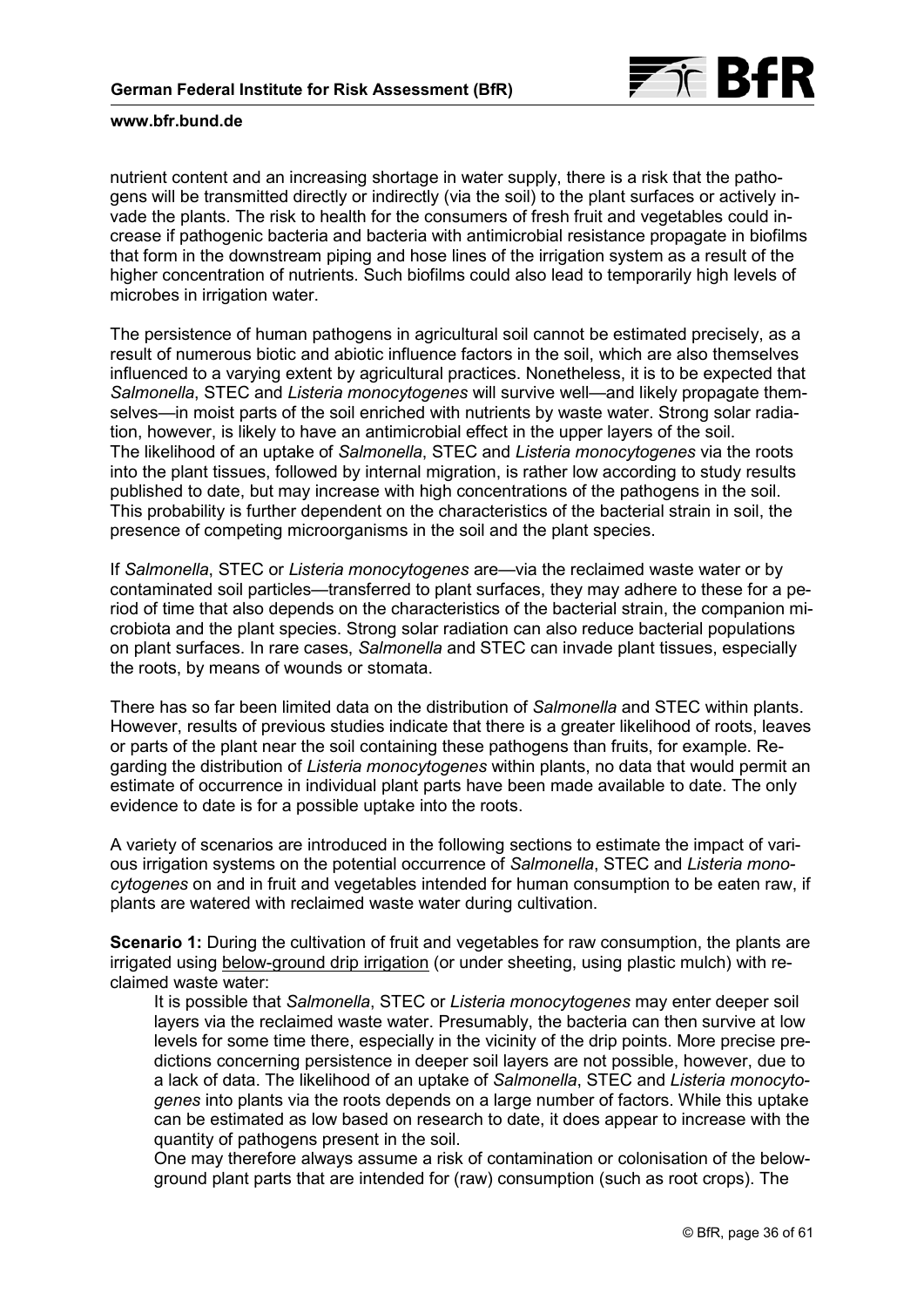

transmission of human pathogens followed by the external colonisation of edible above-ground parts of the plant as a result of a direct contact between the roots and the reclaimed waste water or via contaminated soil particles or by an uptake via the roots and translocation into above-ground plant parts is, however, very unlikely in the case of below-ground drip irrigation.

**Scenario 2:** During the cultivation of fruit and vegetables for raw consumption, the plants are irrigated using above-ground drip irrigation with reclaimed waste water:

It is possible that *Salmonella*, STEC or *Listeria monocytogenes* may enter locally the upper soil layers via the reclaimed waste water. It is to be assumed that the bacteria survive for many weeks at the moist and nutrient-rich drip points, and may even propagate if conditions are favourable. A colonisation of the roots is very likely in this scenario. In rare cases, human pathogens can invade plants via the roots. The rest of the soil surface remains dry, which makes it harder for any bacteria present to survive. During heavy rainfall or harvesting, root crops in particular are at risk of having human pathogens transmitted along with soil particles onto edible parts of the plant, where they adhere and may also invade the plant tissue. Since human pathogens are expected to survive only in the immediate vicinity of the drip points, however, transmission is here less likely than with other kinds of above-ground irrigation methods. The likelihood of a direct transmission of any pathogens present in the reclaimed waste water to the plants is considered to be very low with this irrigation method.

**Scenario 3:** During the cultivation of fruit and vegetables for raw consumption, the plants are irrigated with reclaimed waste water using irrigation ditches:

It is possible that *Salmonella*, STEC or *Listeria monocytogenes* get extensively into the upper soil layers via the reclaimed waste water. It is to be assumed that the bacteria survive for many weeks in the moist and nutrient-rich ditches, and may even propagate if conditions are favourable. A colonisation of the roots is very likely in this scenario. In rare cases, human pathogens can invade plants via the roots.

During heavy rainfall (due to rainwater run-off) or harvesting, root crops in particular are at risk of having human pathogens transmitted along with soil particles onto edible parts of the plant, where they adhere and may also invade plant tissue.

With fruit and vegetables that grow near to the ground, external colonisation of the plants by direct contact with the reclaimed waste water is also possible. This is less likely than with sprinkler systems, however.

**Scenario 4:** During the cultivation of fruit and vegetables for raw consumption, the plants are irrigated with reclaimed waste water using sprinkler systems:

It is possible that *Salmonella*, STEC or *Listeria monocytogenes* get extensively into the upper soil layers via the reclaimed waste water, where they survive for many weeks, may even propagate in the moist parts of the soil, and—in rare cases—could invade plants via the roots.

External colonisation is also possible as a result of direct contact with the irrigation water. Fruit and vegetables growing near to the ground are at risk of having human pathogens transmitted along with soil particles onto edible above-ground parts of the plant, where they adhere and may also invade the plants.

**Scenario 5:** Fruit and vegetables for raw consumption are cultivated hydroponically with reclaimed waste water:

It is possible that *Salmonella*, STEC or *Listeria monocytogenes* present in the reclaimed waste water invade plants via the roots. According to research conducted to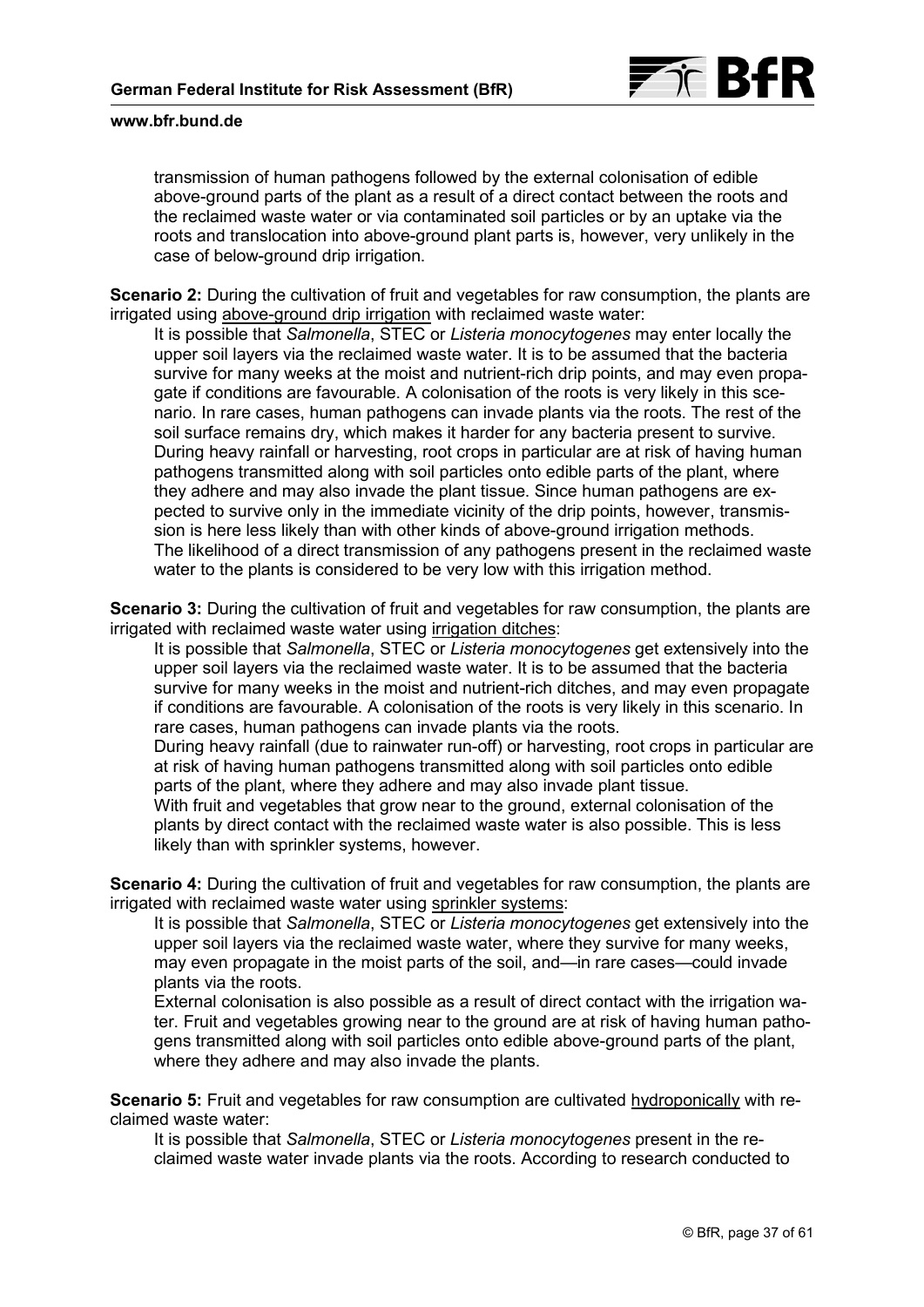

date, the likelihood for plant colonisation is higher than with cultivation in soil, presumably because in the hydroponic system the pathogens are not bound to soil particles and the competing microorganisms present in soil are absent.

During the harvest, a transmission of the human pathogens onto edible parts of the plant followed by external colonisation is also possible as a result of direct contact with irrigation water.

The risk to consumers of falling ill following the consumption of fresh fruit and vegetables irrigated during cultivation with reclaimed waste water also depends on the plant species, the parts of the plant consumed (roots, stems, leaves, fruit), the preparation of the food and volume consumed (e.g. large quantities with lettuce but small quantities with kitchen herbs), the species and quantity of pathogenic bacteria ingested, and the consumer's personal sensitivity to these pathogens.

It is possible that the consumption of raw root crops and of fruit and vegetable species growing near to the soil presents a higher risk of infection—due to the greater probability of contamination as well as internal colonisation of the roots and external contamination with human pathogens—than the consumption of other fruit and vegetable species. The risk of infection appears even higher if plant roots are also eaten, as is the case with root crops (e.g. carrots) and sprouts. Peeling these vegetables can minimise the risk of a foodborne infection.

Since STEC are easily capable of surviving in and on plant-based foods and the infectious dose is very low, the risk of infection is not dependent on any further propagation within the food. In healthy adults, such infections would probably cause predominantly mild to severe diarrhoea. However, an infection can lead to haemolytic-uremic syndrome (HUS), especially in young children, which is associated with bloody diarrhoea and kidney failure, and which can lead to a long-term dependence on dialysis and even prove fatal in individual cases.

The probability of occurrence for cases of listeriosis would increase further if pathogens continue to multiply in these foods following harvest—by means of exudations of plant juices and inadequate refrigeration, for example. Nevertheless, it is unlikely that healthy adults in Germany would contract listeriosis following the consumption of fruit and vegetables irrigated with reclaimed waste water during cultivation. Certain groups of people are more at risk of contracting such an infection, however, as a result of having an undeveloped or weakened immune system. In these cases, the impairments to health are considered to be very severe and may frequently prove fatal. These groups of particularly sensitive individuals include the elderly, people with serious systemic disease (such as cancers or resulting from the longterm consumption of immunosuppressants), as well as pregnant women and newborns.

In healthy individuals, cases of gastrointestinal illness caused by *Salmonella* typically resolve fully within a few weeks. Severe cases of infection are rare. However, if *Salmonella* is capable of propagating, given moist and warm conditions on the plants or in the plant-based foods, this would not only increase the probability of occurrence for *Salmonella* infection, but could also mean that the infection progresses more severely. Infections may prove fatal in isolated cases, particularly in individuals of advanced age or with severe systemic disease.

Washing fruit and vegetables with clean drinking water is an appropriate way to reduce the concentration of bacteria adhering to the exterior. This method is not guaranteed to eliminate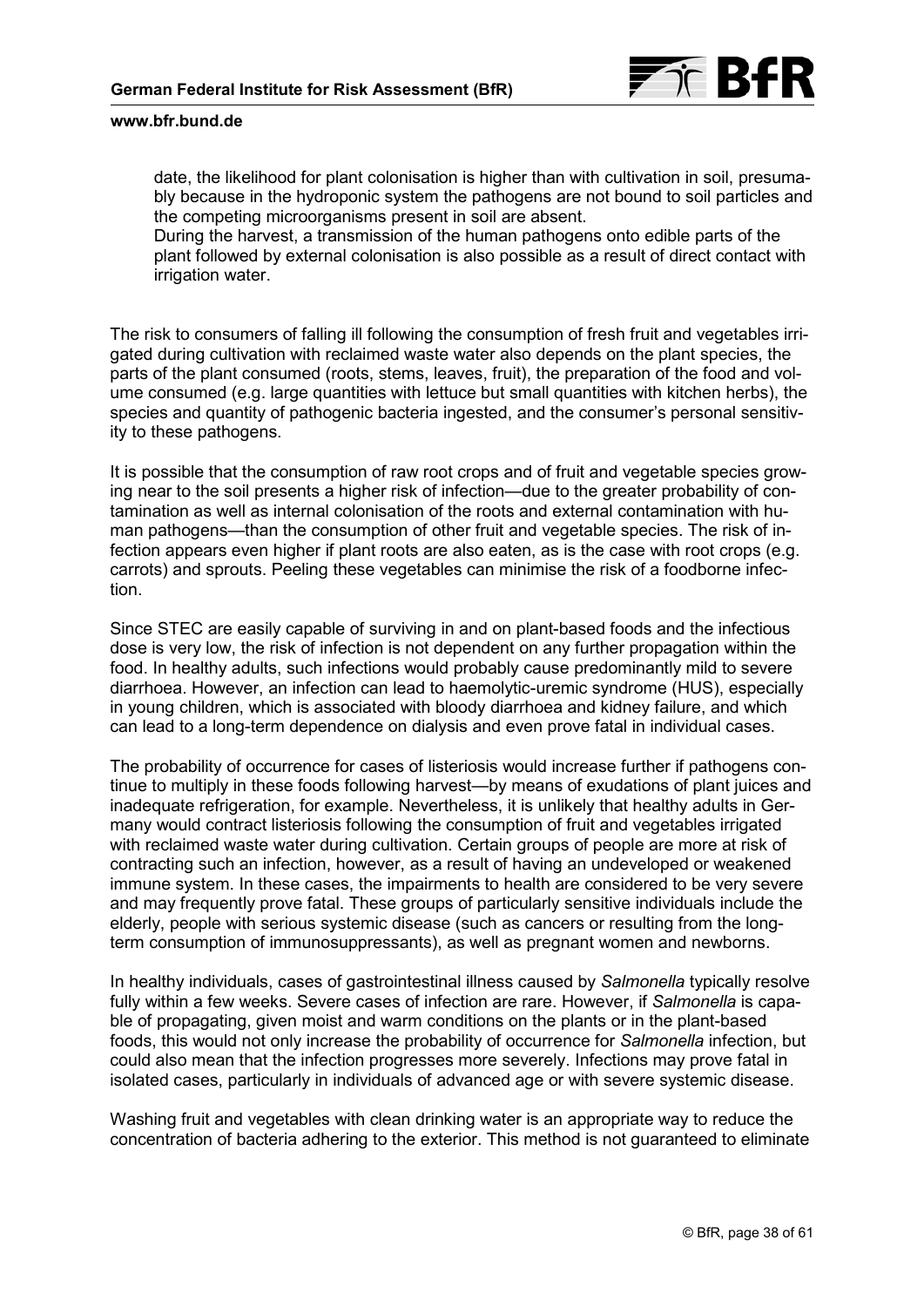

all of the pathogens that may be present on and in the plants, however. Any pathogenic bacteria present in the plants would be inactivated only by heat, high-pressure treatment or irradiation.

## 3.1.4.1 Assessing the quality of the data

The BfR, the JKI and the MRI have prepared this health risk assessment concerning the potential for human infection following the consumption of fruit and vegetables irrigated with reclaimed waste water during cultivation on the basis of available data from the food control authorities of the German federal states, the scientific literature and the results of internal research activities. The quality of available data as well as the information related to the characteristics of *Salmonella*, STEC and *Listeria monocytogenes*, their behaviour in food, their transmission to humans and the illnesses triggered by these pathogens, can be assessed as satisfactory. The quality of data concerning the uptake of *Salmonella* and STEC into plants is also considered satisfactory. While data on the uptake of *Listeria monocytogenes* into plants are only sparsely available, they do permit estimates about probability. Data concerning the occurrence of pathogens in reclaimed waste water using different methods, and in soil and fresh fruit and vegetables, as well as the propagation and behaviour of pathogenic bacteria within plants are considered unsatisfactory.

## 3.1.4.2 Future research needs

Further research is needed to better assess the risk of human infection through the consumption of fresh fruit and vegetables irrigated with reclaimed waste water in the future. Reliable data need to be obtained on the occurrence and survival of human pathogens in reclaimed waste water, and on the efficiency of methods used to treat waste water in terms of the elimination or reduction of human pathogens. Further research is also needed on the mechanisms of uptake, behaviour and distribution of human pathogens in plants. The occurrence of VBNC cells from human pathogens on or in plants also presents a considerable challenge to diagnostics. Accordingly, research on reactivation and/or detection of these cell stages must be pursued.

There is also a need for research on the potential accumulation of human pathogens in soil, as well as on and in plants, as a result of repeated irrigation with reclaimed waste water. This research should consider the potential effects on patterns of uptake into plants and the compliance with hygienic-microbiological requirements. Indirect effects resulting from changes in the composition of the existing soil microbiota as a result of repeated irrigation should also be investigated, since the influence of soil microbiota on the survival and internalisation of pathogenic bacteria has been demonstrated.

Further research is also needed on the microbiome of crops that are cultivated hydroponically, especially in cases where reclaimed waste water is used, since it may offer increased potential for the establishment of human pathogenic bacteria as well as bacteria with transferable antimicrobial resistance.

Moreover, reliable data on the occurrence of human pathogenic bacteria and bacteria with transferable antimicrobial resistance of clinical relevance in plant-based foods in Germany are required. Ideally, these data should be broken down by country of origin for the foods concerned. An appraisal of foods from Asian and North African regions would be of particular interest in this context.

Consumption data for sensitive groups of individuals is also needed to estimate the significance of the consumption of fresh fruit and vegetables in terms of the frequency of listeriosis.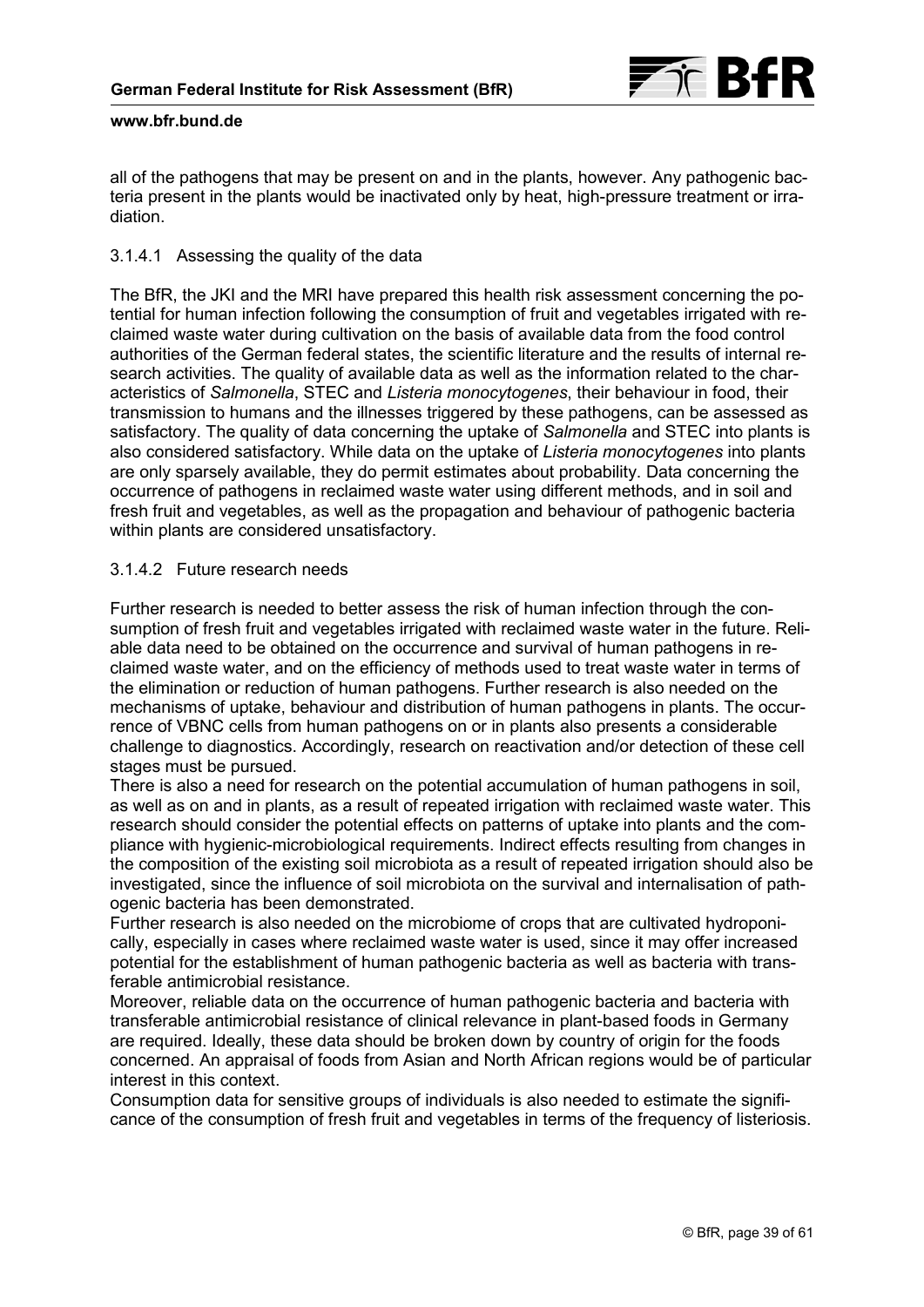

## 3.2 Other aspects

3.2.1 National and international requirements for irrigation water

The following section lists selected national and international standards, guidelines and recommendations that define requirements for the quality of irrigation water used for the cultivation of fruit and vegetables.

3.2.1.1 DIN 19650:1999-02 – Irrigation – Hygienic concerns of irrigation water

As with corresponding codes from other countries, the German DIN 19650 standard defines suitability classes according to the envisaged application, and defines hygienic-microbiological requirements for each suitability class. Irrigation water for outdoor and greenhouse crops intended for raw consumption may contain no more than 100 enterococci and 200 *E. coli* per 100 ml. Irrigation water with higher concentrations of indicator bacteria may be applied up to two weeks before harvest in the open-air cultivation of vegetables intended for raw consumption. *Salmonella* must not be detectable in 1,000 ml.

3.2.1.2 2017/C 163/01 – Commission notice on guidance document on addressing microbiological risks in fresh fruits and vegetables at primary production through good hygiene

To provide assistance on the implementation of food law within the European Union, a guidance document was published on the use of good hygiene to address microbiological risks in fresh fruit and vegetables in primary production (2017/C 163/01). Concerning the irrigation of fresh fruit and vegetables that are likely to be consumed uncooked with reclaimed waste water, this document defines 'treated waste water' as waste water that has been treated to ensure that its quality is adequate for the envisaged use. In addition, the quality of the waste water must also meet the requirements specified in the national legislation of Member States or—if no such national legislation has been passed—the requirements specified in guidelines published by the World Health Organisation (WHO) on the safe usage of waste water and excreta in agriculture. Accordingly, the guidance document on the irrigation of fresh fruit and vegetables intended for raw consumption recommends a maximum level of 100 *E. coli* per 100 ml in reclaimed waste water, if it comes into direct contact with the edible parts of fresh fruit and vegetables. The maximum level is set as 1,000 *E. coli* per 100 ml if irrigation water does not come into direct contact with the edible parts of fresh fruit and vegetables intended for raw consumption. Section 7.3 of the guidance document also recommends taking into account the information provided by the following documents: ISO 16075-2:2015; the guidelines published by the WHO on the safe use of wastewater, excreta and greywater in agriculture and aquaculture (2006); and the guidelines published by the Food and Agriculture Organization of the United Nations (FAO) on irrigation water quality (1985).

3.2.1.3 ISO 16075-2:2015 – Guidelines for treated wastewater use for irrigation projects – Part 2: Development of the project

The proposed regulation dated 17 June 2019 cites ISO 16075 on multiple occasions. This standard can be applied in the following cases, for example:

- For the development of risk management plans
- For the systematic identification of hazards, as well as risk assessment and management
- As a basis for suitable additional barriers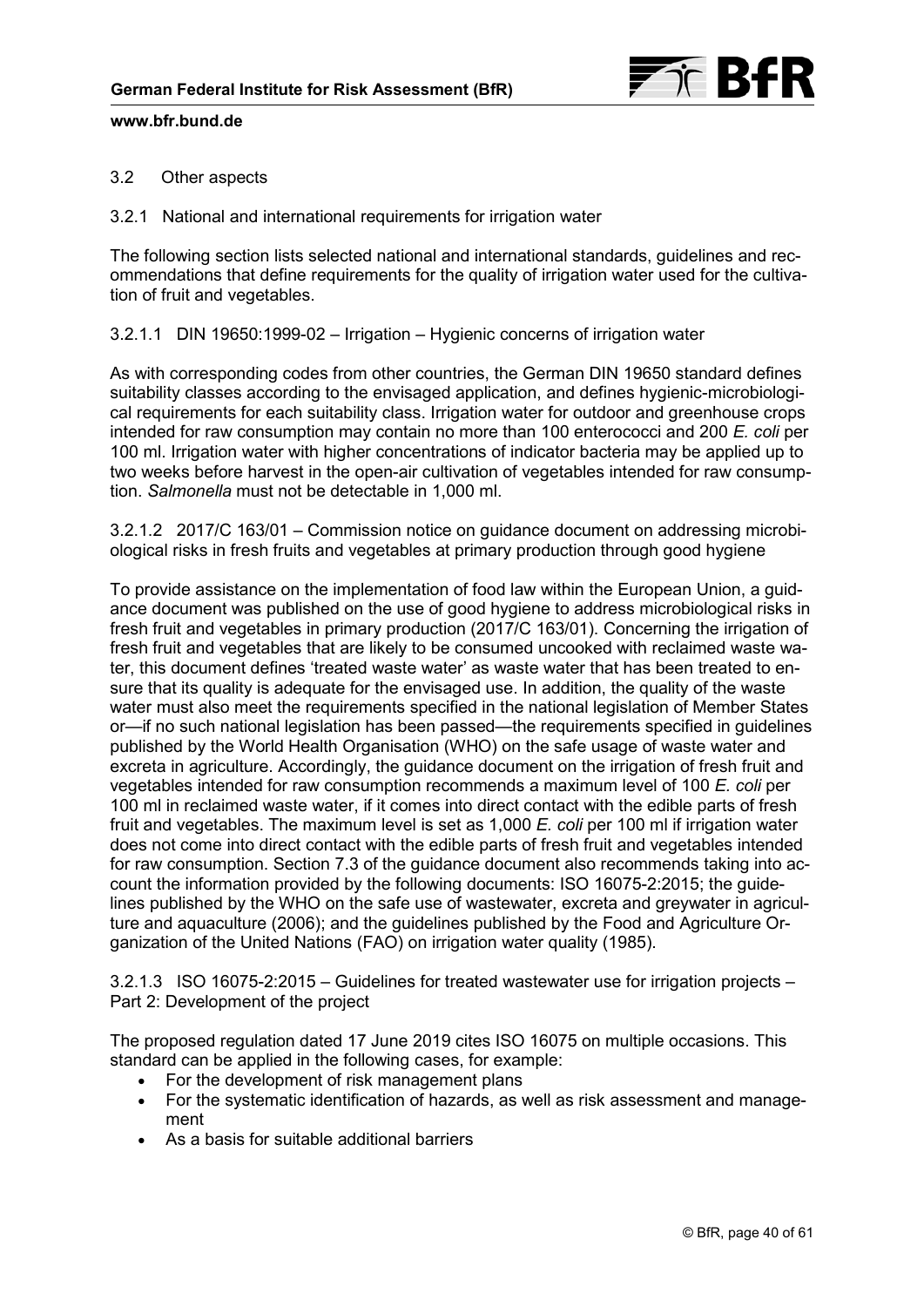

[Table 1](#page-3-0) in ISO 16075-2:2015-08 defines the minimum requirements for the quality of reclaimed water intended for use in agricultural irrigation. The microbiological limits for thermotolerant coliforms are comparable with the requirements given in Annex I of the Council document. Unlike the Council document, however, ISO 16075-2:2015-08 recommends that, if no additional barrier is present, the irrigation of food crops intended to be consumed raw should always be done with the best category of reclaimed water (category A).

3.2.1.4 Guidelines published by the WHO on the safe use of wastewater, excreta and greywater in agriculture and aquaculture (2006)

The WHO guidelines specify maximum levels for the indicator microbe *E. coli* per 100 ml of reclaimed waste water for the various levels of waste water treatment in combination with different scenarios and health protection measures. The guidelines do not offer concrete microbiological criteria for specific suitability classes, however, as given in Guidance Document 2017/C 163/01 or DIN 19650.

3.2.1.5 FAO recommendations for irrigation water quality (1985)

The FAO recommendations do not specify microbiological criteria for irrigation water.

3.2.1.6 Guidelines for water reuse from the US Environmental Protection Agency (EPA) (2004)

Alongside a description of the hazards associated with water reuse and the various regulations of the different US states, the guidelines also include recommendations for specific limit values depending on the intended use of the reclaimed waste water. Accordingly, where reclaimed waste water is used for the irrigation of plants cultivated as crops that are intended for raw consumption, daily sampling should not, on average, detect any faecal coliforms in 100 ml of this water. In addition, no sample should exceed the limit value of 14 faecal coliforms per 100 ml. Where reclaimed waste water is used for irrigation of orchards, vineyards and in the cultivation of plant-based foods not intended for raw consumption, daily sampling should not, on average, detect more than 200 faecal coliforms in 100 ml and no sample should exceed 800 faecal coliforms per 100 ml.

3.2.2 Microbiological criteria in the EU for fresh fruits and vegetables and products thereof

Regulation (EC) No 2073/2005 (as amended) protects the health of consumers in the EU by specifying microbiological criteria for certain kinds of food. Compliance with these criteria is to be monitored by food business operators at certain process levels.

In accordance with the food safety criteria given in Annex I, Chapter 1, categories 1.2 and 1.3, ready-to-eat foods other than those intended for infants and for special medical purposes must not exceed a limit value of 100 CFU/g for products placed on the market during their shelf life. In addition, for ready-to-eat foods able to support the growth of *Listeria monocytogenes* (category 1.2), a complete absence of *Listeria monocytogenes* in 25 g must be demonstrated before the food has left the immediate control of the food business operator who has produced it, and in cases where the competent food authority is not satisfied that the limit value of 100 CFU/g can be maintained throughout the product's entire shelf life. Ready-to-eat foods with a shelf life of less than five days are automatically assigned to category 1.3 (ready-to-eat foods unable to support the growth of *Listeria monocytogenes*). Sprouted seeds are assigned to category 1.2, in accordance with Regulation (EU) 2019/229 amending Regulation (EC) No 2073/2005.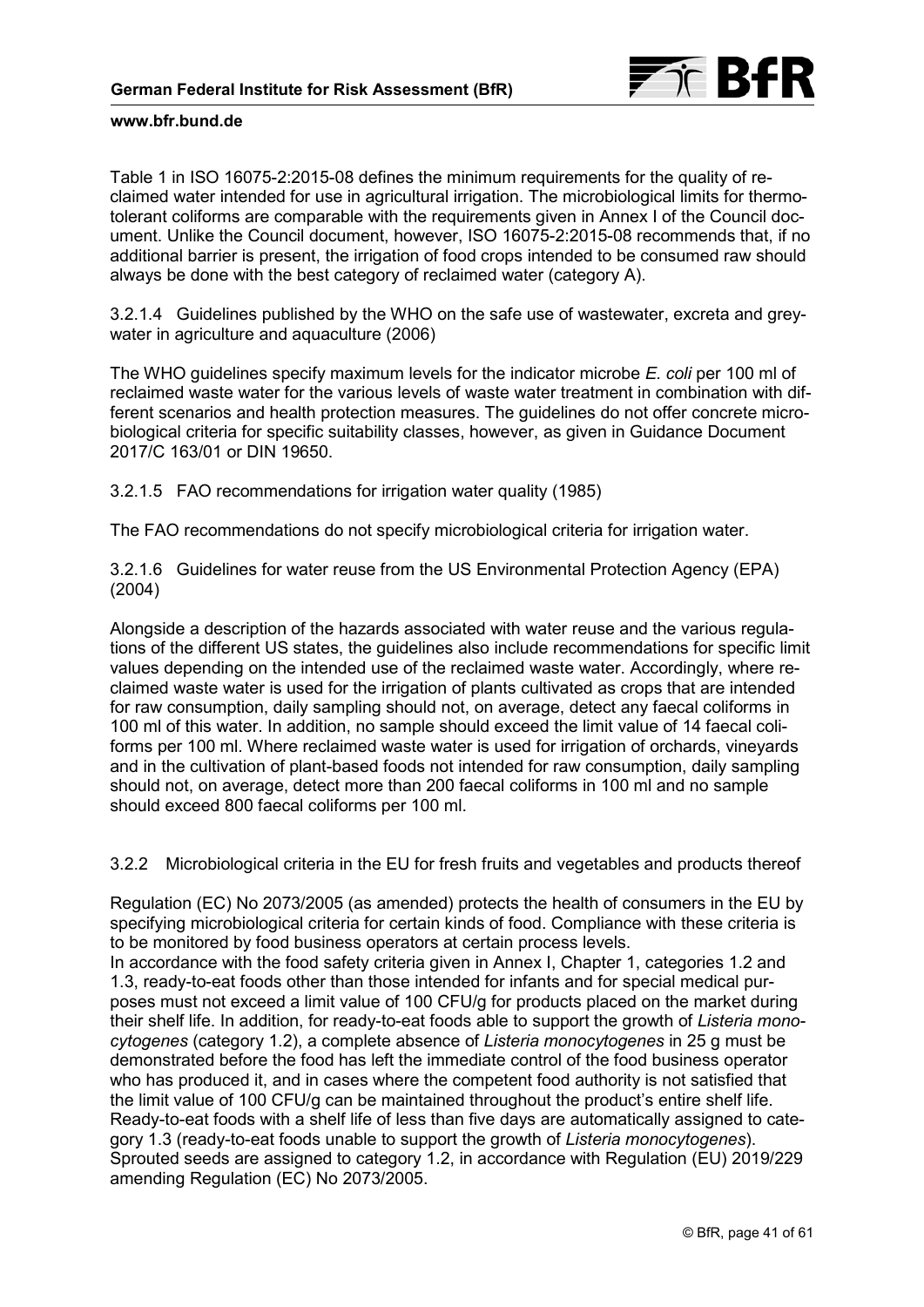

-

In addition, in accordance with the food safety criteria given in Annex I, Chapter 1, categories 1.18 to 1.20, the following ready-to-eat plant-based foods placed on the market may not contain any *Salmonella* during their shelf life in 5 x 25 g samples: sprouted seeds, pre-cut fruit and vegetables, and unpasteurised fruit and vegetable juices<sup>[9](#page-41-0)</sup>. Certain STEC serotypes must also be undetectable in 5 x 25 g samples of sprouts (category 1.29).

For ready-to-eat pre-cut fruit and vegetables, and ready-to-eat unpasteurised fruit and vegetable juices<sup>9</sup>, certain process hygiene criteria also apply according to Annex I, Chapter 2, categories 2.5.1 and 2.5.2 of this Regulation, with limit values specified for *E. coli*. If these limit values are exceeded, the food business operator must take steps to improve their production hygiene and review the sourcing of their raw materials.

## **4 Risk management options/measures**

In contrast to DIN 19650 ('Hygienic concerns of irrigation water'), the microbiological criteria listed in Annex I of the present Proposal for a Regulation (dated 17 June 2019) do not stipulate any routine monitoring of the occurrence of *Salmonella* or of enterococci. The DIN also recommends further usage restrictions if the irrigation water contains more than 100 enterococci or 200 *E. coli* in 100 ml. The limit values listed for *E. coli* in Annex I of the present Proposal for a Regulation are nevertheless comparable with the recommendations made in Commission Notice 2017/C 163/01 and the requirements stipulated by ISO 16075-2:2015. However, they are considerably higher than the maximum limits for faecal coliforms in a guideline published by the US Environmental Protection Agency (EPA) (EPA, 2004) on water reuse, which are recommended to be applied for the daily monitoring of reclaimed waste water intended to be used for the irrigation of certain plants cultivated as crops intended for raw consumption.

The microbiological criteria specified in the current version of Regulation (EC) No 2073/2005 for the protection of consumers apply only to selected categories of food, and are not generally applicable to fresh fruit and vegetables. Accordingly, it is possible that contamination remains undetected, causing major salmonellosis or EHEC outbreaks, because fruit and vegetables can be marketed across very large regions, and are very frequently consumed raw by all sections of the population. Consequently, it is especially important to prevent the introduction of human pathogens into the food chain via reclaimed waste water.

Accordingly, the BfR, the JKI and the MRI recommend the following to protect against foodborne illness caused by pathogenic bacteria, viruses and parasites following the consumption of raw fresh fruit and vegetables:

- 1. For the hydroponic cultivation of food crops consumed raw, use only irrigation water of drinking water quality. This is because research findings indicate that pathogenic bacteria can easily colonise the roots and can then invade plants cultivated in this way via the roots. Pathogens must not be detectable in the irrigation water.
- 2. Restrict reclaimed water of quality category B to distribution using above-ground or below-ground drip irrigation. This is because these irrigation methods avoid direct contact with the edible part of the plant.
- 3. Restrict reclaimed waste water of quality category C to the irrigation of fruit trees, vineyards, feed plants and food products of plant origin that are not consumed raw.

<span id="page-41-0"></span><sup>&</sup>lt;sup>9</sup> According to Regulation (EU) 2019/229 amending Regulation (EC) No. 2073/2005, ready-to-eat fruit and vegetables are exempted from these limits if they have been subjected to a bactericidal process whose effectiveness versus *E. coli* and *Salmonella* is comparable with that achieved by pasteurisation.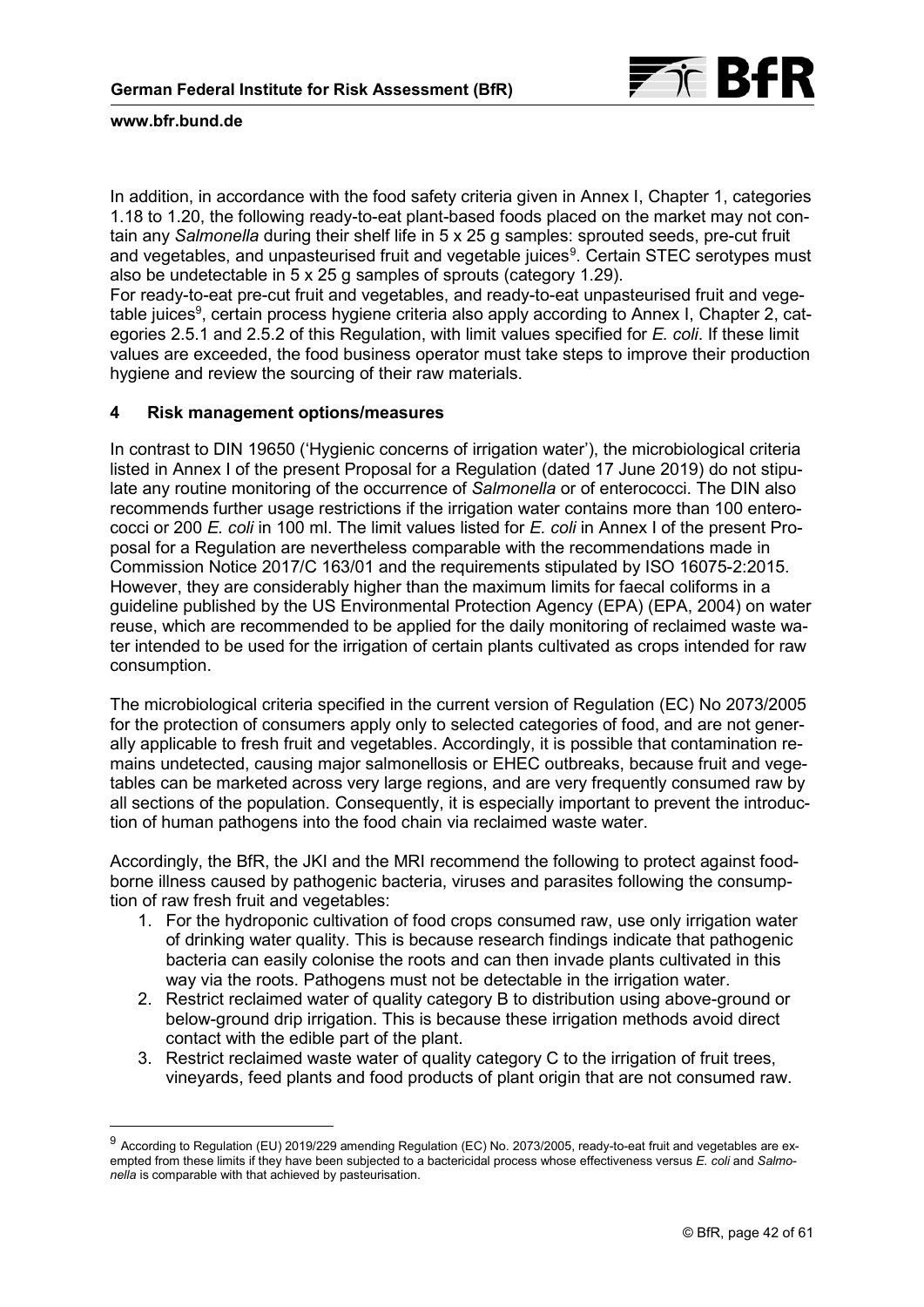

To protect against foodborne infections, consumers are also recommended to wash fresh fruit and vegetables thoroughly with drinking water before eating, to reduce the concentration of microbes present on the fruit/vegetable skin. Simply washing fruit and vegetables is not guaranteed to remove all of the pathogens that may be present, however. Consumers are therefore advised to peel or blanch vegetables that grow near the soil to reduce any risk of infection.

In addition, individuals with weak immune systems due to pregnancy, advanced age, pre-existing conditions or taking certain kinds of medicines are advised to protect themselves from foodborne infections by heating sprouts thoroughly before consumption. These groups of people are further advised not to consume pre-packaged, ready-to-eat salads. Instead, salads should be prepared just before eating from fresh ingredients that have been thoroughly washed.

# **Further information on the BfR website**

Consumer advice: Protection against foodborne Listeria infections [https://www.bfr.bund.de/cm/350/verbrauchertipps-schutz-vor-lebensmittelinfektionen-mit-lis](https://www.bfr.bund.de/cm/350/verbrauchertipps-schutz-vor-lebensmittelinfektionen-mit-listerien.pdf)[terien.pdf](https://www.bfr.bund.de/cm/350/verbrauchertipps-schutz-vor-lebensmittelinfektionen-mit-listerien.pdf)

Consumer advice: Protection against infection with enterohaemorrhagic *Escherichia coli* (EHEC) [https://www.bfr.bund.de/cm/350/verbrauchertipps-schutz-vor-infektionen-mit-enterohaemor](https://www.bfr.bund.de/cm/350/verbrauchertipps-schutz-vor-infektionen-mit-enterohaemorrhagischen-e-coli-ehec.pdf)[rhagischen-e-coli-ehec.pdf](https://www.bfr.bund.de/cm/350/verbrauchertipps-schutz-vor-infektionen-mit-enterohaemorrhagischen-e-coli-ehec.pdf)

BfR Opinion No 013/2019 of 12 April 2019: Resistant bacteria: Wash uncooked vegetables and lettuce thoroughly and prepare them fresh by yourself https://www.bfr.bund.de/cm/349/resistant-bacteria-wash-uncooked-vegetables-and-lettuce-

thoroughly-and-prepare-them-fresh-by-yourself.pdf



BfR "Opinions app"

## **5 References**

- **Alden L, Demoling F, Baath E**. Rapid method of determining factors limiting bacterial growth in soil. Appl Environ Microbiol 2001;67:1830-8.
- **Allende A, Monaghan J**. Irrigation water quality for leafy crops: A perspective of risks and potential solutions. Int J Environ Res Public Health 2015;12:7457-77.
- **Amtsblatt der Europäischen Union**. 2017/C 163/01 Bekanntmachung der Kommission mit dem Leitfaden zur Eindämmung mikrobiologischer Risiken durch gute Hygiene bei der Primärproduktion von frischem Obst und Gemüse. Amtsblatt 2017.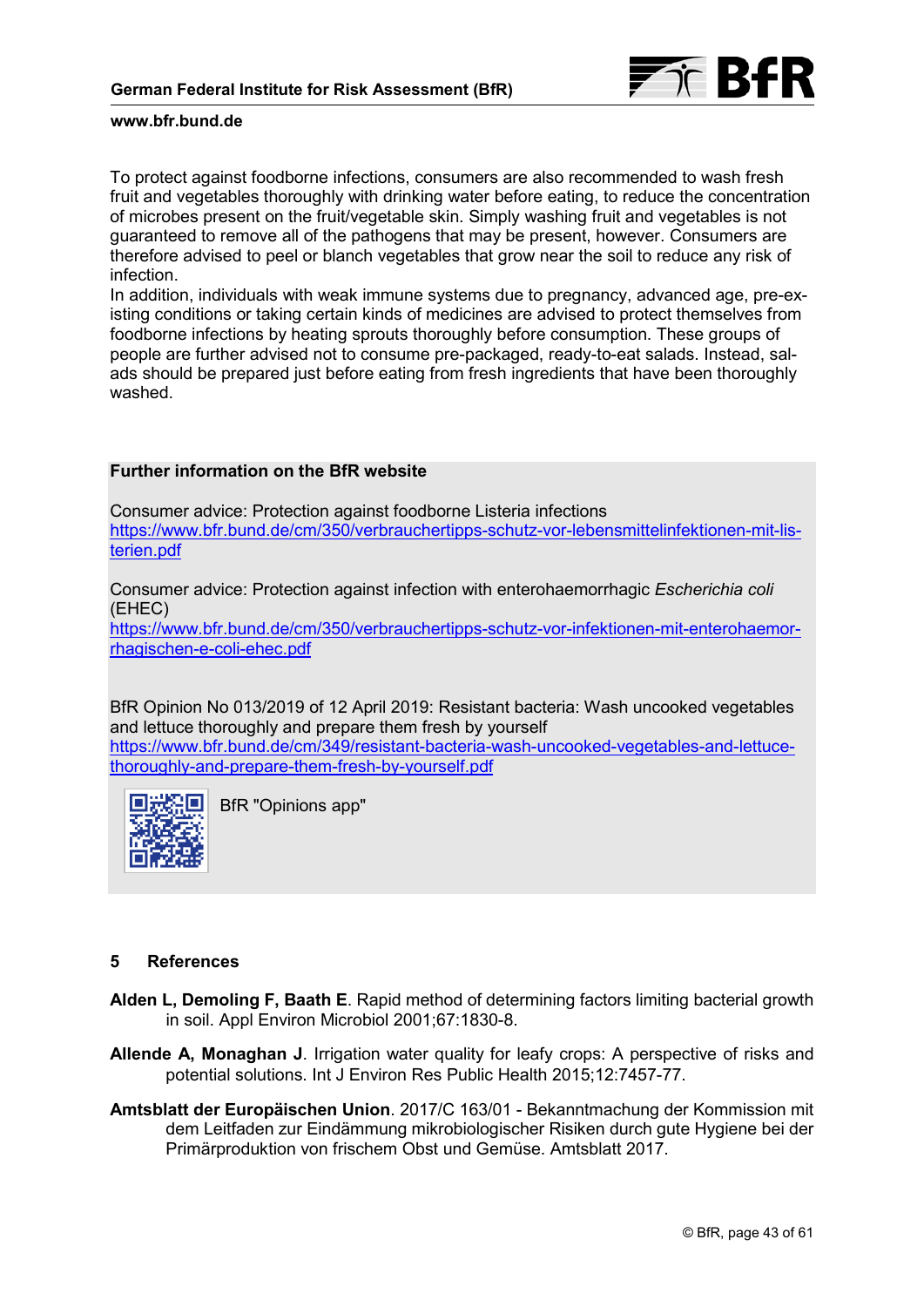- **Angelo KM, Chu A, Anand M, et al.** Outbreak of *Salmonella* Newport infections linked to cucumbers--United States, 2014. MMWR Morb Mortal Wkly Rep 2015;64:144-7.
- **Angelo KM, Conrad AR, Saupe A, et al.** Multistate outbreak of *Listeria monocytogenes* infections linked to whole apples used in commercially produced, prepackaged caramel apples: United States, 2014-2015. Epidemiol Infect 2017;145:848-56.
- **Anonymus**. Annual Report on Zoonoses in Denmark 2017, National Food Institute, Technical University of Denmark. 2018.
- **Aryani DC, den Besten HM, Hazeleger WC, Zwietering MH**. Quantifying variability on thermal resistance of Listeria monocytogenes. Int J Food Microbiol 2015;193:130-8.
- **Aurass P, Prager R, Flieger A**. EHEC/EAEC O104:H4 strain linked with the 2011 German outbreak of haemolytic uremic syndrome enters into the viable but non-culturable state in response to various stresses and resuscitates upon stress relief. Environ Microbiol 2011;13:3139-48.
- **Azizoglu RO, Osborne J, Wilson S, Kathariou S**. Role of growth temperature in freeze-thaw tolerance of Listeria spp. Appl Environ Microbiol 2009;75:5315-20.
- **Bai X, Mernelius S, Jernberg C, et al.** Shiga Toxin-Producing Escherichia coli Infection in Jonkoping County, Sweden: Occurrence and Molecular Characteristics in Correlation With Clinical Symptoms and Duration of stx Shedding. Front Cell Infect Microbiol 2018;8:125.
- **Balamurugan S, Inmanee P, Souza J, Strange P, Pirak T, Barbut S**. Effects of High Pressure Processing and Hot Water Pasteurization of Cooked Sausages on Inactivation of Inoculated Listeria monocytogenes, Natural Populations of Lactic Acid Bacteria, Pseudomonas spp., and Coliforms and Their Recovery during Storage at 4 and 10 degrees C. J Food Prot 2018;81:1245-51.
- **Balkhair KS**. Microbial contamination of vegetable crop and soil profile in arid regions under controlled application of domestic wastewater. Saudi J Biol Sci 2016;23:S83-92.
- **Banasiak U, Heseker H, Sieke C, Sommerfeld C, Vohmann C**. Abschätzung der Aufnahme von Pflanzenschutzmittel-Rückständen in der Nahrung mit euen Verzehrsmengen für Kinder. Bundesgesundheitsblatt Gesundheitsforsch Gesundheitsschutz 2005;48:84- 98.
- **Barak JD, Liang AS**. Role of soil, crop debris, and a plant pathogen in Salmonella enterica contamination of tomato plants. PLoS One 2008;3:e1657.
- **Bardsley CA, Truitt LN, Pfuntner RC, Danyluk MD, Rideout SL, Strawn LK**. Growth and Survival of Listeria monocytogenes and Salmonella on Whole and Sliced Cucumbers. J Food Prot 2019;82:301-9.
- **Basaran-Akgul N, Churey JJ, Basaran P, Worobo RW**. Inactivation of different strains of Escherichia coli O157:H7 in various apple ciders treated with dimethyl dicarbonate (DMDC) and sulfur dioxide (SO2) as an alternative method. Food Microbiol 2009;26:8- 15.
- **Bastos RKX, Mara DD**. The Bacterial Quality of Salad Crops Drip and Furrow-Irrigated with Waste Stabilization Pond Effluent - an Evaluation of the Who Guidelines. Water Sci Technol 1995;31:425-30.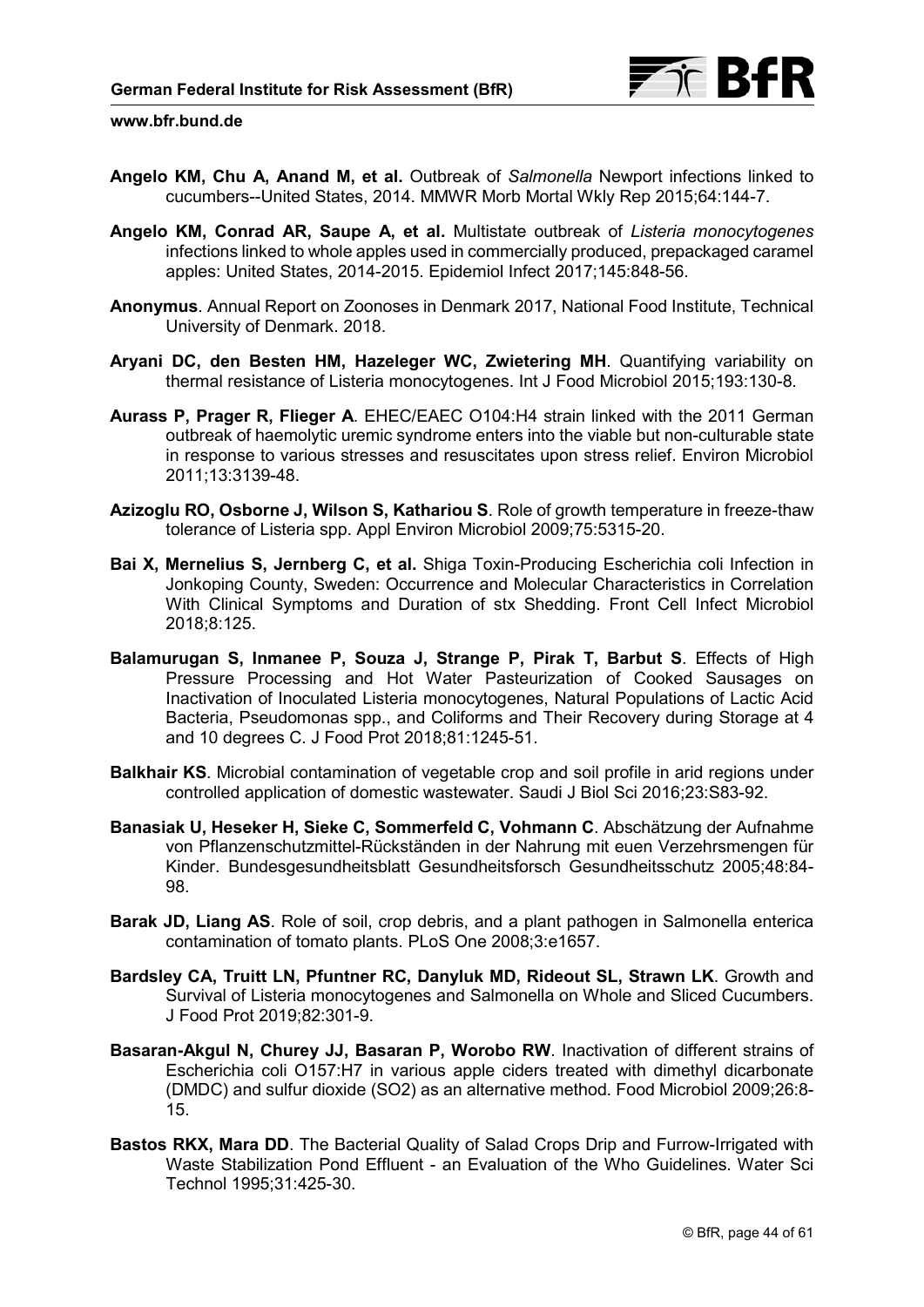

- **Batpho K, Boonsupthip W, Rachtanapun C**. Antimicrobial activity of collagen casing impregnated with nisin against foodborne microorganisms associated with ready-to-eat sausage. Food Control 2017;73:1342-52.
- **Bayer C, Bernard H, Prager R, et al.** An outbreak of Salmonella Newport associated with mung bean sprouts in Germany and the Netherlands, October to November 2011. Euro surveillance : bulletin europeen sur les maladies transmissibles = European communicable disease bulletin 2014;19.
- **Becker B, Huch M, Stoll D, et al.** Abschlussbericht "Humanpathogene in der pflanzlichen Erzeugung: Status quo, Dekontamination, Eintragswege und Einfluss der Lagerungsbedingungen". MRI. 2019.
- **Bennett SD, Littrell KW, Hill TA, Mahovic M, Behravesh CB**. Multistate foodborne disease outbreaks associated with raw tomatoes, United States, 1990-2010: a recurring public health problem. Epidemiol Infect 2015;143:1352-9.
- **Berg G, Smalla K**. Plant species and soil type cooperatively shape the structure and function of microbial communities in the rhizosphere. FEMS Microbiol Ecol 2009;68:1-13.
- **Berger CN, Sodha SV, Shaw RK, et al.** Fresh fruit and vegetables as vehicles for the transmission of human pathogens. Environmental Microbiology 2010;12:2385-97.
- **Besnard V, Federighi M, Cappelier JM**. Evidence of viable but non-culturable state in Listeria monocytogenes by direct viable count and CTC-DAPI double staining. Food Microbiol 2000;17:697-704.
- **Beuchat LR**. Ecological factors influencing survival and growth of human pathogens on raw fruits and vegetables. Microbes Infect 2002;4:413-23.
- **Beuchat LR, Ryu JH**. Produce handling and processing practices. Emerg Infect Dis 1997;3:459-65.
- **Beuth Verlag**. ISO 16075-2:2015-08 Leitfaden für die Verwendung von behandeltem Abwasser für Bewässerungsprojekte - Teil 2: Entwicklung des Projektes: Beuth Verlag; 2015.
- **Blau K, Bettermann A, Jechalke S, et al.** The Transferable Resistome of Produce. mBio 2018;9:e01300-18.
- **Blessington T, Mitcham EJ, Harris LJ**. Survival of Salmonella enterica, Escherichia coli O157:H7, and Listeria monocytogenes on inoculated walnut kernels during storage. J Food Prot 2012;75:245-54.
- **Boyd EF, Hartl DL**. Salmonella virulence plasmid. Modular acquisition of the spv virulence region by an F-plasmid in Salmonella enterica subspecies I and insertion into the chromosome of subspecies II, IIIa, IV and VII isolates. Genetics 1998;149:1183-90.
- **Brackett RE, Hao YY, Doyle MP**. Ineffectiveness of Hot Acid Sprays to Decontaminate Escherichia coli O157:H7 on Beef. J Food Prot 1994;57:198-203.
- **Brandl MT**. Fitness of human enteric pathogens on plants and implications for food safety. Annu Rev Phytopathol 2006;44:367-92.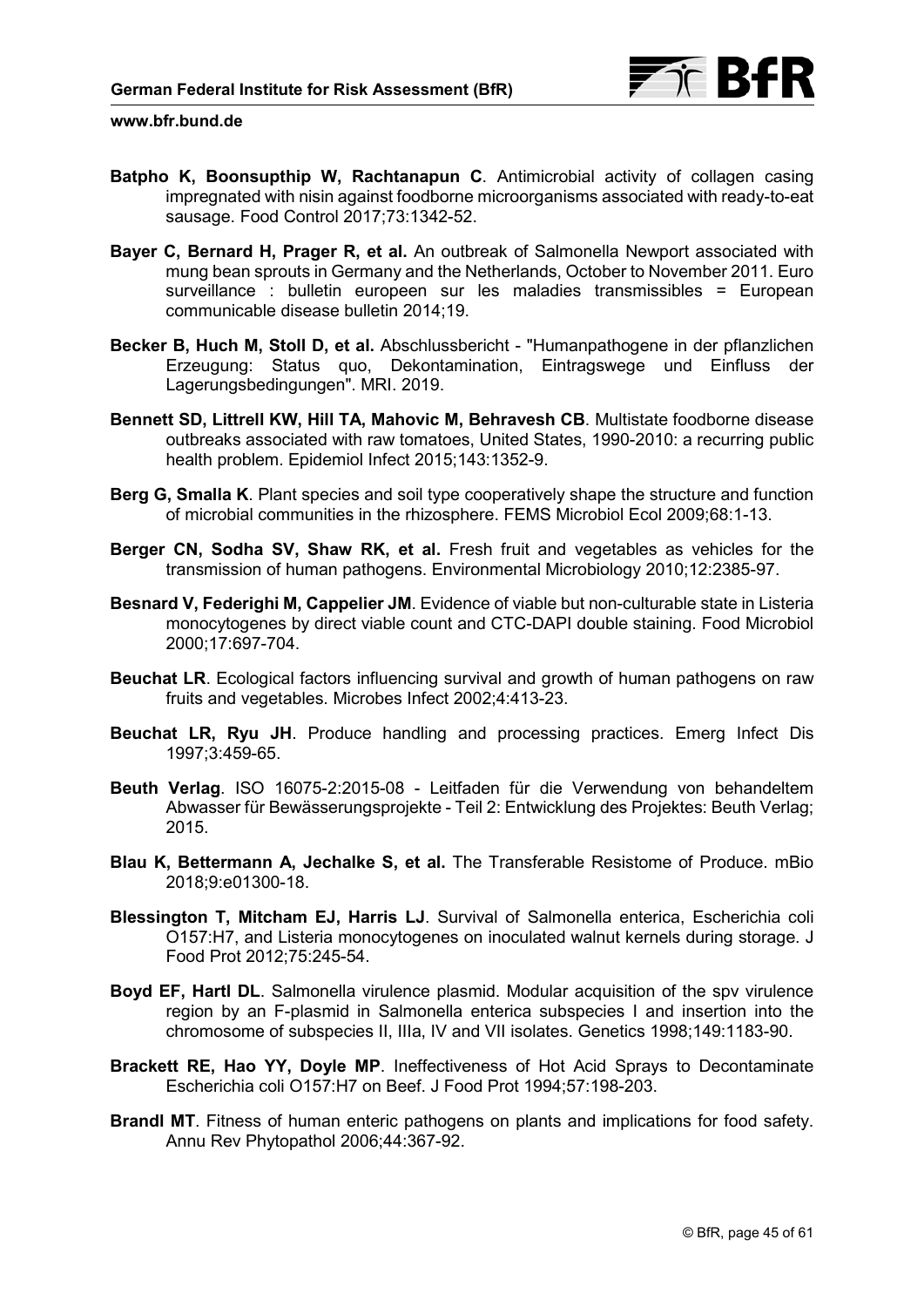- **Brandl MT**. Plant lesions promote the rapid multiplication of Escherichia coli O157:H7 on postharvest lettuce. Appl Environ Microbiol 2008;74:5285-9.
- **Brandl MT, Amundson R**. Leaf age as a risk factor in contamination of lettuce with *Escherichia coli* O157:H7 and *Salmonella enterica*. Applied and Environmental Microbiology 2008;74:2298-306.
- **Brandl MT, Cox CE, Teplitski M**. Salmonella interactions with plants and their associated microbiota. Phytopathology 2013;103:316-25.
- **Brennan FP, Moynihan E, Griffiths BS, et al.** Clay mineral type effect on bacterial enteropathogen survival in soil. Sci Total Environ 2014;468-469:302-5.
- **Buchanan RL, Gorris LGM, Hayman MM, Jackson TC, Whiting RC**. A review of Listeria monocytogenes: An update on outbreaks, virulence, dose-response, ecology, and risk assessments. Food Control 2017;75:1-13.
- **BVL**. (Bundesamt für Verbraucherschutz und Lebensmittelsicherheit). Berichte zur Lebensmittelsicherheit - Bundesweiter Überwachungsplan 2012 - Gemeinsamer Bericht des Bundes und der Länder. BVL. 2013.
- **BVL**. (Bundesamt für Verbraucherschutz und Lebensmittelsicherheit). Berichte zur Lebensmittelsicherheit: Zoonosen-Monitoring 2011. BVL. 2013.
- **BVL**. (Bundesamt für Verbraucherschutz und Lebensmittelsicherheit). BVL-Report 8.5 Berichte zur Lebensmittelsicherheit - Zoonosen-Monitoring 2012. BVL. 2014.
- **BVL**. (Bundesamt für Verbraucherschutz und Lebensmittelsicherheit). BVL-Report 9.4 Berichte zur Lebensmittelsicherheit - Zoonosen-Monitoring 2013. BVL. 2015.
- **BVL**. (Bundesamt für Verbraucherschutz und Lebensmittelsicherheit). BVL-Report 10.4 Berichte zur Lebensmittelsicherheit -Zoonosen-Monitoring 2014. BVL. 2016.
- **BVL**. (Bundesamt für Verbraucherschutz und Lebensmittelsicherheit). BVL-Report 11.2 Berichte zur Lebensmittelsicherheit - Zoonosen-Monitoring 2015. BVL. 2016.
- **BVL**. (Bundesamt für Verbraucherschutz und Lebensmittelsicherheit). BVL-Reprot 12.2 Berichte zur Lebensmittelsicherheit - Zoonosen-Monitoring 2016. BVL. 2017.
- **BVL**. (Bundesamt für Verbraucherschutz und Lebensmittelsicherheit). BVL-Report 13.2 Berichte zur Lebensmittelsicherheit - Zoonosen-Monitoring 2017. BVL. 2018.
- **BVL**. (Bundesamt für Verbraucherschutz und Lebensmittelsicherheit). BVL-Report 13.3 Berichte zur Lebensmittelsicherheit - Bundesweiter Überwachungsplan 2017. BVL. 2018.
- **Byrne L, Adams N, Glen K, et al.** Epidemiological and Microbiological Investigation of an Outbreak of Severe Disease from Shiga Toxin-Producing Escherichia coli O157 Infection Associated with Consumption of a Slaw Garnish. J Food Prot 2016;79:1161- 8.
- **Byrne L, Fisher I, Peters T, et al.** A multi-country outbreak of Salmonella Newport gastroenteritis in Europe associated with watermelon from Brazil, confirmed by whole genome sequencing: October 2011 to January 2012. Euro surveillance : bulletin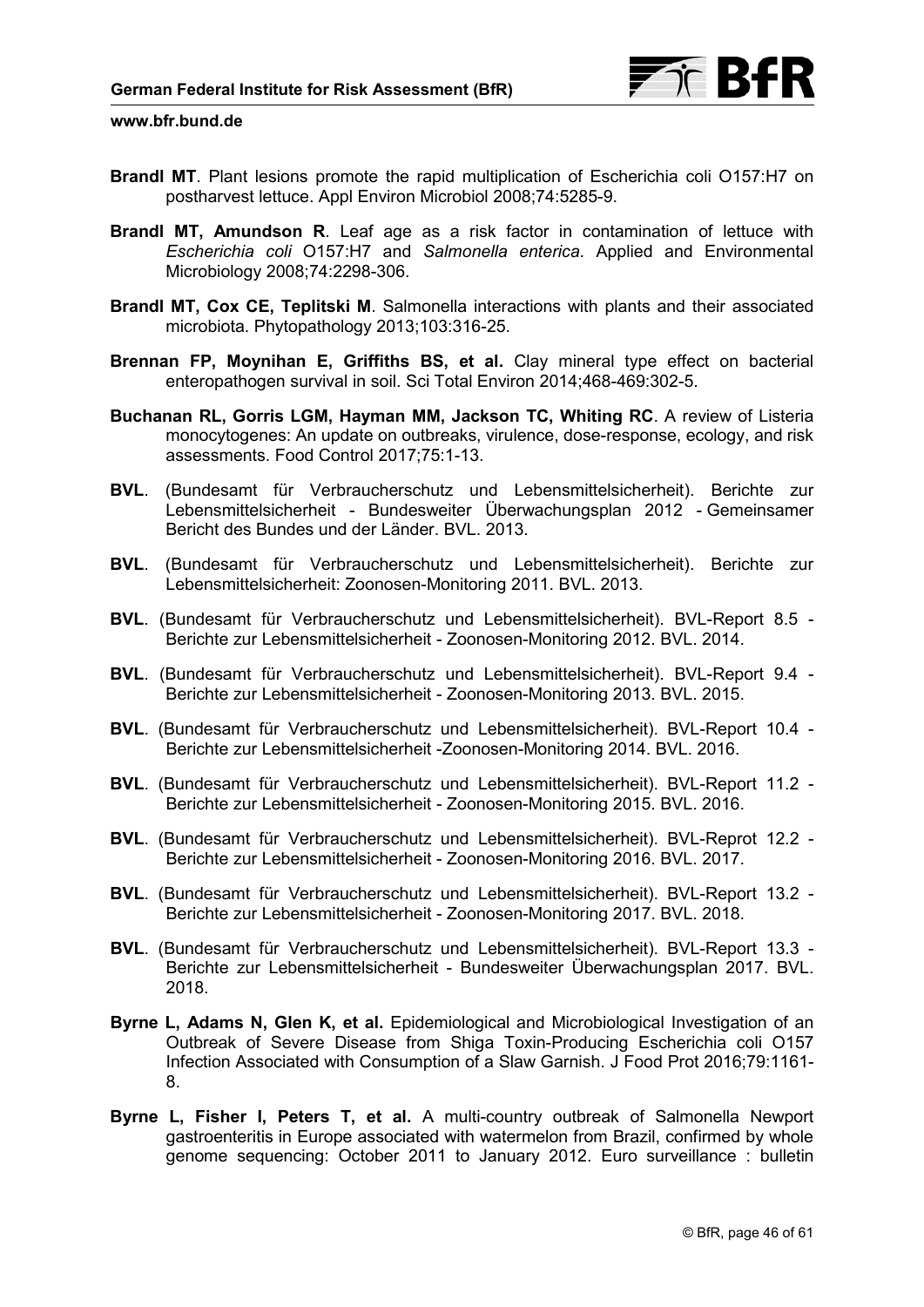europeen sur les maladies transmissibles = European communicable disease bulletin 2014;19:6-13.

- **Callahan MT, Micallef SA, Buchanan RL**. Soil Type, Soil Moisture, and Field Slope Influence the Horizontal Movement of Salmonella enterica and Citrobacter freundii from Floodwater through Soil. J Food Protect 2017;80:189-97.
- **Campos C, Oron G, Salgot M, Gillerman L**. Behaviour of the fecal pollution indicators in a soil irrigated with treated wastewater under on surface and subsurface drip irrigation. Water Sci Technol 2000;42:75-9.
- **Cappelier JM, Besnard V, Roche S, et al.** Avirulence of viable but non-culturable Listeria monocytogenes cells demonstrated by in vitro and in vivo models. Vet Res 2005;36:589-99.
- **Cartwright EJ, Jackson KA, Johnson SD, Graves LM, Silk BJ, Mahon BE**. Listeriosis outbreaks and associated food vehicles, United States, 1998-2008. Emerg Infect Dis 2013;19:1-9; quiz 184.
- **CDC (Centers for Disease Control and Prevention)**. Wholesome Soy Products, Inc. sprouts and investigation of human listeriosis cases (final update). 2015.
- **Chapin Iii FS, Zavaleta ES, Eviner VT, et al.** Consequences of changing biodiversity. Nature 2000;405:234-42.
- **Chen Y, Luo Y, Pettengill J, et al.** Singleton Sequence Type 382, an Emerging Clonal Group of Listeria monocytogenes Associated with Three Multistate Outbreaks Linked to Contaminated Stone Fruit, Caramel Apples, and Leafy Green Salad. J Clin Microbiol 2017;55:931-41.
- **Chitarra W, Decastelli L, Garibaldi A, Gullino ML**. Potential uptake of Escherichia coli O157:H7 and Listeria monocytogenes from growth substrate into leaves of salad plants and basil grown in soil irrigated with contaminated water. Int J Food Microbiol 2014;189:139-45.
- **Da Silva Felicio MT, Hald T, Liebana E, et al.** Risk ranking of pathogens in ready-to-eat unprocessed foods of non-animal origin (FoNAO) in the EU: initial evaluation using outbreak data (2007-2011). Int J Food Microbiol 2015;195:9-19.
- **Darlison J, Mieli M, Bengtsson T, et al.** Plant species affects establishment of Escherichia coli O157:H7 gfp+ on leafy vegetables. J Appl Microbiol 2019;127:292-305.
- **de Carvalho RJ, de Souza GT, Honorio VG, et al.** Comparative inhibitory effects of Thymus vulgaris L. essential oil against Staphylococcus aureus, Listeria monocytogenes and mesophilic starter co-culture in cheese-mimicking models. Food Microbiol 2015;52:59- 65.
- **Dechet AM, Herman KM, Parker CC, et al.** Outbreaks Caused by Sprouts, United States, 1998-2010: Lessons Learned and Solutions Needed. Foodborne Pathogens and Disease 2014;11:635-44.
- **Delaquis P, Bach S, Dinu LD**. Behavior of Escherichia coli O157:H7 in leafy vegetables. J Food Prot 2007;70:1966-74.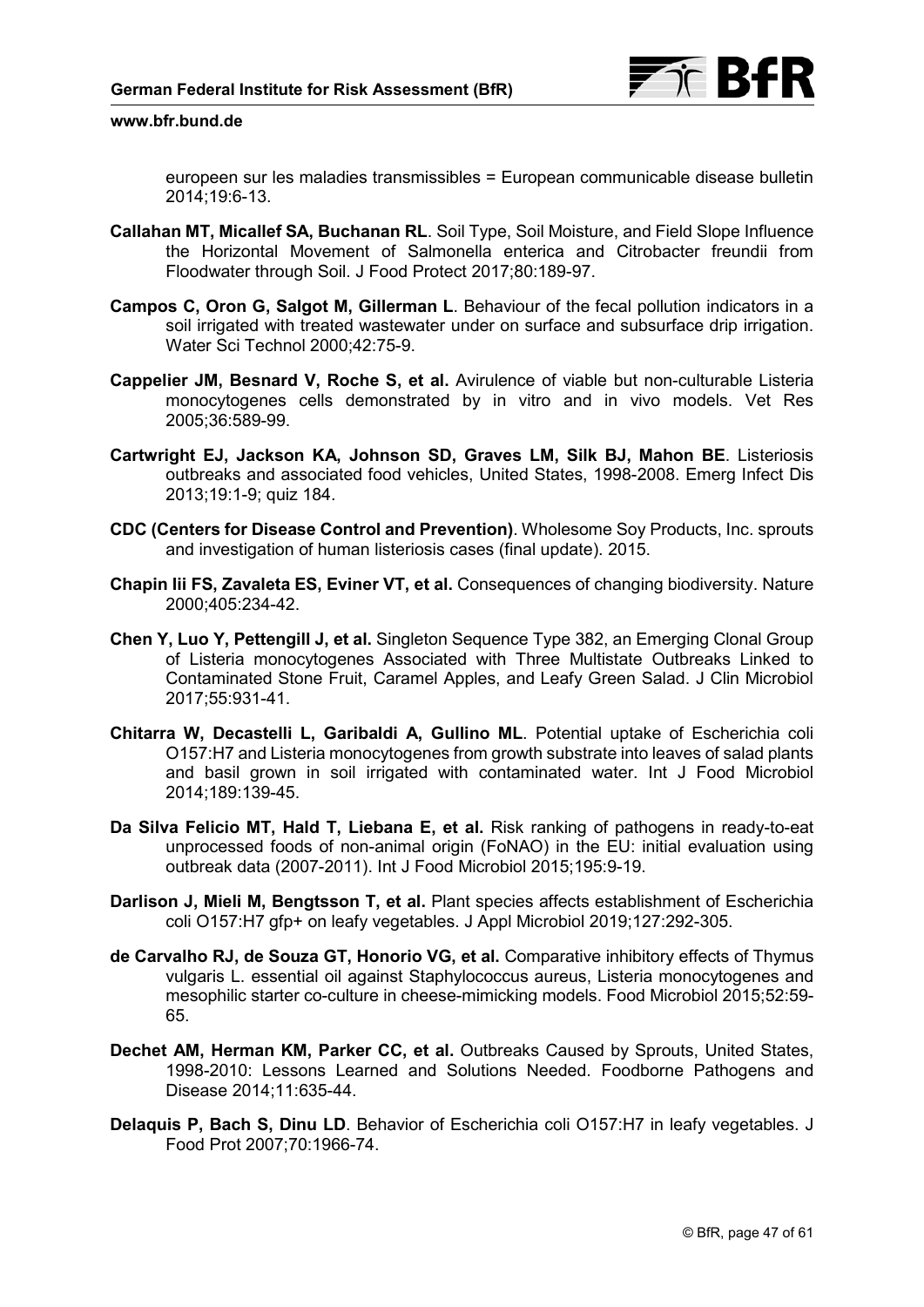- **Delbeke S, Ceuppens S, Jacxsens L, Uyttendaele M**. Microbiological analysis of pre-packed sweet basil (Ocimum basilicum) and coriander (Coriandrum sativum) leaves for the presence of Salmonella spp. and Shiga toxin-producing E. coli. Int J Food Microbiol 2015;208:11-8.
- **Denis N, Zhang H, Leroux A, Trudel R, Bietlot H**. Prevalence and trends of bacterial contamination in fresh fruits and vegetables sold at retail in Canada. Food Control 2016;67:225-34.
- **Dong Y, Iniguez AL, Ahmer BM, Triplett EW**. Kinetics and strain specificity of rhizosphere and endophytic colonization by enteric bacteria on seedlings of Medicago sativa and Medicago truncatula. Appl Environ Microbiol 2003;69:1783-90.
- **Dowe MJ, Jackson ED, Mori JG, Bell CR**. Listeria monocytogenes Survival in Soil and Incidence in Agricultural Soils (dagger). J Food Prot 1997;60:1201-7.
- **Dupree DE, Price RE, Burgess BA, Andress EL, Breidt F**. Effects of Sodium Chloride or Calcium Chloride Concentration on the Growth and Survival of Escherichia coli O157:H7 in Model Vegetable Fermentations. J Food Prot 2019;82:570-8.
- **EFSA**. Analysis of the baseline survey on the prevalence of Salmonella in slaughter pigs, in the EU, 2006-2007. EFSA J 2008;6.
- **EFSA, ECDC**. The European Union summary report on trends and sources of zoonoses, zoonotic agents and food-borne outbreaks in 2016. EFSA J 2017;15.
- **EFSA, ECDC**. The European summary report on trend and sources of zoonoses, zoonotic agents and food-borne outbreaks in 2017. EFSA J 2018a;16:5500.
- **EFSA, ECDC**. Multi-country outbreak of *Listeria monocytogenes* serogroup IVb, multi-locus sequence type 6, infections linked to frozen corn and possibly to other frozen vegetables - first update. EFSA supporting publication 2018b;15:EN-1402.
- **Eißenberger K, Moench D, Drissner D, Weiss A, Schmidt H**. Adherence factors of enterohemorrhagic Escherichia coli O157:H7 strain Sakai influence its uptake into the roots of Valerianella locusta grown in soil. Food Microbiol 2018;76:245-56.
- **El Hamouri B, Handouf A, Mekrane M, et al.** Use of wastewater for crop production under arid and saline conditions: Yield and hygienic quality of the crop and soil contaminations. Water Sci Technol 1996;33:327-34.
- **EPA**. Environmental Protection Agency, 2004 Guidelines for Water Reuse. 2004.
- **Erickson MC, Liao JY, Payton AS, et al.** Pre-harvest internalization and surface survival of *Salmonella* and *Escherichia coli* O157:H7 sprayed onto different lettuce cultivars under field and growth chamber conditions. Int J Food Microbiol 2019;291:197-204.
- **Feng PCH, Reddy S**. Prevalences of Shiga Toxin Subtypes and Selected Other Virulence Factors among Shiga-Toxigenic Escherichia coli Strains Isolated from Fresh Produce. Applied and Environmental Microbiology 2013;79:6917-23.
- **Fiedler G, Kabisch J, Bohnlein C, et al.** Presence of Human Pathogens in Produce from Retail Markets in Northern Germany. Foodborne Pathog Dis 2017;14:502-9.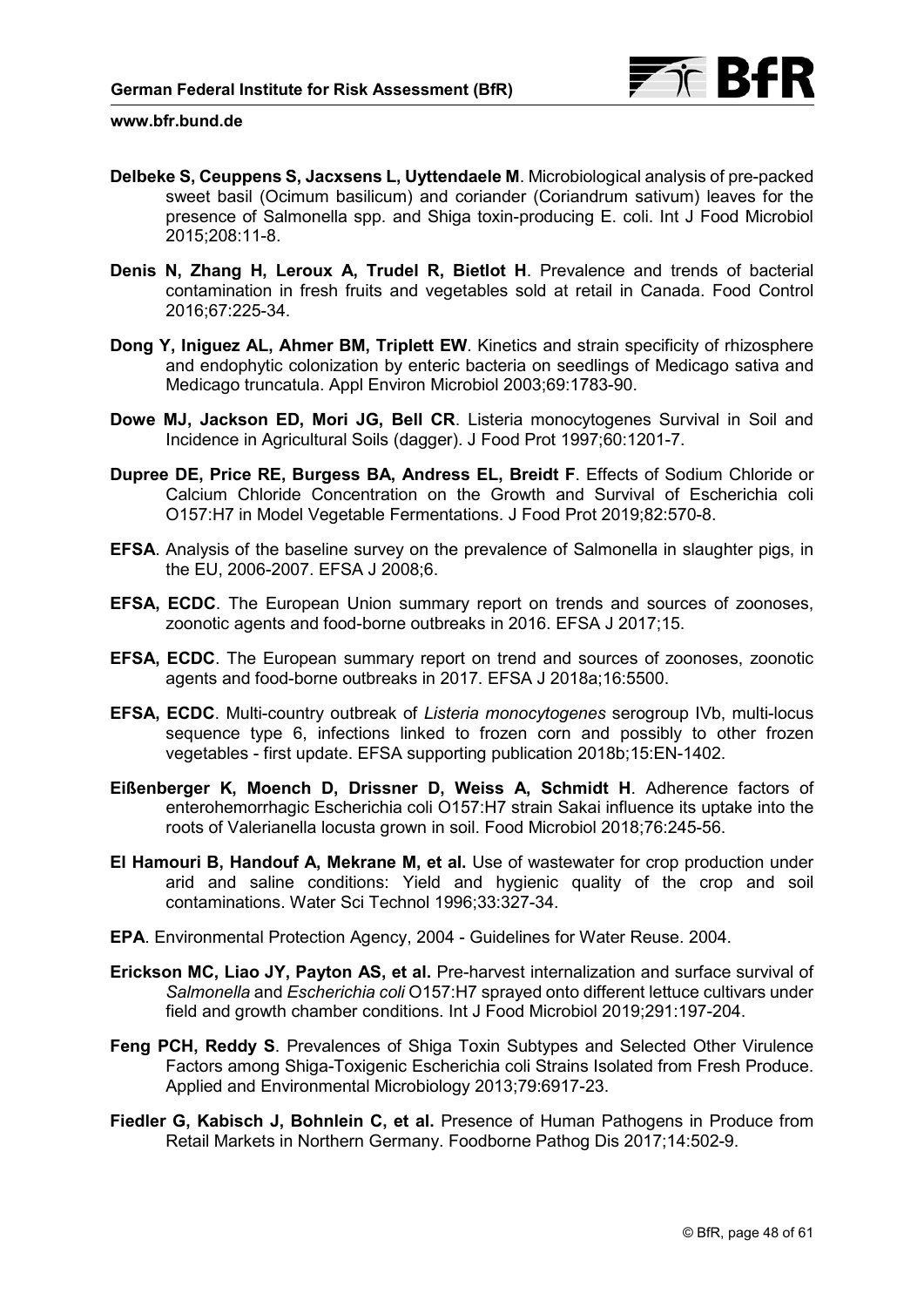

- **Fletcher J, Leach JE, Eversole K, Tauxe R**. Human pathogens on plants: designing a multidisciplinary strategy for research. Phytopathology 2013;103:306-15.
- **Forghani F, den Bakker M, Futral AN, Diez-Gonzalez F**. Long-Term Survival and Thermal Death Kinetics of Enterohemorrhagic Escherichia coli Serogroups O26, O103, O111, and O157 in Wheat Flour. Applied and environmental microbiology 2018;84:e00283- 18.
- **Fornefeld E, Baklawa M, Hallmann J, Schikora A, Smalla K**. Sewage sludge amendment and inoculation with plant-parasitic nematodes do not facilitate the internalization of Salmonella Typhimurium LT2 in lettuce plants. Food Microbiol 2018;71:111-9.
- **Fornefeld E, Schierstaedt J, Jechalke S, Grosch R, Schikora A, Smalla K**. Persistence of Salmonella Typhimurium LT2 in Soil Enhanced after Growth in Lettuce Medium. Front Microbiol 2017;8:757.
- **Franz E, van Bruggen AH**. Ecology of E. coli O157:H7 and Salmonella enterica in the primary vegetable production chain. Crit Rev Microbiol 2008;34:143-61.
- **FSAI** (Food Safety Authority of Ireland), Survey of the microbiological safety of ready-to-eat, pre-cut and pre-packaged fresh herbs and leaves from retail establishments in Ireland. [http://hdl.handle.net/10147/561315.](http://hdl.handle.net/10147/561315) FSAI. 2015.
- **Gandhi M, Chikindas ML**. Listeria: A foodborne pathogen that knows how to survive. Int J Food Microbiol 2007;113:1-15.
- **Garcia AV, Charrier A, Schikora A, et al.** Salmonella enterica Flagellin Is Recognized via FLS2 and Activates PAMP-Triggered Immunity in Arabidopsis thaliana. Molecular Plant 2014;7:657-74.
- **Garriga M, Grèbol N, Aymerich MT, Monfort JM, Hugas M**. Microbial inactivation after highpressure processing at 600 MPa in commercial meat products over its shelf life. Innovative Food Science & Emerging Technologies 2004;5:451-7.
- **Gaul LK, Farag NH, Shim T, Kingsley MA, Silk BJ, Hyytia-Trees E**. Hospital-Acquired Listeriosis Outbreak Caused by Contaminated Diced Celery—Texas, 2010. Clinical Infectious Diseases 2013;56:20-6.
- **Golberg D, Kroupitski Y, Belausov E, Pinto R, Sela S**. Salmonella Typhimurium internalization is variable in leafy vegetables and fresh herbs. Int J Food Microbiol 2011;145:250-7.
- **Goudeau DM, Parker CT, Zhou Y, Sela S, Kroupitski Y, Brandl MT**. The salmonella transcriptome in lettuce and cilantro soft rot reveals a niche overlap with the animal host intestine. Appl Environ Microbiol 2013;79:250-62.
- **Goulet V, King LA, Vaillant V, de Valk H**. What is the incubation period for listeriosis? BMC Infect Dis 2013;13:11.
- **Gu G, Strawn LK, Oryang DO, et al.** Agricultural Practices Influence Salmonella Contamination and Survival in Pre-harvest Tomato Production. Front Microbiol 2018;9:2451.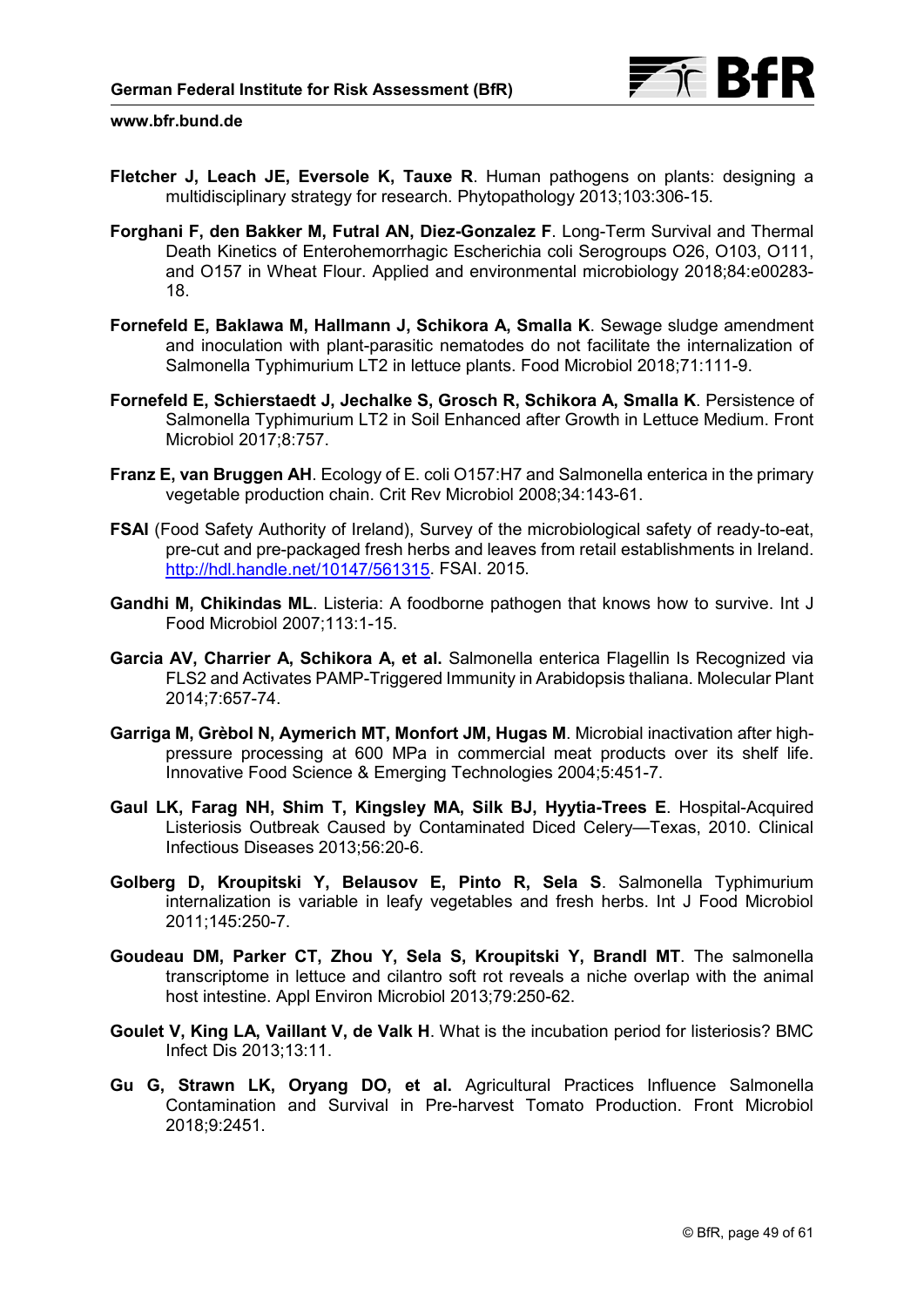

- **Guo X, Chen J, Brackett RE, Beuchat LR**. Survival of Salmonellae on and in Tomato Plants from the Time of Inoculation at Flowering and Early Stages of Fruit Development through Fruit Ripening. Applied and Environmental Microbiology 2001;67:4760.
- **Guo X, van Iersel MW, Chen J, Brackett RE, Beuchat LR**. Evidence of association of salmonellae with tomato plants grown hydroponically in inoculated nutrient solution. Appl Environ Microbiol 2002;68:3639-43.
- **Hansmeier N, Miskiewicz K, Elpers L, Liss V, Hensel M, Sterzenbach T**. Functional expression of the entire adhesiome of Salmonella enterica serotype Typhimurium. Sci Rep 2017;7:10326.
- **Hartung M**. Erreger von Zoonosen in Deutschland im Jahr 2008 Mitteilungen der Länder zu Lebensmitteln, Tieren, Futtermitteln und Umweltproben. BfR. 2010.
- **Hartung M, Alt K, Käsbohrer A, Tenhagen B-A**. Erreger von Zoonosen in Deutschland im Jahr 2016. BfR. 2019.
- **Hartung M, Käsbohrer A**. Erreger von Zoonosen in Deutschland im Jahr 2009. BfR. 2011.
- **Hartung M, Käsbohrer A**. Erreger von Zoonosen in Deutschland im Jahr 2010. BfR. 2012.
- **Hartung M, Käsbohrer A**. Erreger von Zoonosen in Deutschland im Jahr 2011. BfR. 2013.
- **Hartung M, Tenhagen B-A, Alt K, Käsbohrer A**. Erreger von Zoonosen in Deutschland im Jahr 2015. BfR. 2018.
- **Hartung M, Tenhagen B-A, Käsbohrer A**. Erreger von Zoonosen in Deutschland im Jahr 2012. BfR. 2014.
- **Hartung M, Tenhagen B-A, Käsbohrer A**. Erreger von Zoonosen in Deutschland im Jahr 2013. BfR. 2015.
- **Hartung M, Tenhagen B-A, Käsbohrer A**. Erreger von Zoonosen in Deutschland im Jahr 2014. BfR. 2016.
- **Harvey RR, Zakhour CM, Gould LH**. Foodborne Disease Outbreaks Associated with Organic Foods in the United States. J Food Prot 2016;79:1953-8.
- **Hernandez-Reyes C, Schikora A**. *Salmonella*, a cross-kingdom pathogen infecting humans and plants. FEMS Microbiol Lett 2013;343:1-7.
- **Heseker H, Oeppining A, Vohmann C**. Verzehrsstudie zur Ermittlung der Lebensmittelaufnahme von Säuglingen und Kleinkindern für die Abschätzung eines akuten Toxizitätsrisikos durch Rückstände von Pflanzenschutzmitteln (VELS) - Forschungsbericht im Auftrag des Bundesministeriums für Verbraucherschutz, Ernährung und Landwirtschaft, Universität Paderborn. 2003.
- **Heythuyzen M**. Mikrobielle Risiken Fresh Cut Convenience Produkte aus Sicht der niederländischen Industrie - Mikrobiologische Richt- und Warnwerte der DGHM, Lemgo 2016-07-26. Wissenschaft und Praxis 2016.
- **Hidri Y, Fourti O, Jedidi N, Hassen A**. Effects of ten years treated wastewater drip irrigation on soil microbiological properties under Mediterranean conditions. African J of Biotech 2013;12:5761 - 70.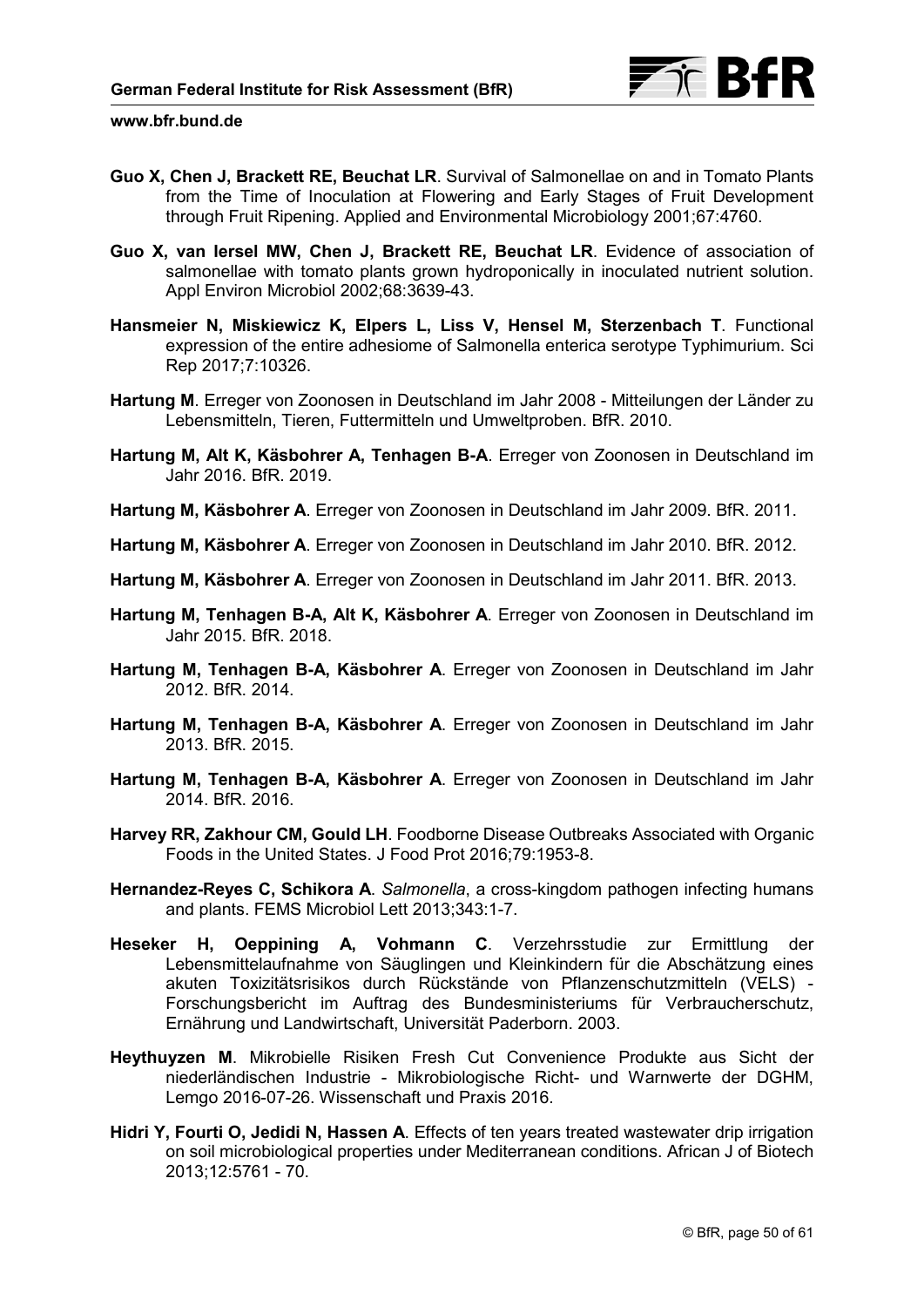

- **Highmore CJ, Warner JC, Rothwell SD, Wilks SA, Keevil CW**. Viable-but-Nonculturable Listeria monocytogenes and Salmonella enterica Serovar Thompson Induced by Chlorine Stress Remain Infectious. MBio 2018;9.
- **Hill C, O'Driscoll B, Booth I**. Acid adaptation and food poisoning microorganisms. Int J Food Microbiol 1995;28:245-54.
- **Hiramatsu R, Matsumoto M, Sakae K, Miyazaki Y**. Ability of Shiga toxin-producing Escherichia coli and Salmonella spp. to survive in a desiccation model system and in dry foods. Appl Environ Microbiol 2005;71:6657-63.
- **Hirneisen KA, Sharma M Fau Kniel KE, Kniel KE**. Human enteric pathogen internalization by root uptake into food crops. Foodborne Pathog Dis 2012;9:396-405.
- **Hoelzer K, Chen Y, Dennis S, et al.** New data, strategies, and insights for Listeria monocytogenes dose-response models: summary of an interagency workshop, 2011. Risk Anal 2013;33:1568-81.
- **Hofmann A, Fischer D, Hartmann A, Schmid M**. Colonization of plants by human pathogenic bacteria in the course of organic vegetable production. Front Microbiol 2014;5:191.
- **Honjoh K-i, Mishima T, Kido N, Shimamoto M, Miyamoto T**. Investigation of Routes of Salmonella Contamination Via Soils and the Use of Mulch for Contamination Control during Lettuce Cultivation. Food Science and Technology Research 2014;20:961-9.
- **Hruby CE, Soupir ML, Moorman TB, Pederson C, Kanwar R**. Salmonella and Fecal Indicator Bacteria Survival in Soils Amended with Poultry Manure. Water, Air, & Soil Pollution 2018;229:32.
- **Huang L**. Mathematical modeling and numerical analysis of the growth of non-O157 Shiga toxin-producing Escherichia coli in spinach leaves. Int J Food Microbiol 2012;160:32- 41.
- **Islam M, Doyle MP, Phatak SC, Millner P, Jiang X**. Persistence of enterohemorrhagic Escherichia coli O157:H7 in soil and on leaf lettuce and parsley grown in fields treated with contaminated manure composts or irrigation water. J Food Prot 2004;67:1365-70.
- **Ivanek R, Grohn YT, Wiedmann M**. Listeria monocytogenes in multiple habitats and host populations: review of available data for mathematical modeling. Foodborne Pathog Dis 2006;3:319-36.
- **Jackson BR, Salter M, Tarr C, et al.** Listeriosis Associated with Stone Fruit United States, 2014. MMWR Morb Mortal Wkly Rep 2015;64:282-3.
- **Jacobsen CS, Bech TB**. Soil survival of Salmonella and transfer to freshwater and fresh produce. Food Res Int 2012;45:557-66.
- **Jechalke S, Schierstaedt J, Becker M, et al.** Salmonella Establishment in Agricultural Soil and Colonization of Crop Plants Depend on Soil Type and Plant Species. Front Microbiol 2019;10:967.
- **Jenkins C, Dallman TJ, Launders N, et al.** Public Health Investigation of Two Outbreaks of Shiga Toxin-Producing Escherichia coli O157 Associated with Consumption of Watercress. Appl Environ Microbiol 2015;81:3946-52.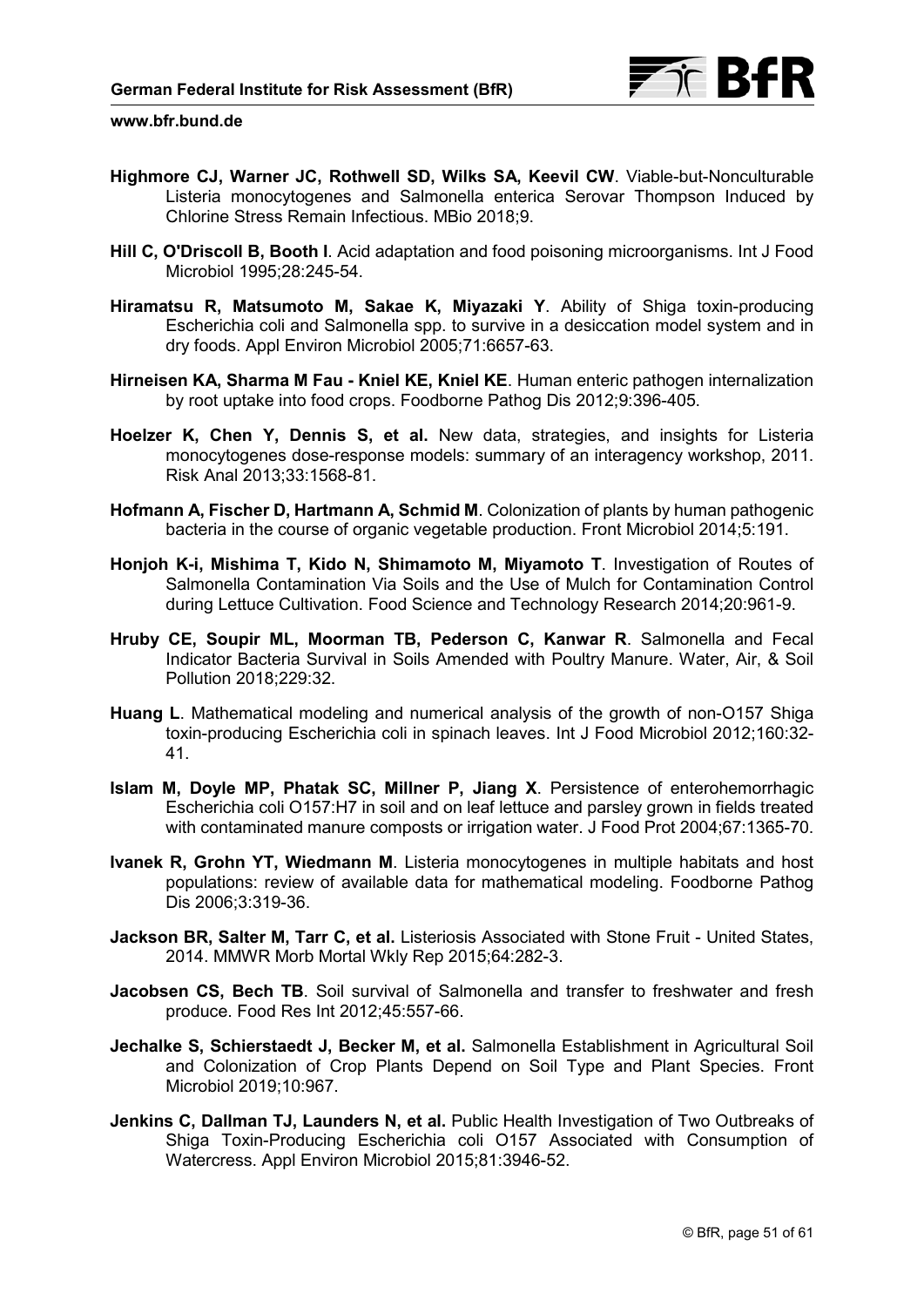

- **Jin Y, Pickens SR, Hildebrandt IM, et al.** Thermal Inactivation of Salmonella Agona in Low-Water Activity Foods: Predictive Models for the Combined Effect of Temperature, Water Activity, and Food Component. J Food Prot 2018;81:1411-7.
- **Johannessen GS, Loncarevic S, Kruse H**. Bacteriological analysis of fresh produce in Norway. Int J Food Microbiol 2002;77:199-204.
- **Johnston LM, Jaykus LA, Moll D, et al.** A field study of the microbiological quality of fresh produce. J Food Prot 2005;68:1840-7.
- **Justus-Liebig-Universität Gießen**. Universität Osnabrück, Universität Hohenheim, IGZ Großbeeren, Abschlussbericht Plantinfect. 2018.
- **Kabisch J, Fiedler G, Böhnlein C, Franz C**. QS-Abschlussbericht "Humanpathogene in der Lebensmittelkette Salat: Vorkommen, Eintragswege und Möglichkeiten der Kontrolle mittels Bakteriophagen". MRI. 2017.
- **Keller SE, Anderson NM, Wang C, et al.** Survival of Salmonella during Production of Partially Sprouted Pumpkin, Sunflower, and Chia Seeds Dried for Direct Consumption. J Food Prot 2018;81:520-7.
- **Kenney SJ, Beuchat LR**. Survival, growth, and thermal resistance of Listeria monocytogenes in products containing peanut and chocolate. J Food Prot 2004;67:2205-11.
- **Kimber M, Kaur H, Wang L, Danyluk M, Harris L**. Survival of Salmonella, Escherichia coli O157:H7, and Listeria monocytogenes on inoculated almonds and pistachios stored at -19, 4, and 24 °C. J Food Prot 2012;75:1394-403.
- **Kinnula S, Hemminki K, Kotilainen H, et al.** Outbreak of multiple strains of non-O157 Shiga toxin-producing and enteropathogenic Escherichia coli associated with rocket salad, Finland, autumn 2016. Euro surveillance : bulletin europeen sur les maladies transmissibles = European communicable disease bulletin 2018;23.
- **Klerks MM, Franz E, van Gent-Pelzer M, Zijlstra C, van Bruggen AH**. Differential interaction of Salmonella enterica serovars with lettuce cultivars and plant-microbe factors influencing the colonization efficiency. ISME J 2007;1:620-31.
- **Kljujev I, Raicevic V, Jovicic-Petrovic J, Vujovic B, Mirkovic M, Rothballer M**. Listeria monocytogenes - Danger for health safety vegetable production. Microb Pathog 2018;120:23-31.
- **Kljujev I, Raicevic V, Vujovic B, Rothballer M, Schmid M**. Salmonella as an endophytic colonizer of plants - A risk for health safety vegetable production. Microbial Pathogenesis 2018;115:199-207.
- **Knoblauch AM, Bratschi MW, Zuske MK, et al.** Cross-border outbreak of Salmonella enterica ssp. enterica serovar Bovismorbificans: multiple approaches for an outbreak investigation in Germany and Switzerland. Swiss Med Wkly 2015;145:w14182.
- **Knudsen DM, Yamamoto SA, Harris LJ**. Survival of Salmonella spp. and Escherichia coli O157:H7 on fresh and frozen strawberries. J Food Prot 2001;64:1483-8.
- **Koivunen J, Siitonen A, Heinonen-Tanski H**. Elimination of enteric bacteria in biologicalchemical wastewater treatment and tertiary filtration units. Water Res 2003;37:690-8.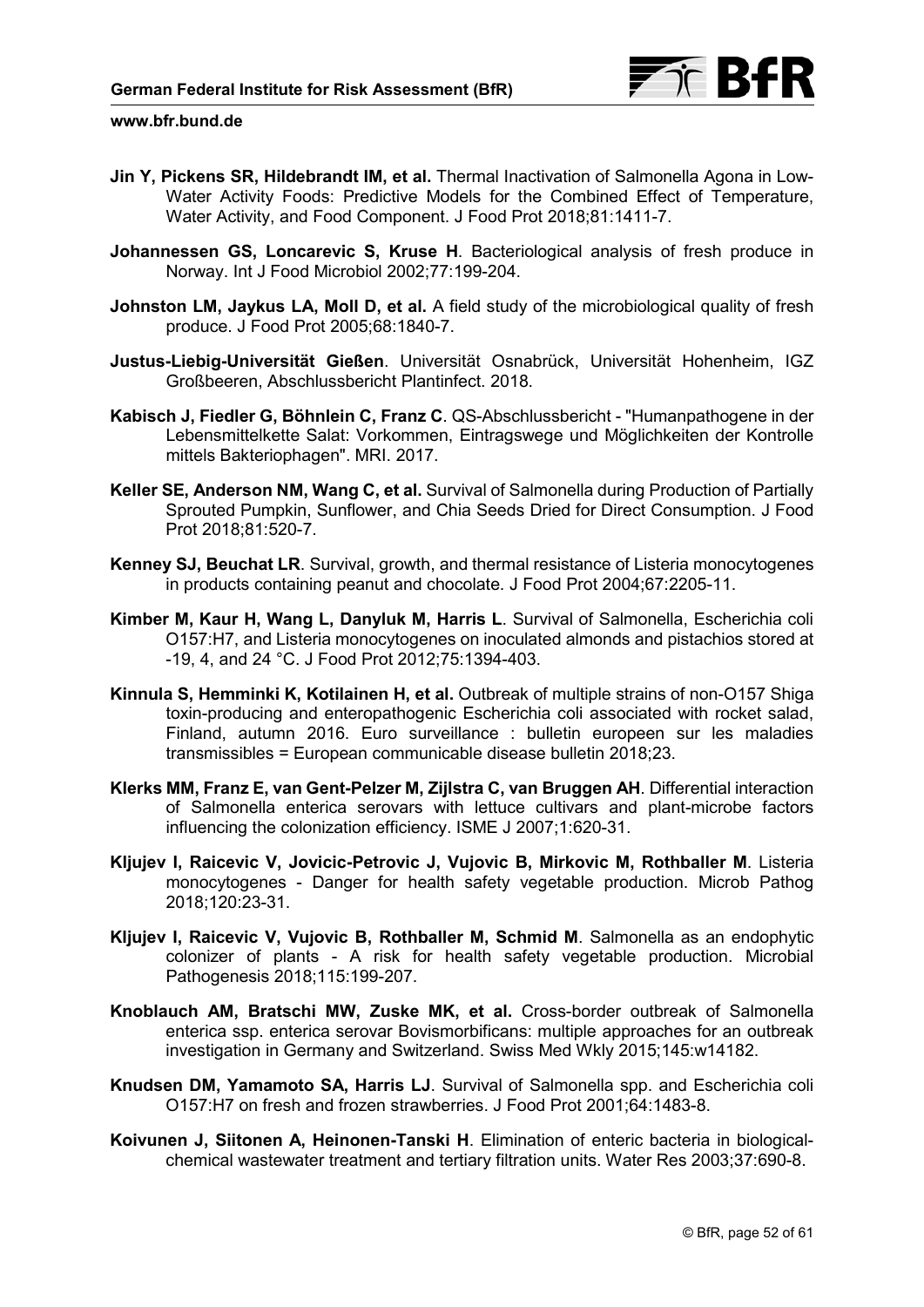

- **Korir RC, Parveen S, Hashem F, Bowers J**. Microbiological quality of fresh produce obtained from retail stores on the Eastern Shore of Maryland, United States of America. Food Microbiol 2016;56:29-34.
- **Koseki S, Mizuno Y Fau Yamamoto K, Yamamoto K**. Comparison of two possible routes of pathogen contamination of spinach leaves in a hydroponic cultivation system. J Food Prot 2011;74:1536-42.
- **Koseki S, Nakamura N, Shiina T**. Comparison of desiccation tolerance among Listeria monocytogenes, Escherichia coli O157:H7, Salmonella enterica, and Cronobacter sakazakii in powdered infant formula. J Food Prot 2015;78:104-10. .
- **Kouznetsov MY, Pachepsky Y, Gillerman L, Gantzer C, Oron G**. Microbial transport in soil caused by surface and subsurface drip irrigation with treated wastewater. International Agrophysics 2004;18.
- **Krems C, Bauch A, Götz A, et al.** Methoden der Nationalen Verzehrsstudie II. Ernährungs-Umschau 2006;53.
- **Kumar GD, Williams RC, Al Qublan HM, Sriranganathan N, Boyer RR, Eifert JD**. Airborne soil particulates as vehicles for Salmonella contamination of tomatoes. Int J Food Microbiol 2017;243:90-5.
- **Kutter S, Hartmann A, Schmid M**. Colonization of barley (Hordeum vulgare) with Salmonella enterica and Listeria spp. FEMS Microbiol Ecol 2006;56:262-71.
- **Lamont RF, Sobel J, Mazaki-Tovi S, et al.** Listeriosis in human pregnancy: a systematic review. J Perinat Med 2011;39:227-36.
- **Lapidot A, Yaron S**. Transfer of Salmonella enterica serovar Typhimurium from contaminated irrigation water to parsley is dependent on curli and cellulose, the biofilm matrix components. J Food Prot 2009;72:618-23.
- **Lesk C, Rowhani P, Ramankutty N**. Influence of extreme weather disasters on global crop production. Nature 2016;529:84-7.
- **Li B, Jackson SA, Gangiredla J, et al.** Genomic evidence reveals numerous Salmonella enterica serovar Newport reintroduction events in Suwannee watershed irrigation ponds. Appl Environ Microbiol 2015;81:8243-53.
- **Li D, Uyttendaele M**. Potential of Human Norovirus Surrogates and Salmonella enterica Contamination of Pre-harvest Basil (Ocimum basilicum) via Leaf Surface and Plant Substrate. Front Microbiol 2018;9:1728.
- **Li L, Mendis N, Trigui H, Oliver JD, Faucher SP**. The importance of the viable but nonculturable state in human bacterial pathogens. Front Microbiol 2014;5:258.
- **Lindbäck T, Rottenberg ME, Roche SM, Rørvik LM**. The ability to enter into an avirulent viable but non-culturable (VBNC) form is widespread among Listeria monocytogenes isolates from salmon, patients and environment. Veterinary research 2010;41:8.
- **Liu D, Lawrence ML, Ainsworth AJ, Austin FW**. Comparative assessment of acid, alkali and salt tolerance in Listeria monocytogenes virulent and avirulent strains. FEMS Microbiol Lett 2005;243:373-8.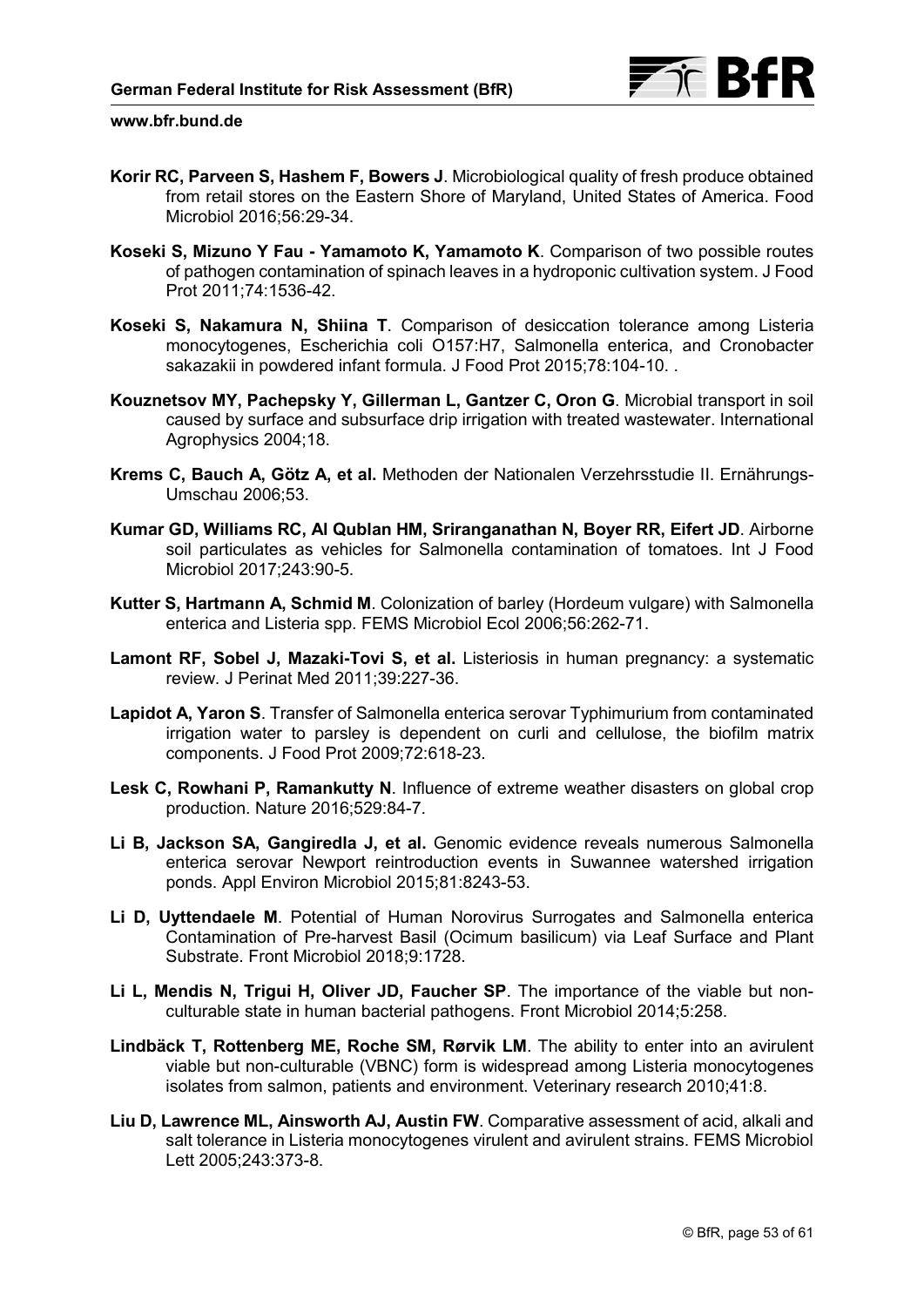- **Locatelli A, Spor A, Jolivet C, Piveteau P, Hartmann A**. Biotic and abiotic soil properties influence survival of Listeria monocytogenes in soil. PLoS One 2013;8:e75969.
- **Lonigro A, Montemurro N, Rubino P, Vergine P, Pollice A**. Reuse of Treated Municipal Wastewater for Irrigation in Apulia Region: The "In.Terra" Project. Environ Eng Manag J 2015;14:1665-74.
- **Lopez P, Sanchez C, Batlle R, Nerin C**. Solid- and vapor-phase antimicrobial activities of six essential oils: susceptibility of selected foodborne bacterial and fungal strains. J Agric Food Chem 2005;53:6939-46.
- **Loreau M, Hector A**. Partitioning selection and complementarity in biodiversity experiments. Nature 2001;412:72-6.
- **Lyautey E, Lapen DR, Wilkes G, et al.** Distribution and characteristics of Listeria monocytogenes isolates from surface waters of the South Nation River watershed, Ontario, Canada. Appl Environ Microbiol 2007;73:5401-10.
- **Ma J, Ibekwe AM, Yi X, et al.** Persistence of Escherichia coli O157:H7 and its mutants in soils. PLoS One 2011;6:e23191.
- **Made D, Geuthner AC, Imming R, Wicke A**. Detection and isolation of Shiga-Toxin producing Escherichia coli in flour in Germany between 2014 and 2017. J Consum Prot Food S 2017;12:245-53.
- **Maertens de Noordhout C, Devleesschauwer B, Angulo FJ, et al.** The global burden of listeriosis: a systematic review and meta-analysis. Lancet Infect Dis 2014;14:1073-82.
- **Malkawi HI, Mohammad MJ**. Survival and accumulation of microorganisms in soils irrigated with secondary treated wastewater. J Basic Microb 2003;43:47-55.
- **Mallon CA, Elsas JDV, Salles JF**. Microbial invasions: the process, patterns, and mechanisms. Trends Microbiol 2015;23:719-29.
- **Mallon CA, Le Roux X, van Doorn GS, Dini-Andreote F, Poly F, Salles JF**. The impact of failure: unsuccessful bacterial invasions steer the soil microbial community away from the invader's niche. ISME J 2018;12:728-41.
- **Manas P, Castro E, de las Heras J**. Irrigation with treated wastewater: Effects on soil, lettuce (Lactuca sativa L.) crop and dynamics of microorganisms. J Environ Sci Heal A 2009;44:1261-73.
- **Martinez B, Stratton J, Bianchini A, Wegulo S, Weaver G**. Transmission of Escherichia coli O157:H7 to internal tissues and its survival on flowering heads of wheat. J Food Prot 2015;78:518-24.
- **Marus JR, Bidol S, Altman SM, et al.** Notes from the Field: Outbreak of Listeriosis Likely Associated with Prepackaged Caramel Apples - United States, 2017. MMWR Morb Mortal Wkly Rep 2019;68:76-7.
- **Matussek A, Einemo IM, Jogenfors A, Lofdahl S, Lofgren S**. Shiga Toxin-Producing Escherichia coli in Diarrheal Stool of Swedish Children: Evaluation of Polymerase Chain Reaction Screening and Duration of Shiga Toxin Shedding. J Pediatric Infect Dis Soc 2016;5:147-51.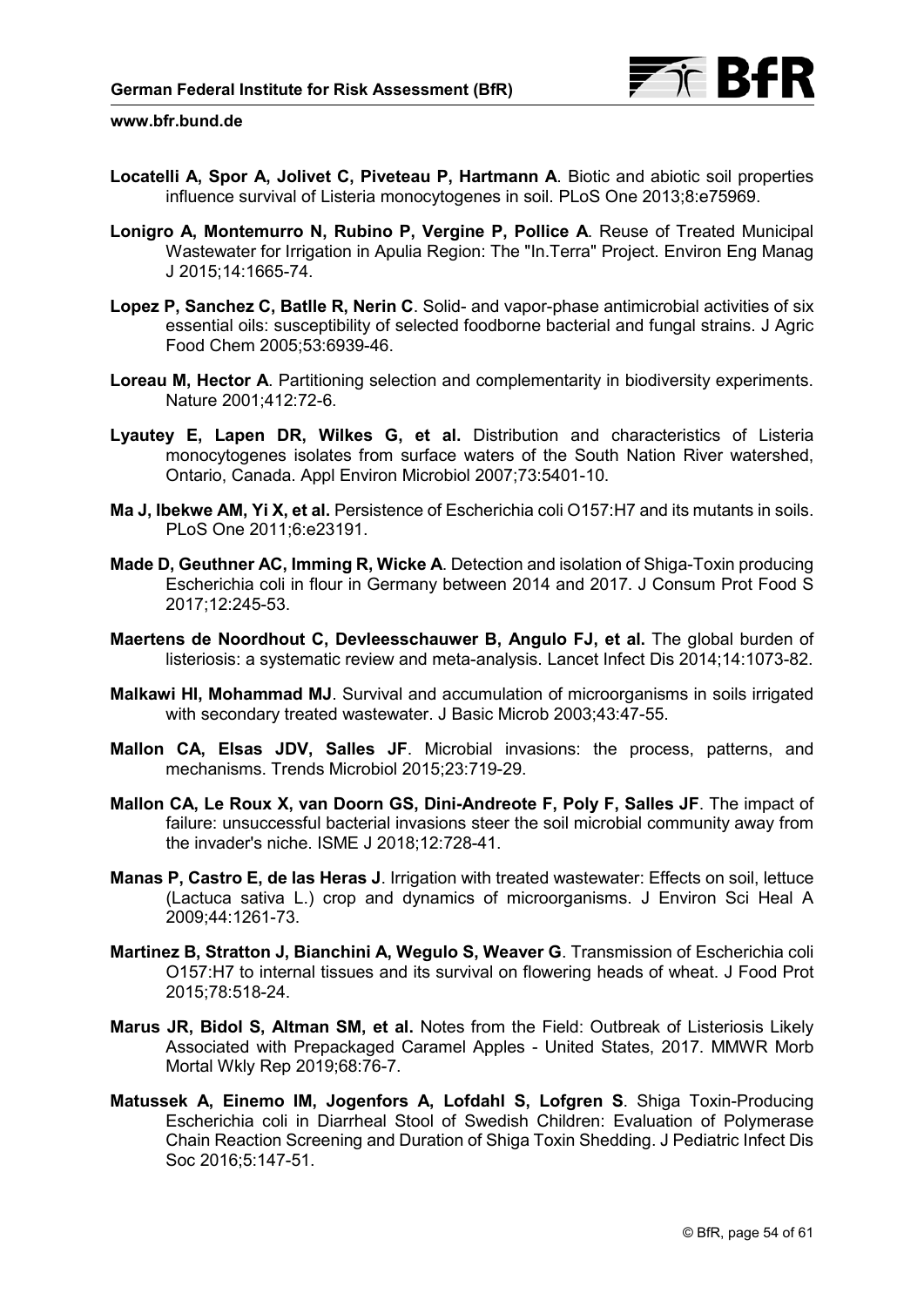- **McCollum JT, Cronquist AB, Silk BJ, et al.** Multistate outbreak of listeriosis associated with cantaloupe. N Engl J Med 2013;369:944-53.
- **McLaughlin HP, Casey PG, Cotter J, Gahan CG, Hill C**. Factors affecting survival of Listeria monocytogenes and Listeria innocua in soil samples. Arch Microbiol 2011;193:775-85.
- **Melloul AA, Hassani L, Rafouk L**. Salmonella contamination of vegetables irrigated with untreated wastewater. World J Microb Biot 2001;17:207-9.
- **Mikhail AFW, Jenkins C, Dallman TJ, et al.** An outbreak of Shiga Toxin-producing Escherichia coli O157:H7 associated with contaminated salad leaves: epidemiological, genomic and food trace back investigations - CORRIGENDUM. Epidemiol Infect 2018;146:1879.
- **Miles JM, Sumner SS, Boyer RR, Williams RC, Latimer JG, McKinney JM**. Internalization of Salmonella enterica serovar montevideo into greenhouse tomato plants through contaminated irrigation water or seed stock. J Food Prot 2009;4:696-914.
- **Miller BD, Rigdon CE, Ball J, et al.** Use of Traceback methods to confirm the source of a multistate *Escherichia coli* O157:H7 outbreak due to in-shell hazelnuts. J Food Protect 2012;75:320-7.
- **Montgomery NL, Banerjee P**. Inactivation of Escherichia coli O157:H7 and Listeria monocytogenes in biofilms by pulsed ultraviolet light. BMC Res Notes 2015;8:235.
- **Moye ZD, Woolston J, Sulakvelidze A**. Bacteriophage applications for food production and processing. Viruses 2018;10.
- **Moynihan EL, Richards KG, Brennan FP, Tyrrel SF, Ritz K**. Enteropathogen survival in soil from different land-uses is predominantly regulated by microbial community composition. Applied Soil Ecology 2015;89:76-84.
- **MRI, Max-Rubner-Institut**. Nationale Verzehrstudie II (NVS II), Ergebnisbericht 1, 2. https://www.mri.bund.de/de/institute/ernaehrungsverhalten/forschungsprojekte/nvsii/ 2008.
- **Müller K, Aabo S, Birk T, Mordhorst H, Bjarnadottir B, Agerso Y**. Survival and growth of epidemically successful and nonsuccessful Salmonella enterica clones after freezing and dehydration. J Food Prot 2012;75:456-64.
- **Müller L, Kjelso C, Frank C, et al.** Outbreak of *Salmonella* Strathcona caused by datterino tomatoes, Denmark, 2011. Epidemiol Infect 2016;144:2802-11.
- **Murphy S, Gaffney MT, Fanning S, Burgess CM**. Potential for transfer of Escherichia coli O157:H7, Listeria monocytogenes and Salmonella Senftenberg from contaminated food waste derived compost and anaerobic digestate liquid to lettuce plants. Food Microbiol 2016;59:7-13.
- **Nastou A, Rhoades J, Smirniotis P, Makri I, Kontominas M, Likotrafiti E**. Efficacy of household washing treatments for the control of Listeria monocytogenes on salad vegetables. Int J Food Microbiol 2012;159:247-53.
- **Nicholas R, Dunton P, Tatham A, Fielding L**. The effect of ozone and open air factor on surface-attached and biofilm environmental Listeria monocytogenes. J Appl Microbiol 2013;115:555-64.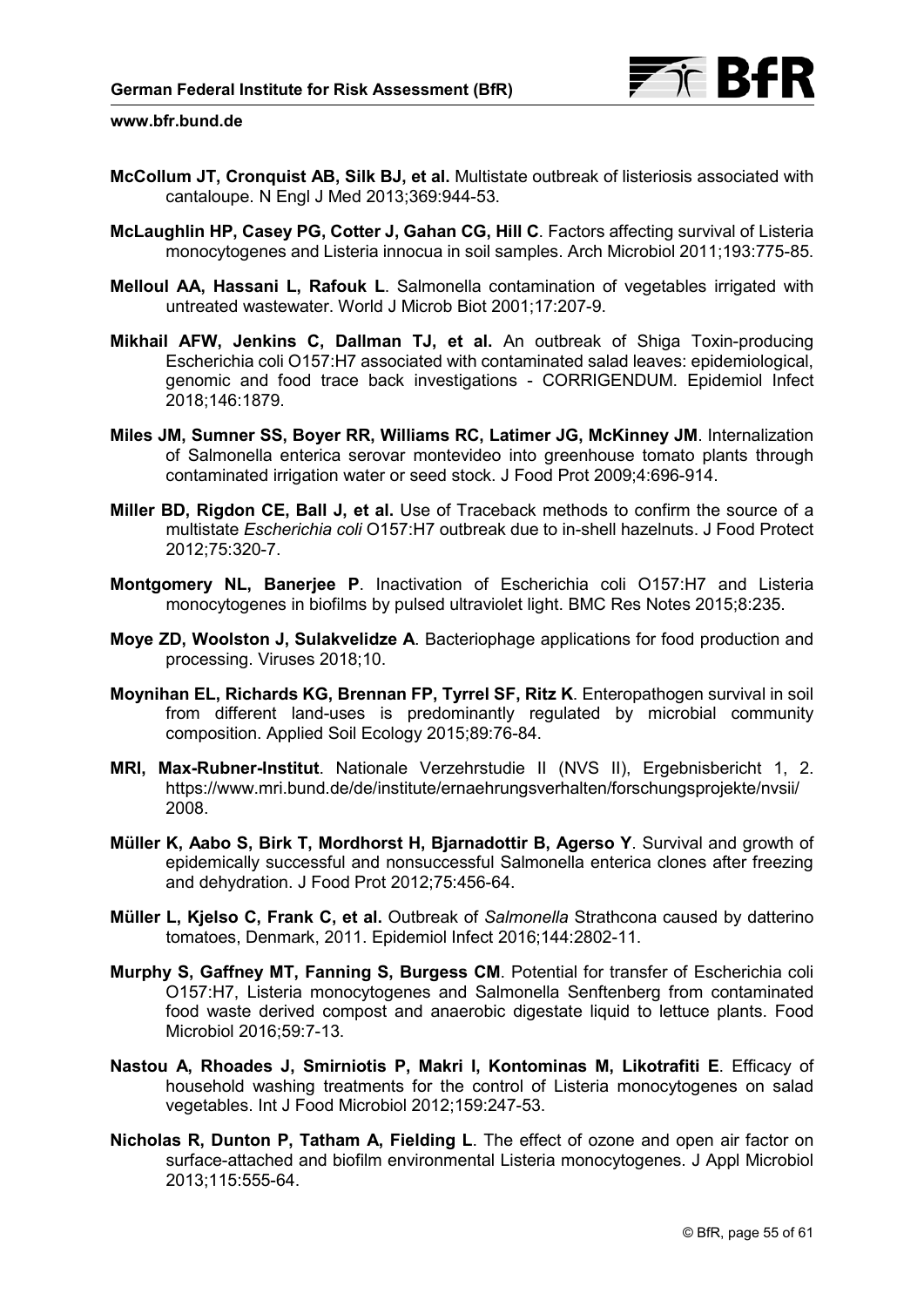

- **Nicholson AM, Gurtler JB, Bailey RB, Niemira BA, Douds DD**. Influence of mycorrhizal fungi on fate of E. coli O157:H7 and Salmonella in soil and internalization into Romaine lettuce plants. Int J Food Microbiol 2015;192:95-102.
- **Niemira BA, Cooke PH**. Escherichia coli O157:H7 biofilm formation on Romaine lettuce and spinach leaf surfaces reduces efficacy of irradiation and sodium hypochlorite washes. J Food Sci 2010;75:M270-7.
- **Nolan DA, Chamblin DC, Troller JA**. Minimal water activity levels for growth and survival of Listeria monocytogenes and Listeria innocua. Int J Food Microbiol 1992;16:323-35.
- **Nuesch-Inderbinen M, Cernela N, Althaus D, Hachler H, Stephan R**. Salmonella enterica Serovar Szentes, a Rare Serotype Causing a 9-Month Outbreak in 2013 and 2014 in Switzerland. Foodborne Pathog Dis 2015;12:887-90.
- **Olaimat AN, Holley RA**. Factors influencing the microbial safety of fresh produce: a review. Food Microbiol 2012;32:1-19.
- **Oliveira M, Usall J, Solsona C, Alegre I, Vinas I, Abadias M**. Effects of packaging type and storage temperature on the growth of foodborne pathogens on shredded 'Romaine' lettuce. Food Microbiol 2010;27:375-80.
- **Ongeng D, Geeraerd AH, Springael D, Ryckeboer J, Muyanja C, Mauriello G**. Fate of Escherichia coli O157:H7 and Salmonella enterica in the manure-amended soil-plant ecosystem of fresh vegetable crops: a review. Crit Rev Microbiol 2015;41:273-94.
- **Oron G, Armon R, Mandelbaum R, et al.** Secondary wastewater disposal for crop irrigation with minimal risks. Water Sci Technol 2001;43:139-46.
- **Paillard D, Dubois V, Thiebaut R, et al.** Occurrence of Listeria spp. in effluents of French urban wastewater treatment plants. Appl Environ Microbiol 2005;71:7562-6.
- **Palese AM, Pasquale V, Celano G, Figliuolo G, Masi S, Xiloyannis C**. Irrigation of olive groves in Southern Italy with treated municipal wastewater: Effects on microbiological quality of soil and fruits. Agr Ecosyst Environ 2009;129:43-51.
- **Patel J, Sharma M, Ravishakar S**. Effect of curli expression and hydrophobicity of Escherichia coli O157:H7 on attachment to fresh produce surfaces. J Appl Microbiol 2011;110:737- 45.
- **Paton AW, Ratcliff RM, Doyle RM, et al.** Molecular microbiological investigation of an outbreak of hemolytic-uremic syndrome caused by dry fermented sausage contaminated with Shiga-like toxin-producing Escherichia coli. J Clin Microbiol 1996;34:1622-7.
- **Pezzuto A, Belluco S, Losasso C, et al.** Effectiveness of Washing Procedures in Reducing Salmonella enterica and Listeria monocytogenes on a Raw Leafy Green Vegetable (Eruca vesicaria). Front Microbiol 2016;7:1663.
- **Picard-Bonnaud F, Cottin J, Carbonnelle B**. Preservation of the virulence of Listeria monocytogenes in different sorts of soil. Acta Microbiol Hung 1989a;36:269-72.
- **Picard-Bonnaud F, Cottin J, Carbonnelle B**. Persistence of Listeria monocytogenes in three sorts of soil. Acta Microbiol Hung 1989b;36:263-7.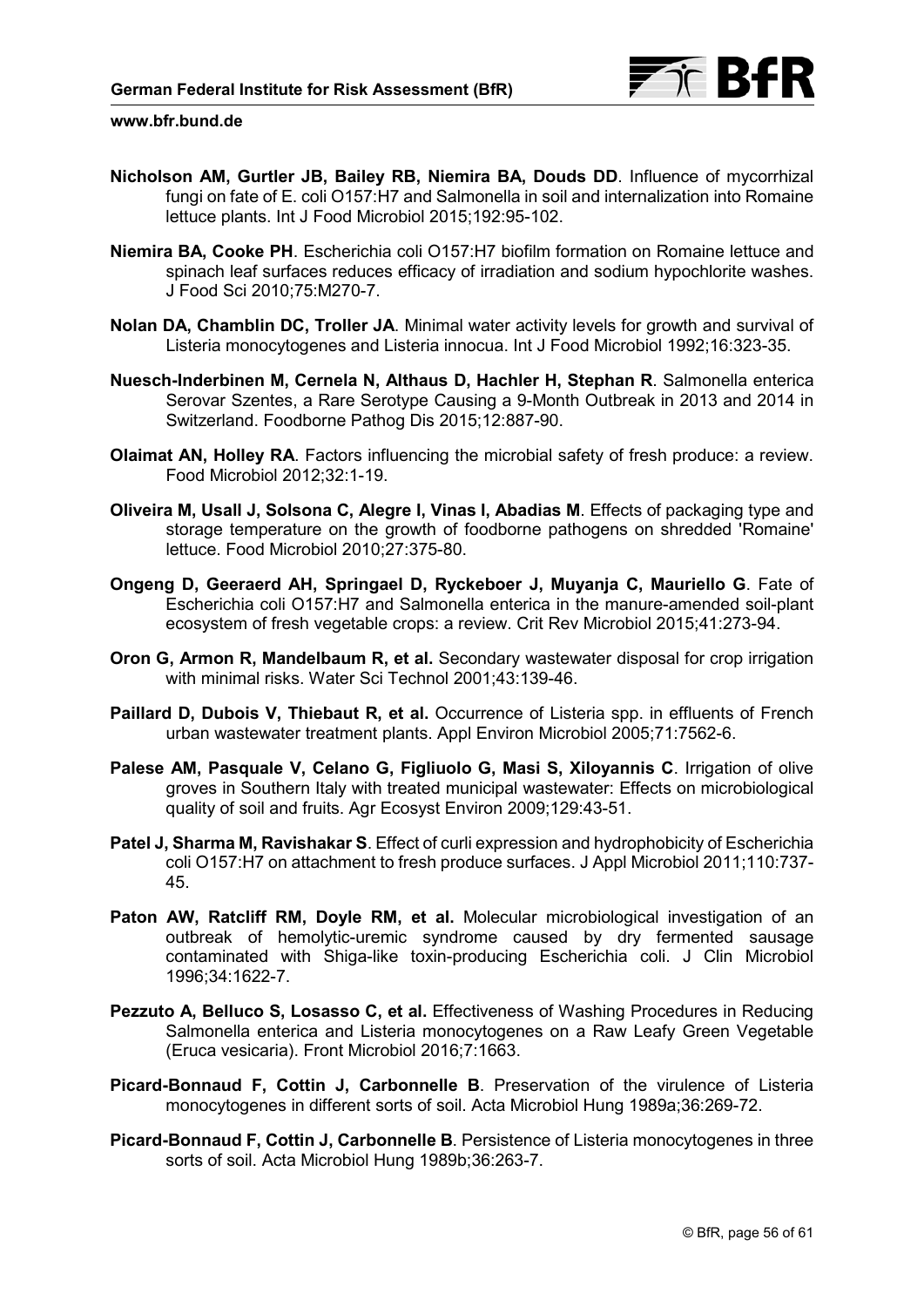

- **Pielaat A, Wijnands LM, Fitz-James I, van Leusden FM**. Survey on the analysis of microbial contamination of fresh produce and ready-to-eat salads, and the associated risk to consumers in the Netherlands. RIVM Report 330371002/2008. 2008.
- **Pires SM, Majowicz S, Gill A, Devleesschauwer B**. Global and regional source attribution of Shiga toxin-producing Escherichia coli infections using analysis of outbreak surveillance data. Epidemiol Infect 2019;147:e236.
- **Pornsukarom S, Thakur S**. Assessing the Impact of Manure Application in Commercial Swine Farms on the Transmission of Antimicrobial Resistant Salmonella in the Environment. PLoS One 2016;11:e0164621.
- **Reddy SP, Wang H, Adams JK, Feng PC**. Prevalence and Characteristics of Salmonella Serotypes Isolated from Fresh Produce Marketed in the United States. J Food Prot 2016;79:6-16.
- **Riggio G, Jones S, Gibson K**. Risk of Human Pathogen Internalization in Leafy Vegetables During Lab-Scale Hydroponic Cultivation. Horticulturae 2019;5:25.
- **RKI**. (Robert Koch-Institut), Infektionsepidemiologisches Jahrbuch meldepflichtiger Krankheiten für 2017: RKI; 2018.
- **RKI**. (Robert Koch-Institut), Infektionsepidemiologisches Jahrbuch meldepflichtiger Krankheiten für 2018: RKI; 2019.
- **Robben C, Fister S, Witte AK, Schoder D, Rossmanith P, Mester P**. Induction of the viable but non-culturable state in bacterial pathogens by household cleaners and inorganic salts. Sci Rep 2018;8:15132.
- **Rubini S, Ravaioli C, Previato S, et al.** Prevalence of Salmonella strains in wild animals from a highly populated area of north-eastern Italy. Ann Ist Super Sanita 2016;52:277-80.
- **Rühlmann J, Ruppel S**. Effects of organic amendments on soil carbon content and microbial biomass – results of the long-term box plot experiment in Grossbeeren. Archives of Agronomy and Soil Science 2005;51:163-70.
- **Ryser ET, Marth EH**. Listeria, Listeriosis, and Food Safety: CRC press; 2007.
- **Sacks M, Bernstein N**. Utilization of reclaimed wastewater for irrigation of field-grown melons by surface and subsurface drip irrigation. Isr J Plant Sci 2011;59:159-69.
- **Saldana Z, Sanchez E, Xicohtencatl-Cortes J, Puente JL, Giron JA**. Surface structures involved in plant stomata and leaf colonization by shiga-toxigenic *Escherichia coli*  O157:H7. Front Microbiol 2011;2:119.
- **Sant'Ana AS, Barbosa MS, Destro MT, Landgraf M, Franco BD**. Growth potential of Salmonella spp. and Listeria monocytogenes in nine types of ready-to-eat vegetables stored at variable temperature conditions during shelf-life. Int J Food Microbiol 2012;157:52-8.
- **Santamaria J, Toranzos GA**. Enteric pathogens and soil: a short review. Int Microbiol 2003;6:5-9.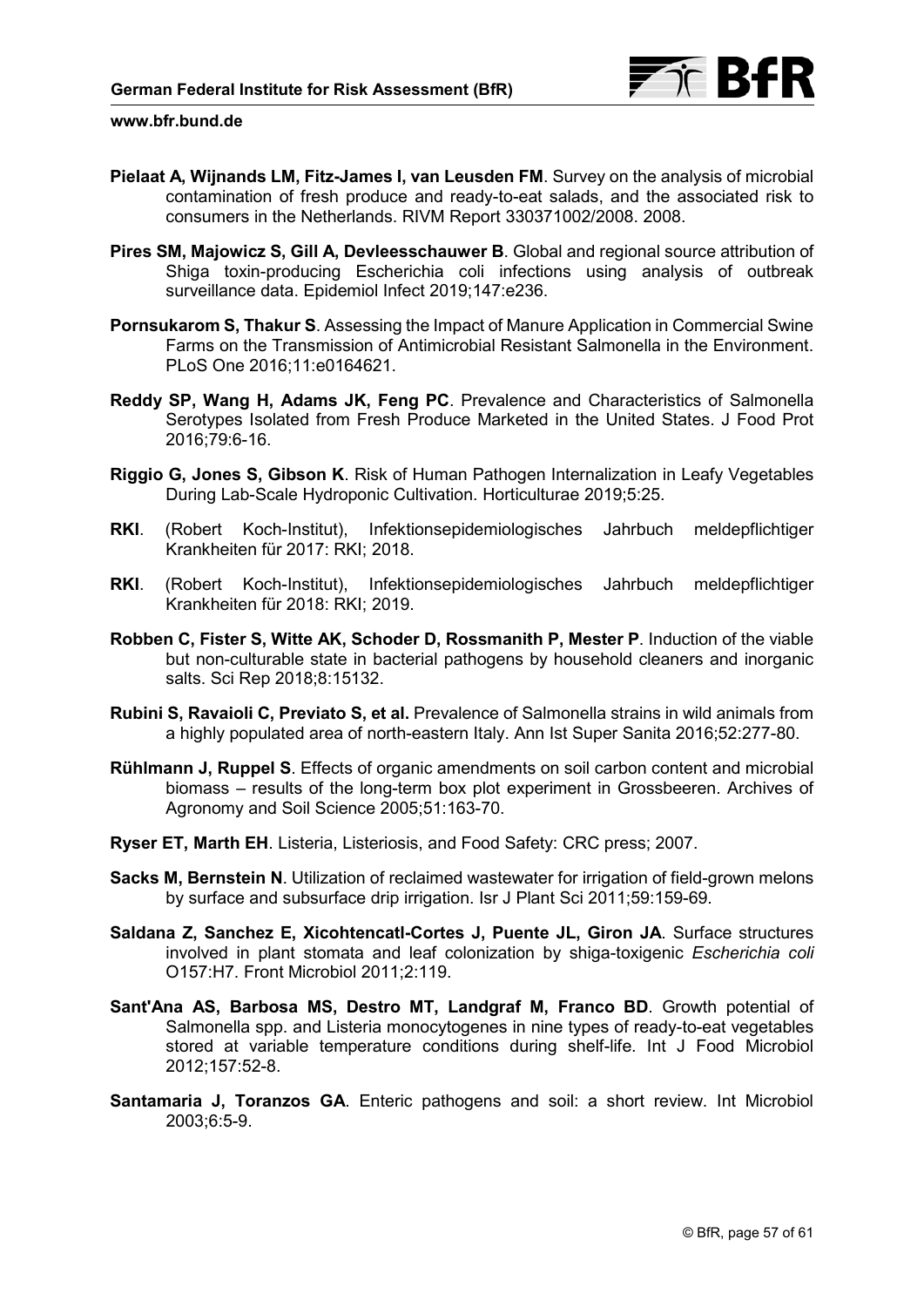

- **Schierstaedt J, Jechalke S, Nesme J, et al.** Salmonella persistence in soil depends on reciprocal interactions with indigenous microorganisms Environ Ecology 2019;submitted.
- **Schikora A, Garcia AV, Hirt H**. Plants as alternative hosts for Salmonella. Trends in Plant Science 2012b;17:245-9.
- **Schikora A, Virlogeux-Payant I, Bueso E, et al.** Conservation of Salmonella infection mechanisms in plants and animals. PLoS One 2011;6:e24112.
- **Schikora M, Neupane B, Madhogaria S, et al.** An image classification approach to analyze the suppression of plant immunity by the human pathogen Salmonella Typhimurium. BMC Bioinformatics 2012a;13:171.
- **Schlaeppi K, Dombrowski N, Oter RG, Ver Loren van Themaat E, Schulze-Lefert P**. Quantitative divergence of the bacterial root microbiota in Arabidopsis thaliana relatives. Proc Natl Acad Sci U S A 2014;111:585-92.
- **Schlech WF, 3rd, Lavigne PM, Bortolussi RA, et al.** Epidemic listeriosis--evidence for transmission by food. N Engl J Med 1983;308:203-6.
- **Self JL, Conrad A, Stroika S, et al.** Multistate Outbreak of Listeriosis Associated with Packaged Leafy Green Salads, United States and Canada, 2015-2016. Emerg Infect Dis 2019;25:1461-8.
- **Semenov AM, Kuprianov AA, van Bruggen AH**. Transfer of enteric pathogens to successive habitats as part of microbial cycles. Microbial ecology 2010;60:239-49.
- **Semenov AV, van Overbeek L, Termorshuizen AJ, van Bruggen AH**. Influence of aerobic and anaerobic conditions on survival of Escherichia coli O157:H7 and Salmonella enterica serovar Typhimurium in Luria-Bertani broth, farm-yard manure and slurry. J Environ Manage 2011;92:780-7.
- **Shah DH, Paul NC, Sischo WC, Crespo R, Guard J**. Population dynamics and antimicrobial resistance of the most prevalent poultry-associated Salmonella serotypes. Poultry Science 2017;96:687-702.
- **Shenoy AG, Oliver HF, Deering AJ**. Listeria monocytogenes Internalizes in Romaine Lettuce Grown in Greenhouse Conditions. J Food Protect 2017;80:573-81.
- **Shirron N, Yaron S**. Active suppression of early immune response in tobacco by the human pathogen Salmonella Typhimurium. PLoS One 2011;6:e18855.
- **Sinclair C, Jenkins C, Warburton F, Adak GK, Harris JP**. Investigation of a national outbreak of STEC Escherichia coli O157 using online consumer panel control methods: Great Britain, October 2014. Epidemiol Infect 2017;145:864-71.
- **Solomon EB, Pang HJ, Matthews KR**. Persistence of Escherichia coli O157:H7 on lettuce plants following spray irrigation with contaminated water. J Food Prot 2003;66:2198- 202.
- **Solomon EB, Yaron S, Matthews KR**. Transmission of Escherichia coli O157:H7 from contaminated manure and irrigation water to lettuce plant tissue and its subsequent internalization. Appl Environ Microbiol 2002;68:397-400.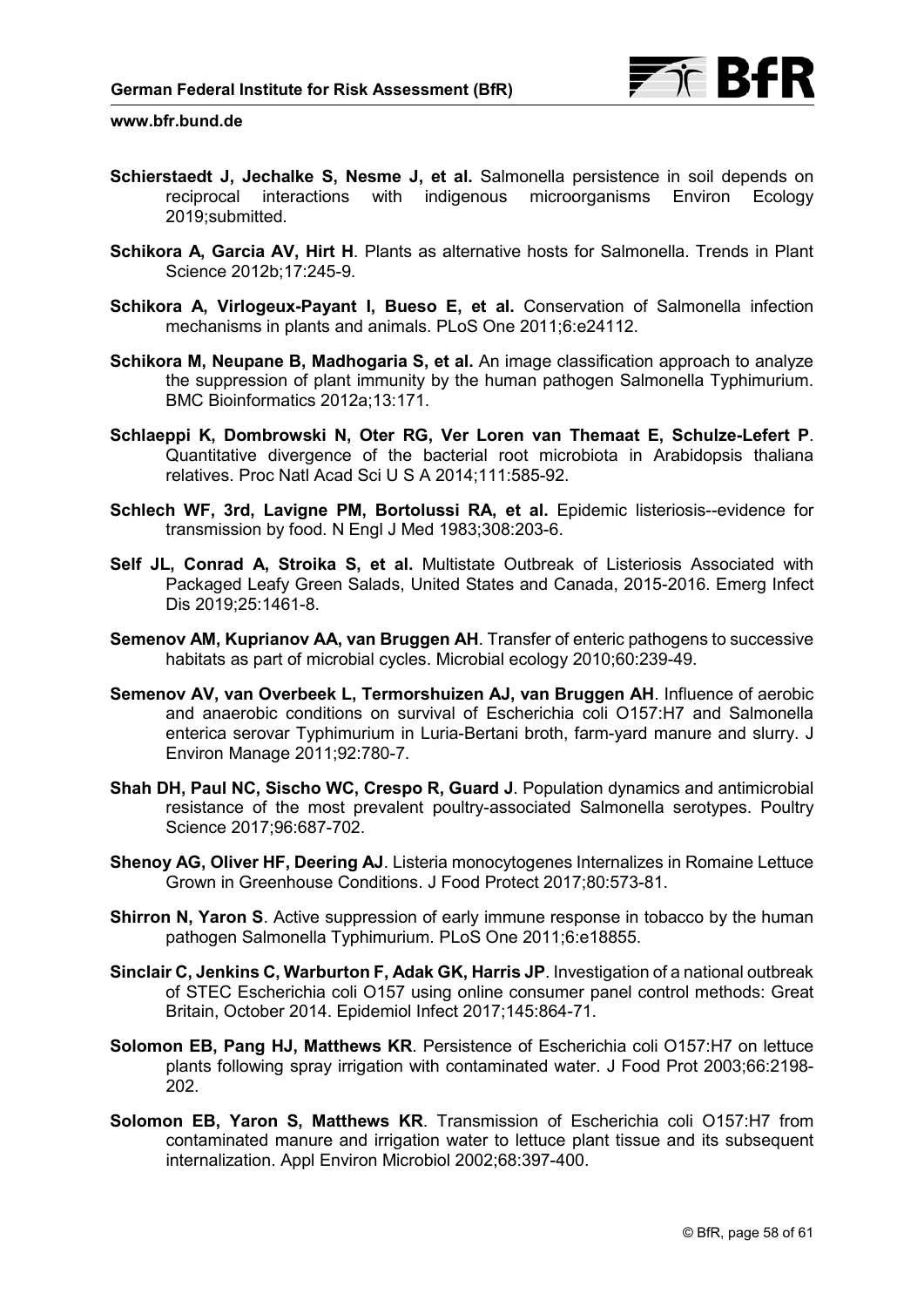

- **Standing TA, du Plessis E, Duvenage S, Korsten L**. Internalisation potential of Escherichia coli O157:H7, Listeria monocytogenes, Salmonella enterica subsp. enterica serovar Typhimurium and Staphylococcus aureus in lettuce seedlings and mature plants. J Water Health 2013;11:210-23.
- **Strawn LK, Danyluk MD**. Fate of Escherichia coli O157:H7 and Salmonella on fresh and frozen cut pineapples. J Food Prot 2010;73:418-24.
- **Strawn LK, Fortes ED, Bihn EA, et al.** Landscape and meteorological factors affecting prevalence of three food-borne pathogens in fruit and vegetable farms. Appl Environ Microbiol 2013;79:588-600.
- **Tasara T, Ebner R, Klumpp J, Stephan R**. Complete Genome Sequence of Listeria monocytogenes N2306, a Strain Associated with the 2013-2014 Listeriosis Outbreak in Switzerland. Genome Announc 2015;3.
- **Teunis P, Takumi K, Shinagawa K**. Dose response for infection by Escherichia coli O157:H7 from outbreak data. Risk Anal 2004;24:401-7.
- **Thao S, Brandl MT, Carter MQ**. Enhanced formation of shiga toxin-producing Escherichia coli persister variants in environments relevant to leafy greens production. Food Microbiol 2019;84:103241.
- **Tilden J, Jr., Young W, McNamara AM, et al.** A new route of transmission for Escherichia coli: infection from dry fermented salami. Am J Public Health 1996;86:1142-5.
- **Tzschoppe M, Martin A, Beutin L**. A rapid procedure for the detection and isolation of enterohaemorrhagic Escherichia coli (EHEC) serogroup O26, O103, O111, O118, O121, O145 and O157 strains and the aggregative EHEC O104:H4 strain from readyto-eat vegetables. Int J Food Microbiol 2012;152:19-30.
- **van Asselt ED, Zwietering MH**. A systematic approach to determine global thermal inactivation parameters for various food pathogens. Int J Food Microbiol 2006;107:73- 82.
- **van Elsas JD, Chiurazzi M, Mallon CA, Elhottova D, Kristufek V, Salles JF**. Microbial diversity determines the invasion of soil by a bacterial pathogen. Proc Natl Acad Sci U S A 2012;109:1159-64.
- **Vestrheim DF, Lange H, Nygard K, et al.** Are ready-to-eat salads ready to eat? An outbreak of Salmonella Coeln linked to imported, mixed, pre-washed and bagged salad, Norway, November 2013. Epidemiol Infect 2016;144:1756-60.
- **Vitullo M, Ripabelli G, Fanelli I, Tamburro M, Delfine S, Sammarco ML**. Microbiological and toxicological quality of dried herbs. Lett Appl Microbiol 2011;52:573-80.
- **Vivant AL, Garmyn D, Piveteau P**. Listeria monocytogenes, a down-to-earth pathogen. Front Cell Infect Microbiol 2013;3:87.
- **Vogel BF, Hansen LT, Mordhorst H, Gram L**. The survival of Listeria monocytogenes during long term desiccation is facilitated by sodium chloride and organic material. Int J Food Microbiol 2010;140:192-200.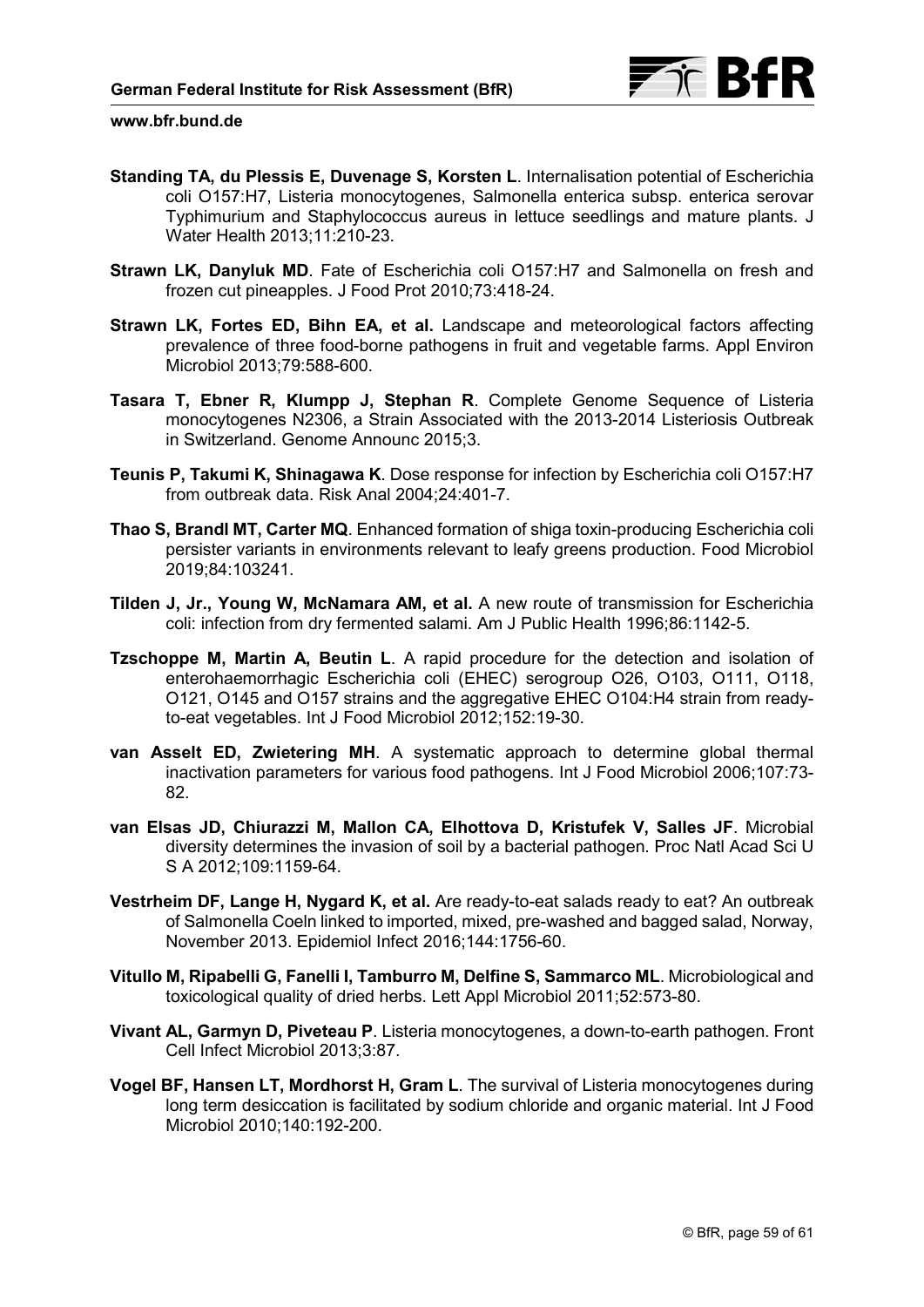- **Vogeleer P, Tremblay YD, Mafu AA, Jacques M, Harel J**. Life on the outside: role of biofilms in environmental persistence of Shiga-toxin producing Escherichia coli. Front Microbiol 2014;5:317.
- **Wagner M, McLauchlin J**. Biology. Handbook of Listeria Monocytogenes 2008:3-97.
- **Warriner K, Ibrahim F, Dickinson M, Wright C, Waites WM**. Interaction of Escherichia coli with growing salad spinach plants. J Food Protect 2003;66:1790-7.
- **Westphal A, Williams ML, Baysal-Gurel F, LeJeune JT, McSpadden Gardener BB**. General suppression of Escherichia coli O157:H7 in sand-based dairy livestock bedding. Appl Environ Microbiol 2011;77:2113-21.
- **Wiedemann A, Virlogeux-Payant I, Chausse AM, Schikora A, Velge P**. Interactions of Salmonella with animals and plants. Front Microbiol 2015;5:791.
- **Wijnands LM, Delfgou-van Asch EH, Beerepoot-Mensink ME, et al.** Prevalence and concentration of bacterial pathogens in raw produce and minimally processed packaged salads produced in and for the Netherlands. J Food Prot 2014;77:388-94.
- **Winfield MD, Groisman EA**. Role of nonhost environments in the lifestyles of Salmonella and Escherichia coli. Appl Environ Microbiol 2003;69:3687-94.
- **Wong CWY, Wang S, LÉVesque RC, Goodridge L, Delaquis P**. Fate of 43 Salmonella Strains on Lettuce and Tomato Seedlings. J Food Protect 2019;82:1045-51.
- **Wright KM, Chapman S, McGeachy K, et al.** The endophytic lifestyle of Escherichia coli O157:H7: quantification and internal localization in roots. Phytopathology 2013;103:333-40.
- **Wright KM, Crozier L, Marshall J, Merget B, Holmes A, Holden NJ**. Differences in internalization and growth of Escherichia coli O157:H7 within the apoplast of edible plants, spinach and lettuce, compared with the model species Nicotiana benthamiana. Microb Biotechnol 2017;10:555-69.
- **Zhang G, Chen Y, Hu L, et al.** Survey of Foodborne Pathogens, Aerobic Plate Counts, Total Coliform Counts, and Escherichia coli Counts in Leafy Greens, Sprouts, and Melons Marketed in the United States. J Food Prot 2019;81:400-11.
- **Zhang G, Ma L, Beuchat LR, Erickson MC, Phelan VH, Doyle MP**. Lack of internalization of Escherichia coli O157:H7 in lettuce (Lactuca sativa L.) after leaf surface and soil inoculation. J Food Prot 2009a;72:2028-37.
- **Zhang G, Ma L, Beuchat LR, Erickson MC, Phelan VH, Doyle MP**. Heat and drought stress during growth of lettuce (Lactuca sativa L.) does not promote internalization of Escherichia coli O157:H7. J Food Prot 2009b;72:2471-5.
- **Zhu Q, Gooneratne R, Hussain MA**. Listeria monocytogenes in Fresh Produce: Outbreaks, Prevalence and Contamination Levels. Foods 2017;6:21.

## **About the BfR**

The German Federal Institute for Risk Assessment (BfR) is a scientifically independent institution within the portfolio of the Federal Ministry of Food and Agriculture (BMEL) in Germany.